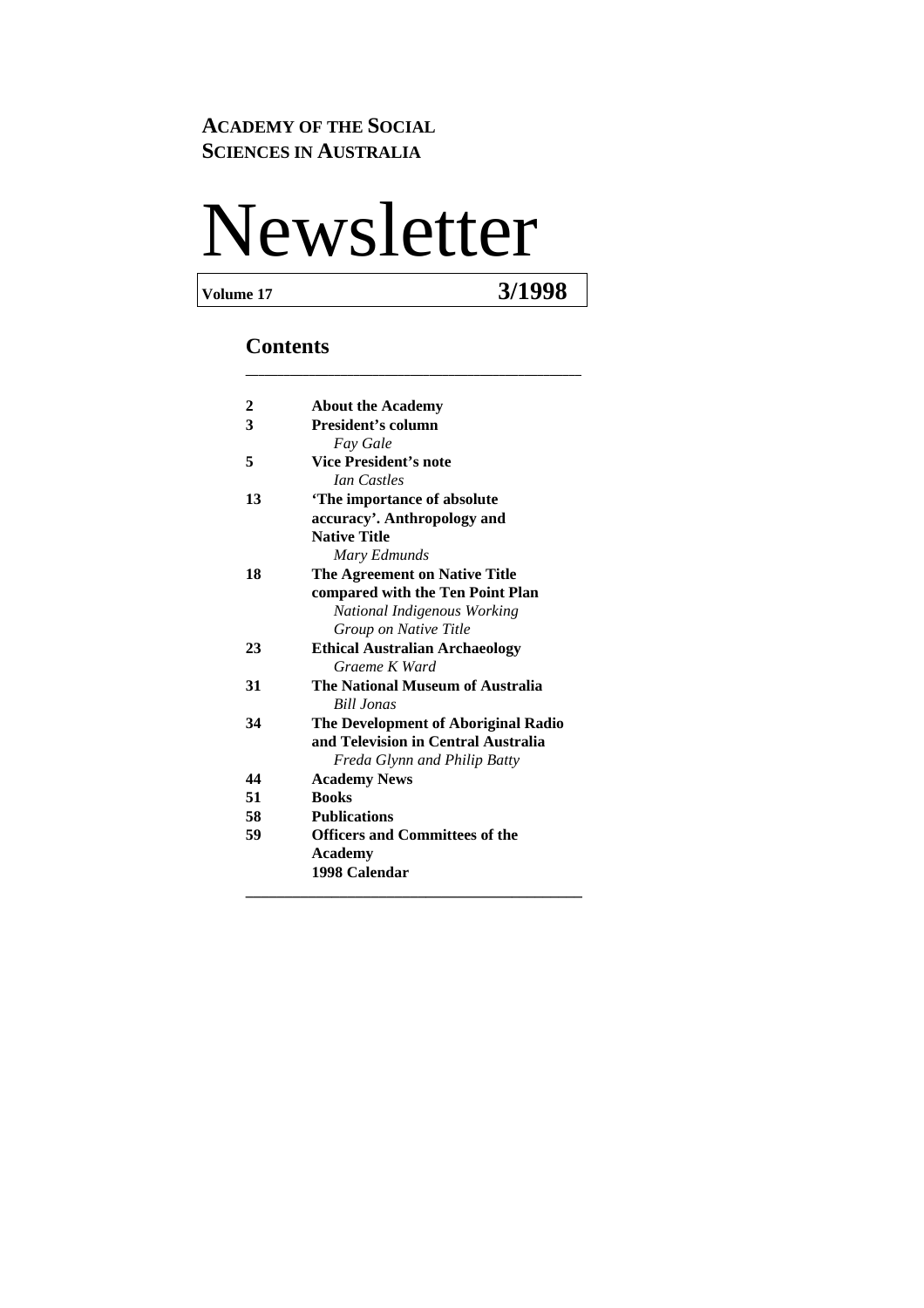### **About the Academy**

The Academy of the Social Sciences in Australia was established<br>in 1971. Previously, some of the functions were carried out in 1971. Previously, some of the functions were carried out through the Social Science Research Council of Australia, established in 1942. Elected to the Academy for distinguished contributions to the social sciences, the 303 Fellows of the Academy offer expertise in the fields of *accounting, anthropology, demography, economics, economic history, education, geography, history, law, linguistics, philosophy, political science, psychology, social medicine, sociology and statistics.*

The Academy's objectives are:

- to promote excellence in and encourage the advancement of the social sciences in Australia;
- to act as a coordinating group for the promotion of research and teaching in the social sciences;
- to foster excellence in research and to subsidise the publication of studies in the social sciences;
- to encourage and assist in the formation of other national associations or institutions for the promotion of the social sciences or any branch of them;
- to promote international scholarly cooperation and to act as an Australian national member of international organisations concerned with the social sciences;
- to act as consultant and adviser in regard to the social sciences; and,
- to comment where appropriate on national needs and priorities in the area of the social sciences.

These objectives are fulfilled through a program of activities, research projects, independent advice to government and the community, publication and cooperation with fellow institutions both within Australia and internationally.

*WEB SITE: http://coombs.anu.edu.au/~assa*

*The NEWSLETTER of the ACADEMY OF THE SOCIAL SCIENCES IN AUSTRALIA (ISSN 1038-7803) is published four times a year. Copyright by the Academy of the Social Sciences in Australia but material may be reproduced with permission. The views expressed in the Newsletter are not necessarily those of the Academy. Enquiries: ASSA, GPO Box 1956 Canberra 2601 Tel (02)6249 1788 Fax (02) 6247 4335 Email ASSA.Secretariat@anu.edu.au.*

\_\_\_\_\_\_\_\_\_\_\_\_\_\_\_\_\_\_\_\_\_\_\_\_\_\_\_\_\_\_\_\_\_\_\_\_\_\_\_\_\_\_\_\_\_\_\_\_\_\_\_\_\_\_\_\_\_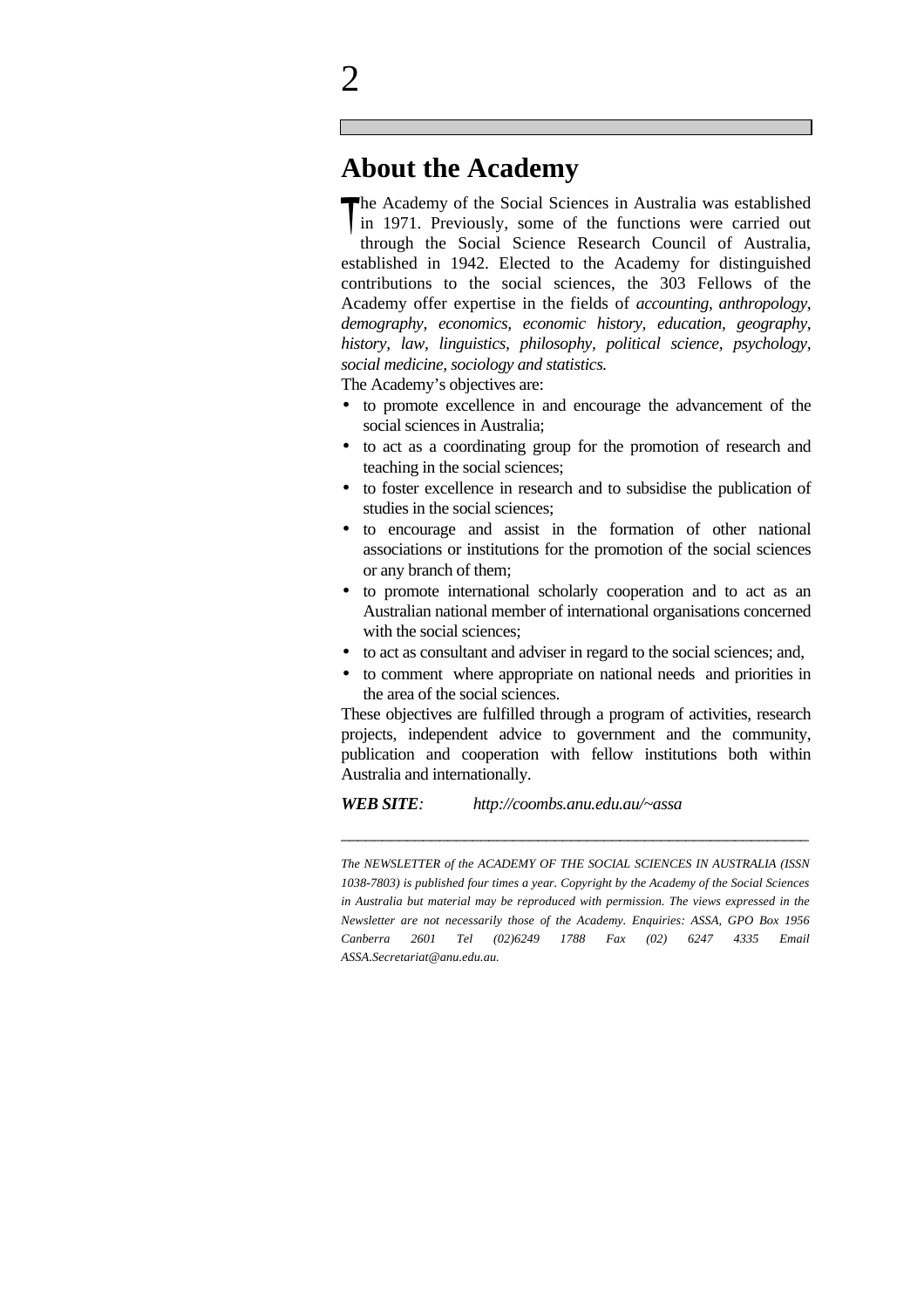### **President's column**

**Fay Gale**

his Newsletter discusses a most important issue facing all Australians, namely the rights of our indigenous people.<br>Contributions from different perspectives from non-indigenous Australians, namely the rights of our indigenous people. Contributions from different perspectives, from non-indigenous researchers and high-achieving indigenous people, offer a range of ideas, opinions and information at a crucial time in Australia's history, when the past treatment of indigenous people is being brought very much into the political limelight, bringing with it considerable reaction.

The Symposium associated with the Annual General Meeting this year is entitled 'Reconciliation and the Academy: Inventing the Future'. It hope to focus on the responsibility of academies in relation to the Aboriginal and Torres Strait Islander people and to pursue our obligations in research and teaching. At that time, we will be focusing especially on native title.

No Australian can be unaware of the controversial nature of the moral and intellectual dilemma now facing us. This Academy has never been afraid to speak out in its areas of expertise on difficult social and economic issues. Nor has it refrained from seeking advice or information from those working at the cutting edge of debate through its workshops and the pages of this *Newsletter*. I hope this edition, devoted almost entirely to indigenous issues, will stimulate Fellows to take a greater intellectual lead in this debate.

Naturally, the Academy is also busy with many other issues. This is the Academy of Fellows able to advise the Minister of Education on a whole range of matters related to higher education. Recently we have, as a member of the National Academies Forum, responded to the final report of the West Committee.

In our response we have identified a number of concerns. We have said that 'The scholarly function of the universities as living repositories of knowledge and wisdom, as critics and irritants to accepted norms and as places where the human spirit can soar, must be sustained'.

Our major concerns lie in the weakness of the West Report in relation to research, research policy and research training. There is a real danger that increasing reliance on student fees and the possibility of student entitlements or vouchers will place in jeopardy longterm research projects, especially those whose primary objective is the advancement of knowledge without any immediate or evident commercial gain.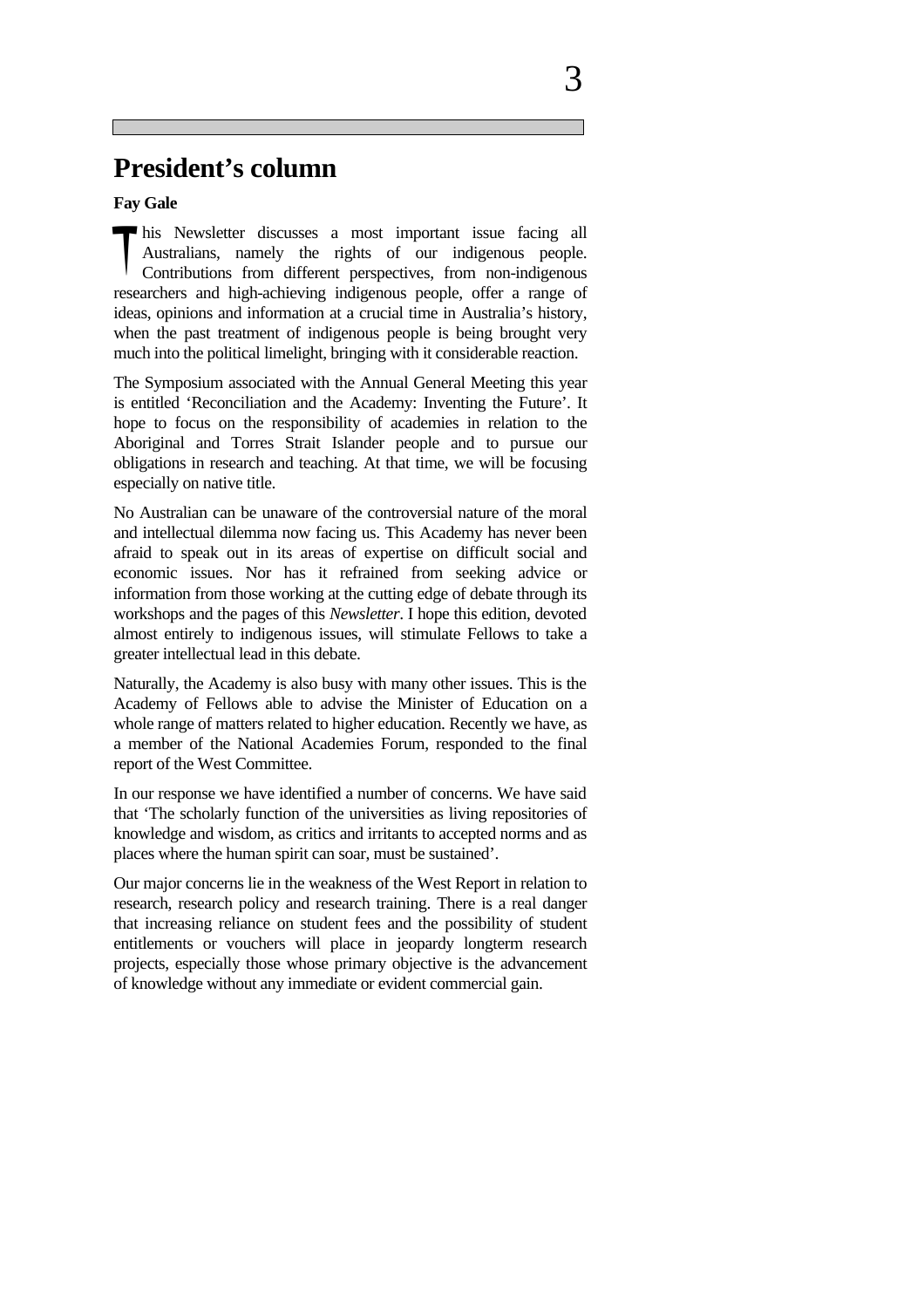Research is essential to scholarship and teaching excellence, yet the Commonwealth Government has already foreshadowed that funding for research infrastructure through the Block Grant and Equipment and Facilities Support will decline from \$126.3 million in 1998 to \$61.7 million in 2000.

The significance of the ARC to social science research is immeasurable. We are concerned that its budget will be reduced after 1998-99.

The interim report of the Penington Review of the ARC is timely. It raises issues that need to be addressed, particularly in relation to research policy, the management of research programs and the support of excellence in postgraduate training. The crucial issue of funding is to be further considered by the ARC and the Review.

We live in a time of continual reviews but because so many have a substantial bearing upon the teaching and research in the social sciences, our vigilance in participating in these reviews must continue.

The **Secretariat is connected to e-mail**. The general address for all Academy matters is: ASSA.Secretariat@anu.edu.au

Individual staff may be reached at the following addresses:

\_\_\_\_\_\_\_\_\_\_\_\_\_\_\_\_\_\_\_\_\_\_\_\_\_\_\_

Barry Clissold, Executive Director: Barry.Clissold@anu.edu.au (*International Relations Program* matters)

Ian Castles AO, Vice President: Ian.Castles@anu.edu.au Dr John Robertson, Research Director: jrobertson@anu.edu.au Mrs Pam Shepherd, Executive Assistant: at the general address Ms Sue Rider, Project Officer: Sue.Rider@anu.edu.au (*Workshop Program* matters)

Ms Elizabeth Lovell, Assistant: at the general address Dr Peg Job, *Newsletter* Editor: pegs.books@braidwood.net.au Dr Peter Whiteford, Poverty Project Co-ordinator: Peter.Whiteford @anu.edu.au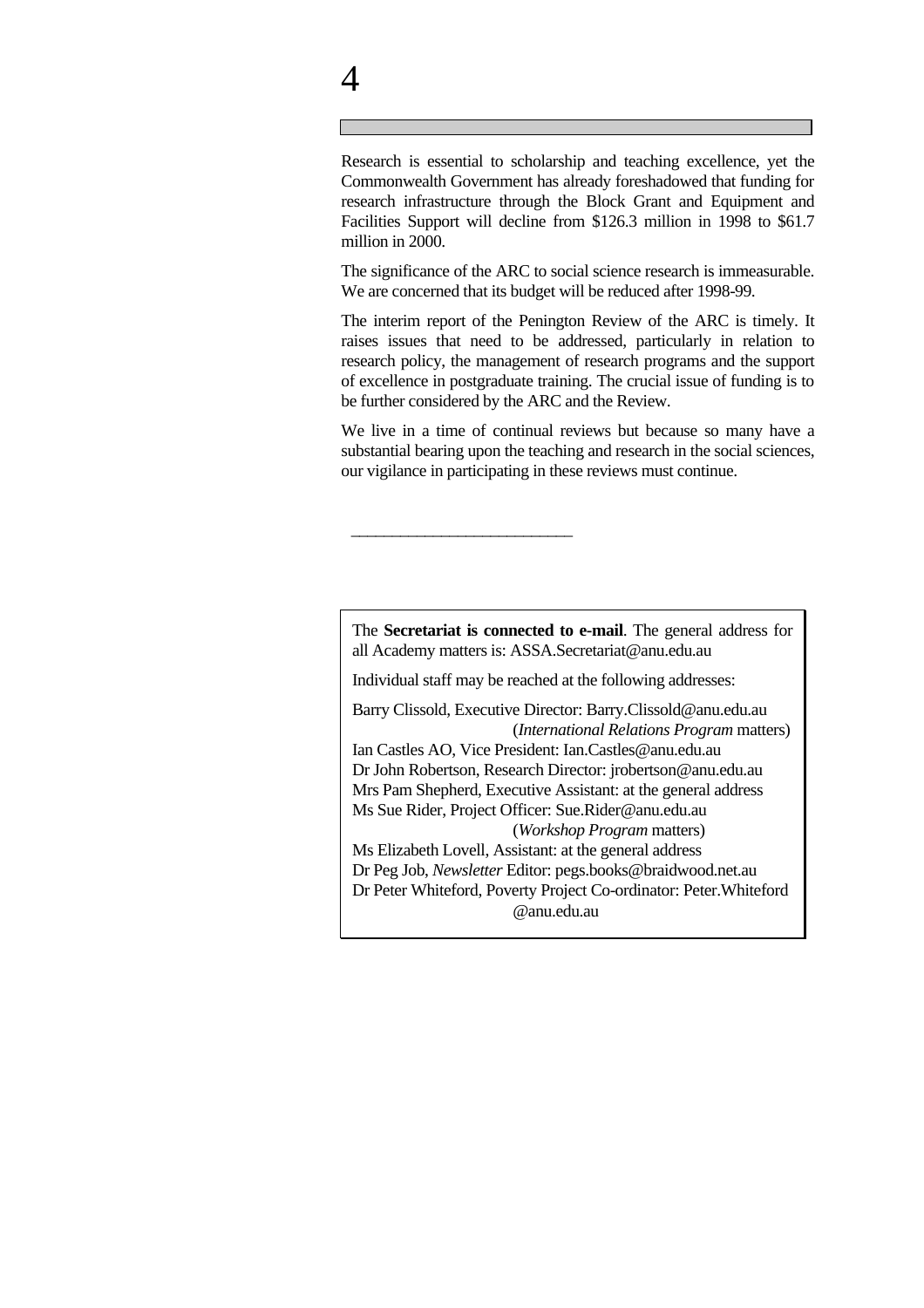### **Vice President's note**

#### **Ian Castles**

n their essay on urban studies in Australia in the strategic review *i* in their essay on urban studies in Australia in the strategic review *Challenges for the Social Sciences and Australia*, Graeme Davison and Ruth Fincher identified the young Stanley Jevons as 'probably the first person in Australia to call himself a social scientist'. And they reflected that the early social scientists such as Jevons

were usually also moral reformers, inspired by a desire to comprehend human society in all its complexity. That grand vision may now have been tempered by political realism and academic specialisation, but the city remains in the minds of many social scientists a symbol of the inter-connectedness of social life . . .

In a 1996 paper, Professor Davison has explained how Australia played a 'brief, but illuminating, part in the history of urban sociology when Jevons, later to become one of the founding fathers of modern economics, carried out a pioneering social survey of Sydney'.

Although William Stanley Jevons was to maintain an active interest in many of the natural and technological sciences throughout his career, his increasing fascination with the social sciences had become apparent by the beginning of his last year in Australia. In 1858, at the age of 22, he wrote from Sydney to his sister in England:

. . . to extend and perfect the . . . knowledge of man and society is perhaps the most useful and necessary work in which any one can now engage. There are plenty of people engaged with physical science . . . but thoroughly to understand the principles of society appears to me now the most cogent business.

John Maynard Keynes, then aged 22, attested to the degree of success which Jevons achieved in this 'business' in a letter to Lytton Strachey in 1905:

I am convinced that [Jevons] was one of **the** minds of the [nineteenth] century. He has the curiously exciting style of writing that one gets if one is good enough.

More than thirty years later, Keynes refined and confirmed his youthful assessment of Jevons' genius in a celebrated paper read to the Royal Statistical Society. It was in this essay that Keynes held that an 1862 paper by Jevons marked 'the beginning of a new stage in economic science'; that in an 1863 paper he had achieved as much progress in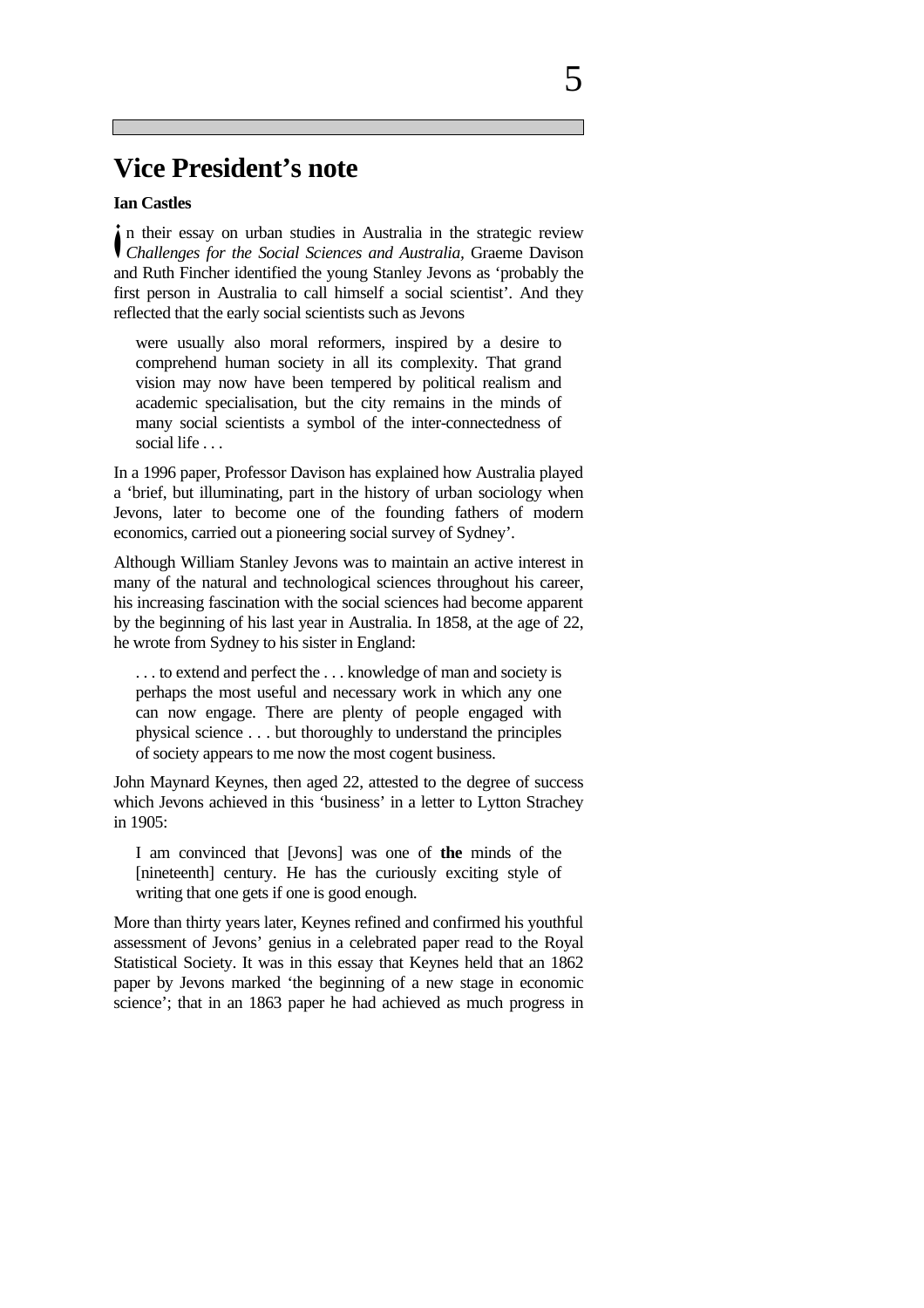solving the problem of price index-numbers as all succeeding authors put together; and that his *Theory of Political Economy*, first published in 1871, was 'the first modern book on economics'.

More famous than these judgements on individual works was Keynes' verdict that Jevons was 'the first theoretical economist to survey his material with the prying eyes and fertile, controlled imagination of the natural scientist' − an assessment which was made before the range and brilliance of Jevons' work in many of the natural sciences had been revealed.

Keynes' essay was also notable for its comparison of two photographs of Jevons. At that time the 'familiar' likeness, taken in later life, revealed the 'powerful, but not . . . brilliant face' of one who 'would pass for a banker of high standing'. But Keynes thought that the photograph of Jevons in Australia, which was taken just three weeks before he wrote the letter quoted above, was 'much more interesting': it was 'of a genius then and not at all a banker'. This is the photograph which appears on the cover of *Challenges for the Social Sciences and Australia.* 

Jevons had not always believed that research in the social sciences was 'the most useful and necessary work in which any one can now engage'. In 1862, recalling the time of his acceptance of the post in Sydney, Jevons wrote in his journal:

During this part of my life [early 1854] . . . I used to think that physical science was the true field of knowledge & enlightenment. Classical, historical, poetical studies . . . I regarded as at the most elegant, & interesting. Possessing no certainty & being unprogressive they could not compare in usefulness with anything sure and progressive.

The re-ordering of Jevons' personal research priorities cannot be attributed to any lack of interest in, or aptitude for, the natural and technological sciences. On the contrary, the record of his activities in his Australian years which is summarised in the following pages testifies to his exceptional facility in many of these disciplines, no less than in the social sciences. Thanks mainly to the work of Michael White, economist at Monash University, these activities can now be linked to reveal Jevons as one of the most remarkable polymaths of the modern era.

#### **Metallurgy**

At the age of 18, Jevons bought all of the equipment required for the assay office he was to establish in Sydney, and arranged for its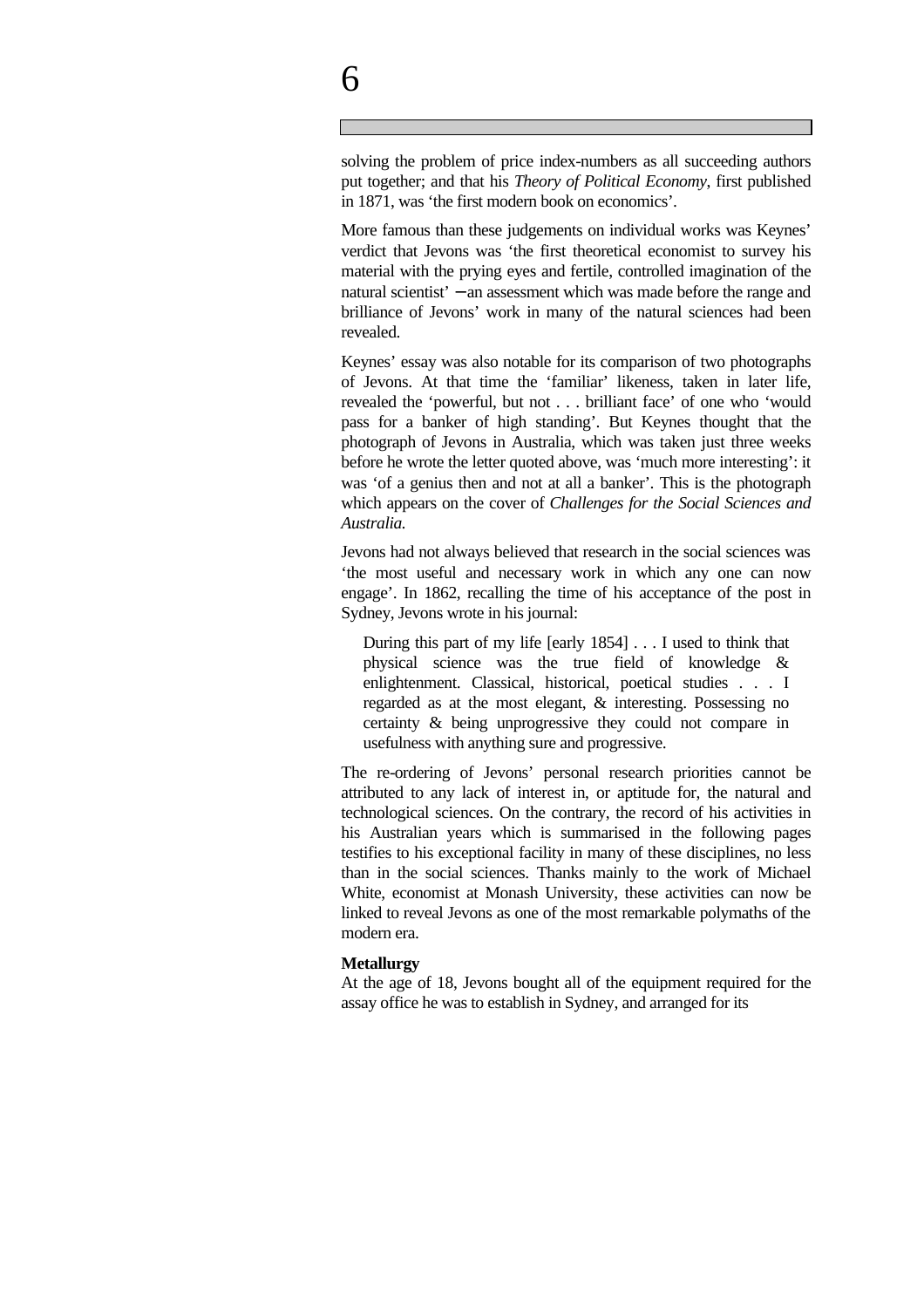shipment. After his arrival in Australia, he rented a rat-infested cottage in Church Hill and, with his assistant, built melting and cupel furnaces and installed laboratory equipment. Within four months he wrote that 'All the apparatus is complete  $\&$  works well. . . . I have had a few assays to do for the public as well as 57 assays for the Mint.' Following a change of plans which led to the assaying work being undertaken at the Mint and the two original assayers becoming highly-paid employees of the Mint, Jevons and his colleague produced coin of superior fineness to that produced at the parent Mint in London. Jevons outlined the improvements he had made in the assay process in his essay on 'Gold assay' for Watt's *Dictionary of Chemistry* (1864).

#### **Chemistry**

In his office at the Mint in Macquarie street, Jevons built an apparatus for simulating clouds in miniature. He reported some early results in papers published in the *Philosophical Magazine* (London) in 1857 and 1858 and, in greater detail, in a 15,000-word paper which was presented to the Philosophical Society of New South Wales in December 1857.

In the 1990s, Jevons' work in this area has been reviewed by Raymond Schmitt, senior scientist at Woods Hole Oceanographic Institution in Massachusetts. Readers of the *Scientific American* (May 1995) learned from an article by Dr Schmitt that Jevons had created and observed the phenomenon now known as 'salt fingers', a century before their discovery at Woods Hole in the late 1950s. The *Scientific American* reproduced the 1858 photograph of Jevons in Sydney, together with two of the illustrations accompanying Jevons' original paper, published in the *Sydney Magazine of Science and Art* in 1858.

Dr Schmitt also found, from inspection of the archives of the Cavendish Laboratory in Cambridge, that in 1880 the English physicist Lord Rayleigh, later a Nobel prize winner and President of the Royal Society, had 'repeated several times the experiment of WS Jevons [see *Philosophical Magazine* for July 1857] on the formation of cirrous clouds. . . . The effects obtained resembled those described by him.' Expressing some surprise that Rayleigh had not mentioned these experiments in an 1883 paper, Schmitt observed that:

Rayleigh . . . was an astute theoretician and talented experimentalist. Yet despite having read Jevons's hint and duplicated his experiments, Rayleigh failed to recognise the role of heat conduction in the formation of salt fingers.

It appears that the quality of the work of the lone 20-year old assayer in remote Sydney in 1856, using apparatus which he had constructed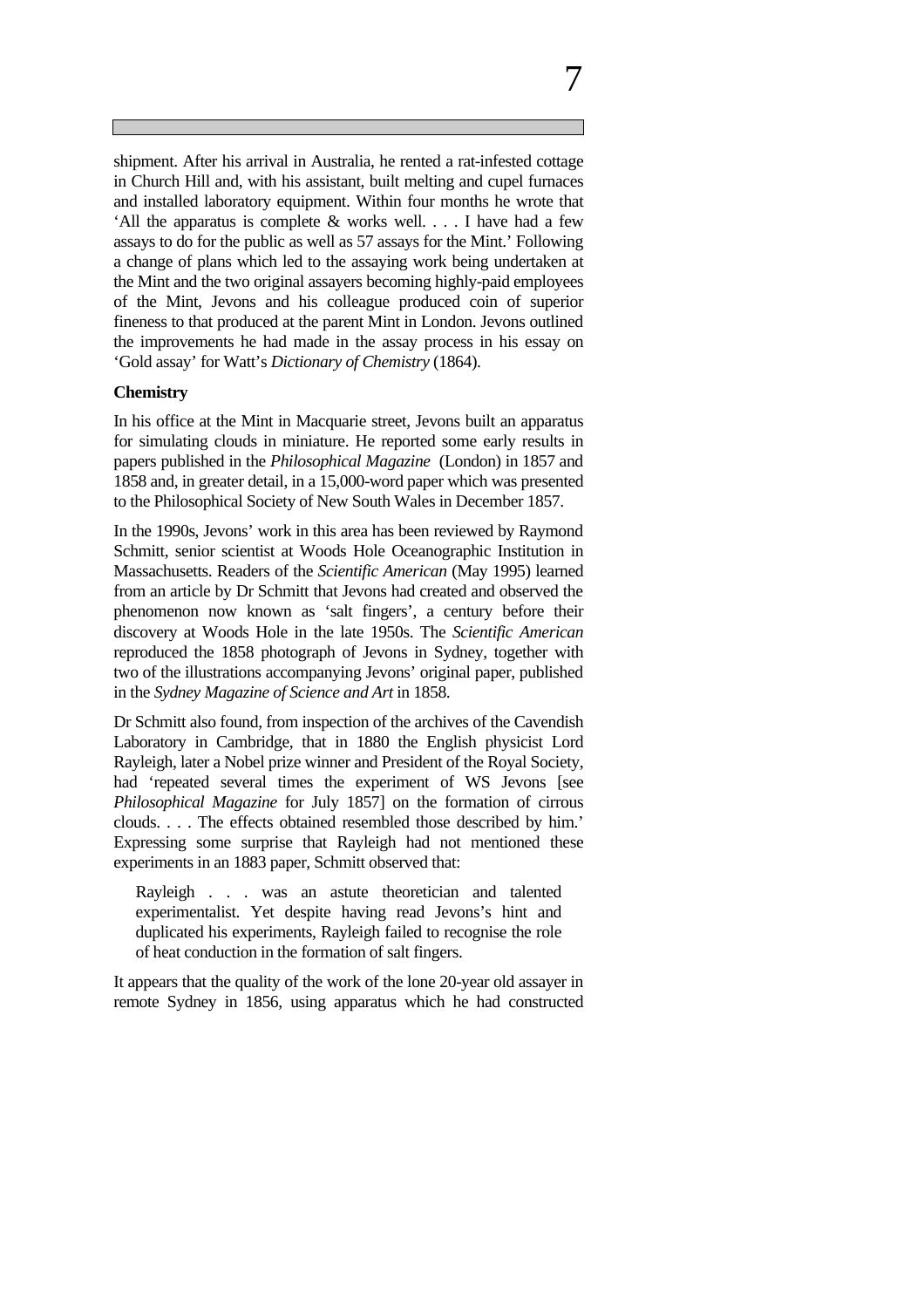himself, compared favourably with that of the renowned 38-year old physicist in 1880, with the facilities and research support of one of the world's leading laboratories.

#### **Photography**

In 1952, Jevons was described as 'Australia's first pictorialist'. Taking up the new art of wet-plate photography with enthusiasm, his portraits, interiors and landscape scenes 'are considered to be among the most interesting of the period, both for their technical and pictorial quality'. Among photographs taken by Jevons at the Mint were panoramic views (taken from the roof of the building); illustrations of the refining and assaying processes; and shots taken during the cloud simulation experiments in his office laboratory (two of the eight illustrations accompanying his 'clouds' paper at the Philosophical Society meeting were drawn from photographs of the experiments).

#### **Meteorology**

From January 1855 until June 1858, Jevons made twice-daily meteorological observations on apparatus which he had acquired or constructed himself. For a year during this period he was the only meteorologist in Sydney, and his records for this period have been incorporated in the official meteorological record.

For an individual working without support, the task of managing the accumulating database of statistics of Sydney's air pressure, temperature, moisture, rainfall and cloud and wind conditions must have been massive. After 20 months, he recorded that his work was then 'of some forty or fifty thousand figures, independent of continual calculations, drawing of means, and other work'. His weekly 'Meteorological Report' was published in the *Empire*, owned by Henry Parkes, from September 1856 to June 1858.

In 'William Stanley Jevons and the climate of Australia', a paper shortly to be published (with the now-famous 1858 photograph) in the *Australian Meteorological Magazine,* Neville Nicholls of the Bureau of Meteorology Research Centre reviews Jevons' study of the climate of Australia and New Zealand. This work, published in *Waugh's Australian Almanac for the year 1859,* is described by Dr Nicholls as 'the first thorough and scientific study of the climate of Australia'. Nicholls notes that Jevons was the first person to have documented Australia's highly variable interannual rainfall (a feature now known to be attributable to the El Niæo − Southern Oscillation), and that 'many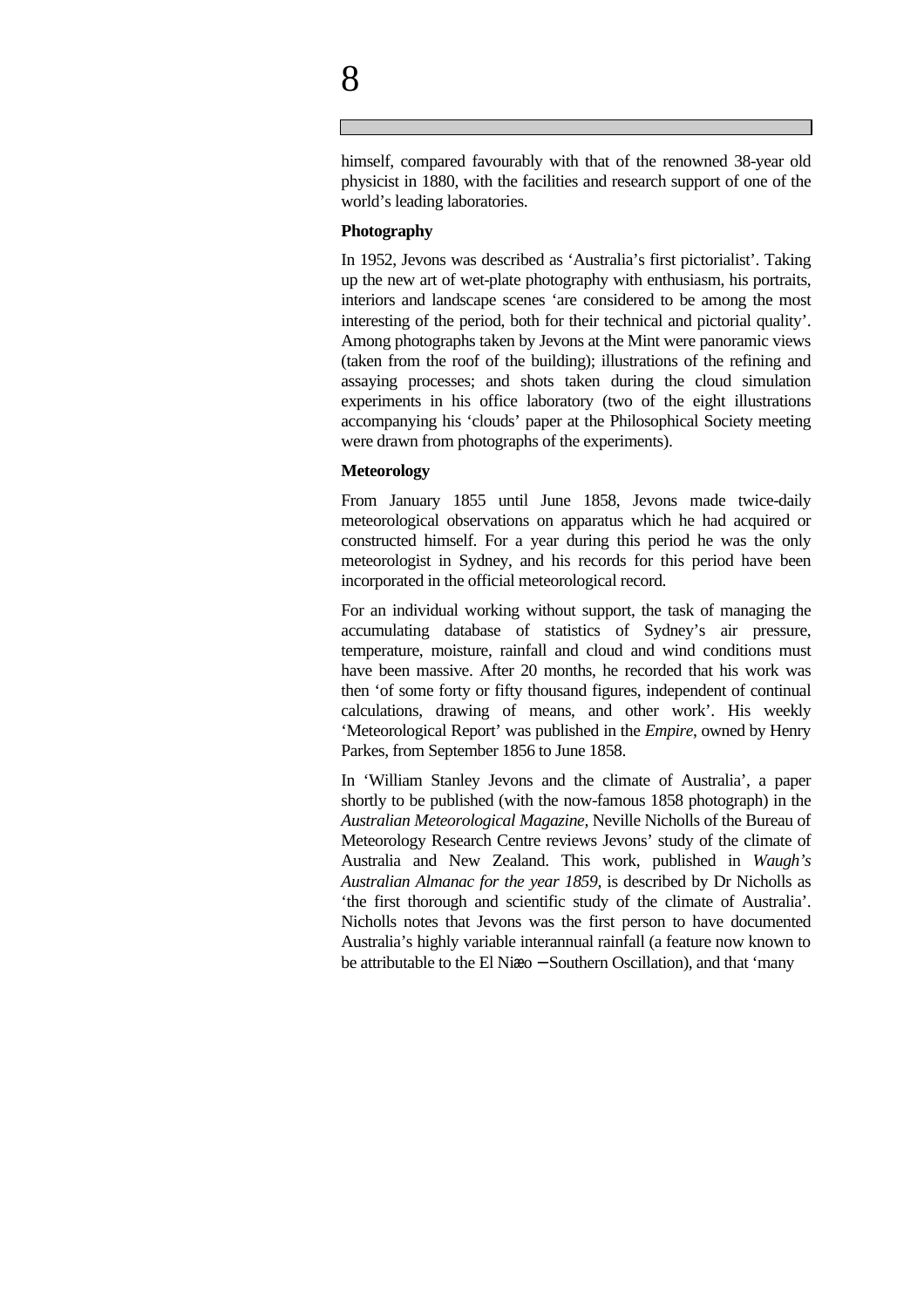of the observations regarding Australia's climate made by Jevons, based on very limited data, have proven to be correct'.

#### **Earth Sciences**

In a bibliography of Jevons' Australian writings published in 1949, Professor JA La Nauze listed four papers relating to the geology of Australia. One of the papers, published in the *Sydney Magazine of Science and Art* in 1858, was a list of recorded earthquakes in New South Wales. In this paper Jevons ridiculed a statement in a catalogue compiled for the British Association, and published in its *Transactions* for 1854, that 'terrible explosions were heard' and two centres were 'filled with corpses' in an earthquake in Australia on 22 September, 1837. Arguing that it was 'difficult to understand how such an exaggeration of the facts became current', Jevons claimed that the report must have been a garbled account of 'a considerable earthquake' centred on Newcastle some six weeks earlier, which had been reported in the *Sydney Herald* without reference to any loss of life.

#### **Astronomy**

Jevons reported his observations of a total and of a partial eclipse of the sun in the *Empire* in March and September 1857, acknowledging the benefit of calculations by 'Mr Tebbutt, of Windsor', who was then only 23. More than 20 years later, when Tebbutt had become a worldfamous astronomer, he acquired Jevons' *Principles of Science* for his library.

#### **Environmental Science**

In letters to the *Empire* entitled 'Lead poison in the Sydney water' and 'Action of Sydney water upon lead and lead upon Sydney water' in October and November 1857, Jevons questioned the quality of Sydney's water supply. He strongly criticised statements by the health authorities and cited evidence in support of views which had been presented to the Philosophical Society by Dr John Smith, foundation professor of chemistry and experimental physics at the University of Sydney. Jevons stated that he had been using a sand filter for more than a year 'with uniform and complete success', and that he had become fully accustomed to the taste of filtered water. He could clearly detect the taste of lead in unfiltered water, 'which I would now be rather excused from drinking'.

In another letter to the *Empire* entitled 'Gunpowder and Lightning', Jevons quoted the research findings of Arago and other scientists in support of his contention that the gunpowder magazine on Goat Island in Sydney Harbour was insufficiently protected against the risk of a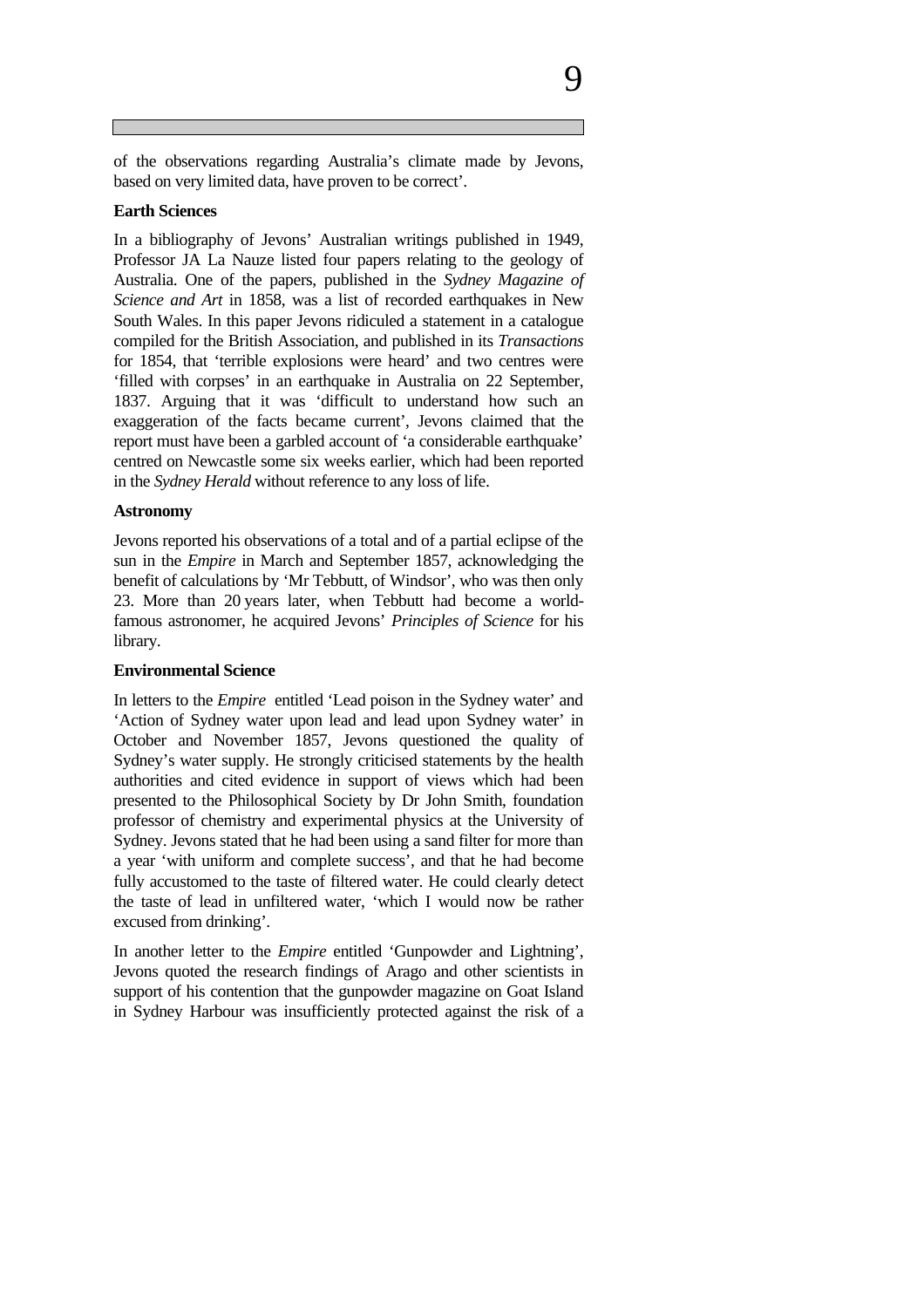# 10

lightning strike. In the event that his concerns were 'referred, like many another greater matter, to the Circumlocutions Officer', Jevons was ready to 'leave it to the numerous and influential inhabitants of the closely-adjoining suburb of Balmain, 'who must . . . feel a most immediate and personal interest in the matter'.

#### **Music, Logic and Computer Science**

In the letter to his sister in which Jevons identified 'the principles of society' as 'the most cogent business', he described music as 'a condition of my existence . . .' In Sydney, he equipped himself with an harmonium, a metronome, many musical scores and 'a superb and most convenient music-holder of my own design and manufacture'. And he wrote a book about music (sending the manuscript 'chapter by chapter' to Henrietta), and invented a new system of musical notation.

Although not all of these writings have survived, Dr Jamie Kassler, FAHA, has recently drawn attention to Jevons' letters from Sydney as 'a previously untapped source of information for the history of music in Australia'. More importantly, she has offered 'evidence to support the thesis that, whilst in Australia, Jevons' study of music laid an important foundation for his pioneering work in logic', including his famous 'logical piano'. This remarkable device is identified in the recent computer guide *Bebop BYTES back* (1996) as 'the first machine that could solve a logical problem faster than that problem could be solved without using the machine!' At one stage Jevons contemplated building a machine which could cover problems involving as many as ten terms (the logical piano could only manage four), but found that he would have to sacrifice the entire space of one side of his library.

#### **The Social Sciences**

In 1857 Stanley Jevons, aged 21, wrote to his brother about a 'very grand cricket match between Sydney and Melbourne'. After reporting upon 'the immense number of orderly people' at the match and noting that 'the business of the town [of Sydney] was quite interrupted' because nearly one-quarter of the population was watching the game, the future author of 'the first modern book on economics' concluded:

I take this to be a sign, not of laziness, but that the people are so well today as to be able to spare more holydays and really to enjoy themselves more than the people of other countries.

The notion that the people of a prosperous community might be right to choose to sacrifice income in the pursuit of happiness was not obvious in 1857. It is apparently still not obvious to many, because governments regularly set targets for 'economic growth' but not for 'more holydays'.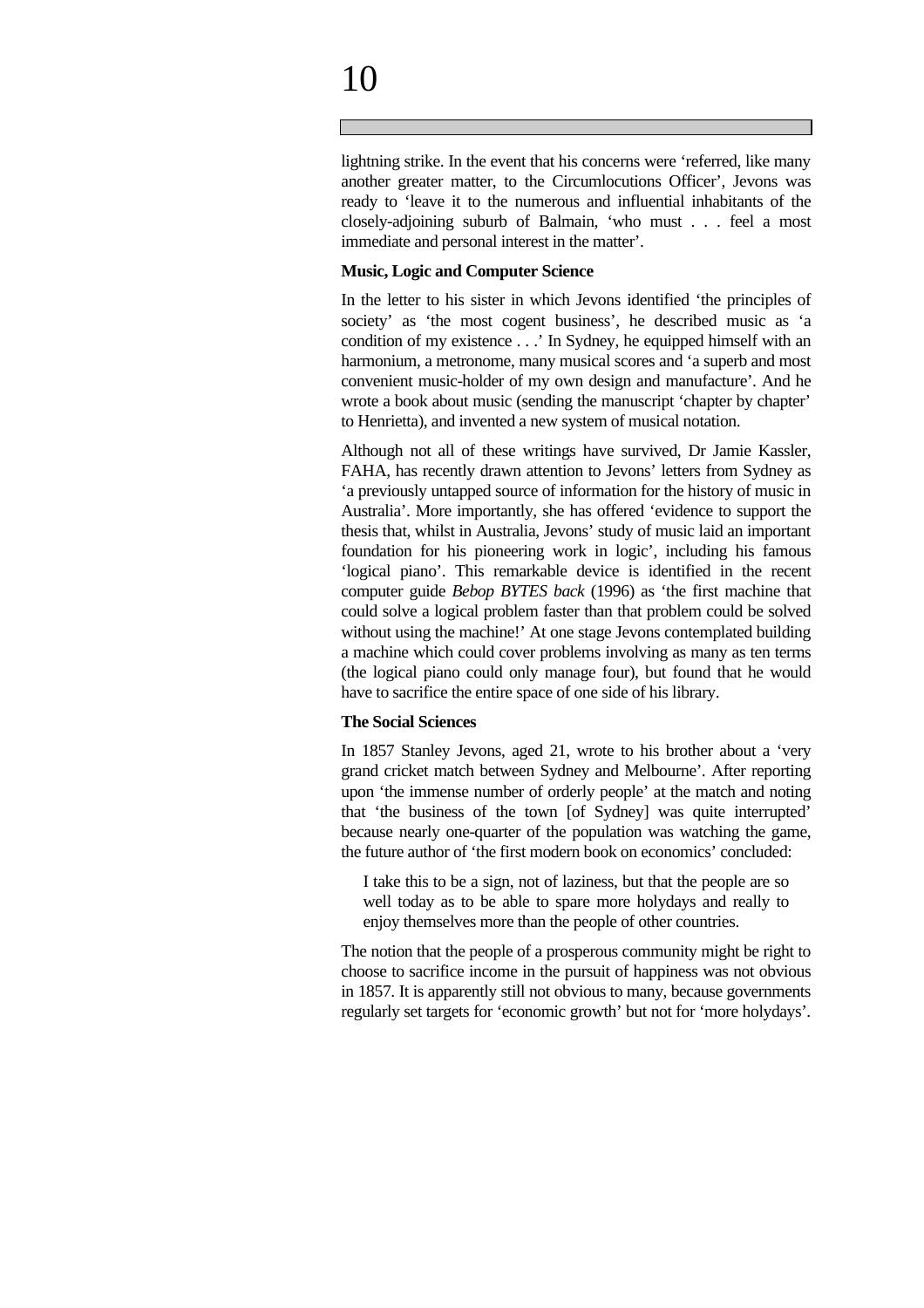# 11

Jevons tried to explain the point in *The Theory of Political Economy,* when he observed that 'we may, if we like, include . . . a game of cricket [as] labour':

(B)ut if it be undertaken solely for the sake of the enjoyment attaching to it, the question arises whether we need take it under our notice . . . We are not prevented in any way from including such cases in our Theory of Economics . . . But we need not occupy our attention by cases which demand no calculus. When we exert ourselves for the sole amusement of the moment, there is but one rule needed, namely, to stop when we feel inclined . . . Labour . . . is **any painful exertion of mind or body undergone partly or wholly with a view to future good.** It is true that labour may be both agreeable at the time and conducive to future good . . . (T)here are three quantities involved in the theory of labour − the amount of painful exertion, the amount of produce, and the amount of utility gained.

These are valuable insights, which our late twentieth-century compilers of numerical indices of 'human development' and 'genuine progress' have yet to grasp.

Jevons was also in advance of his time in recognising the case for public support of basic research. In an article in the *Sydney Morning Herald* in 1858, he reflected that

Lovers of nature and knowledge . . . are . . . like true statesmen, only singler in purpose and purer in soul. And the genuine love of science is yet what chiefly promotes it. But evidently it is the common interest that every suitable means should be used to promote science, which we have shown to be a common benefit. A member of society so invaluable as the patient student of nature should be compensated in some way from the public fund, because he can seldom lay a claim and serve a bill upon any one person. And even where no pecuniary reward is bestowed, a fair name, and a place of respect and honour, may be allowed him.

Sadly, Jevons has had no 'place of respect and honour' in Australia. In the early 1990s, the Mint building in Macquarie street in which he had worked between 1854 and 1859 was a part of the Museum of Applied Arts and Sciences (the Powerhouse). The caption on a exhibit in the 'Gold Room' of this museum stated that 'This room focuses on . . . the experiences of two gentlemen who worked at the Mint, William Jevons and Robert Hunt'. There was nothing to indicate that one of the 'gentlemen' was among the greatest scholars of modern times.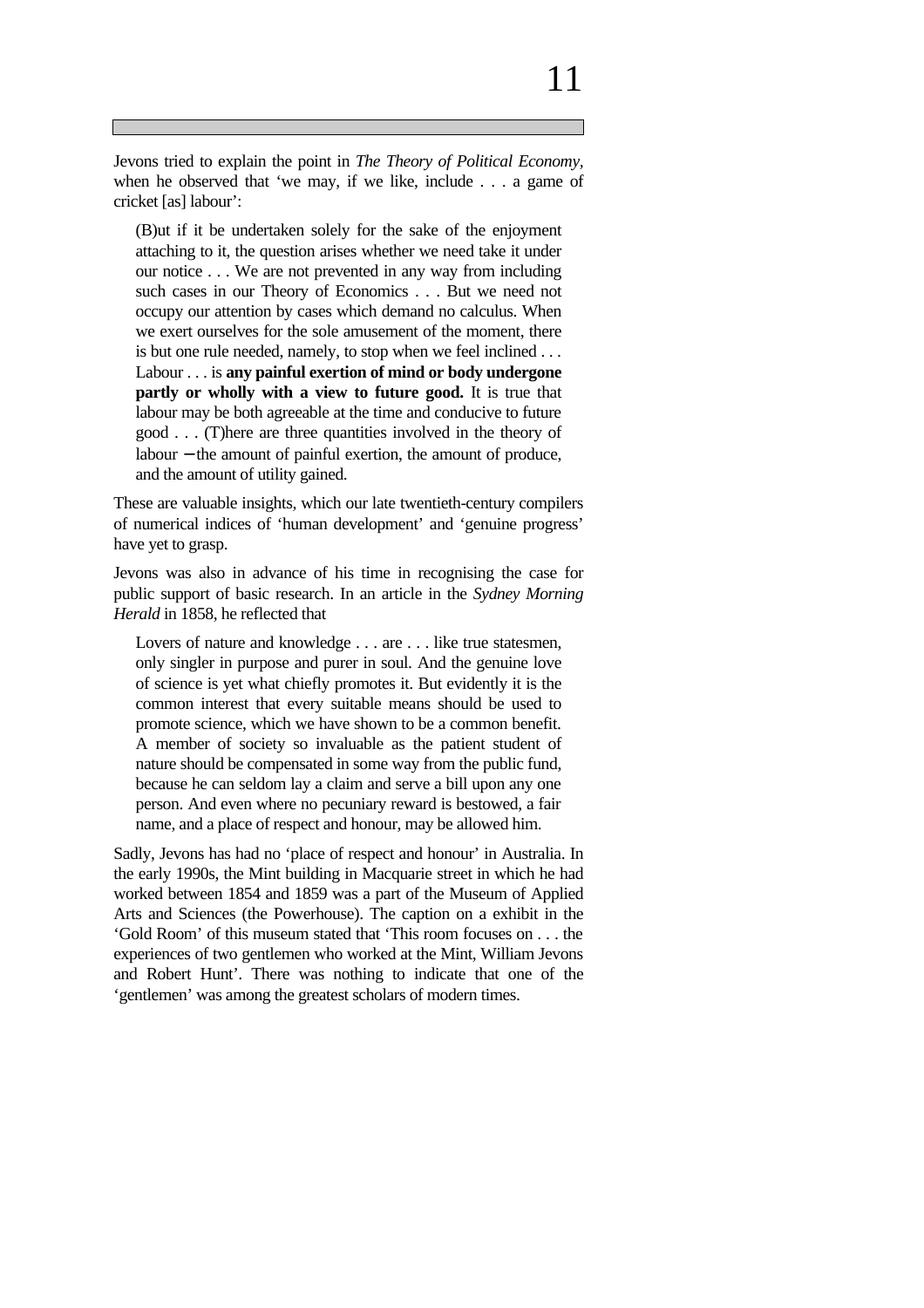#### **References**

Black, RDC (1973), *Papers and correspondence of William Stanley Jevons*, Vol. 2.

Burke, I (1955), 'Australia's first pictorialist', *Australasian Photo Review,* January: 6-23.

Davison, Graeme (1996), 'The unsociable sociologist − WS Jevons and his Survey of Sydney, 1858'. Conference on 'Natural Sciences and Social Sciences', Humanities Research Centre, Australian National University, 9 September.

*Empire, The* (1857), 5 October, 9 November, 14 November

Harrod, RF (1951), *The Life of John Maynard Keynes.* MacMillan: London.

Jevons, WS (1857), 'On the Cirrous Form of Cloud', *Philosophical Magazine*, July: 22- 35.

Jevons, WS (1858a), 'Social Survey of Australian Cities', MS No. B864, Mitchell Library, Sydney.

Jevons, WS (1858b), Review of *The Sydney Magazine of Science and Art*', Vol I, *Sydney Morning Herald*, 27 September.

Jevons, WS (1859), 'Some data concerning the climate of Australia and New Zealand', *Waugh's Australian Almanac for the Year 1859:* 47-98.

Jevons, WS (1879), *The Theory of Political Economy,* (second edition). MacMillan: London.

Kassler, Jamie (1996), 'William Stanley Jevons: Music and the Mechanisation of Logic', *Australasian Music Research 1:* 327-335.

Keynes, JM (1936), 'William Stanley Jevons 1835-1882: A centenary allocution on his life and work as economist and statistician', *Journal of the Royal Statistical Society,* 99: 516-548.

La Nauze, JA (1972), 'Jevons, William Stanley (1835-1882), *Australian Dictionary of Biography*, Vol 4: 480-1.

Maxfield, Clive and Brown, Alvin (1996), *Bebop BYTES Back (An Unconventional Guide to Computers).* LLH Technology Publishing.

Nicholls, Neville (1998, forthcoming), 'William Stanley Jevons and the climate of Australia', *Australian Meteorological Magazine*.

Schmitt, RW (1995), 'The ocean's salt fingers', *Scientific American*, May: 50-55.

*Sydney Magazine of Science and Art* (1857-58).

\_\_\_\_\_\_\_\_\_\_\_\_\_\_\_\_\_\_\_\_\_\_\_\_\_\_\_

Fellows please note that Wendy Pascoe, so long the warmly welcoming voice when you called the Secretariat, has moved to Lake Macquarie to support her husband's career. Her replacement is **Mrs Pam Shepherd**, formerly of Airservices Australia.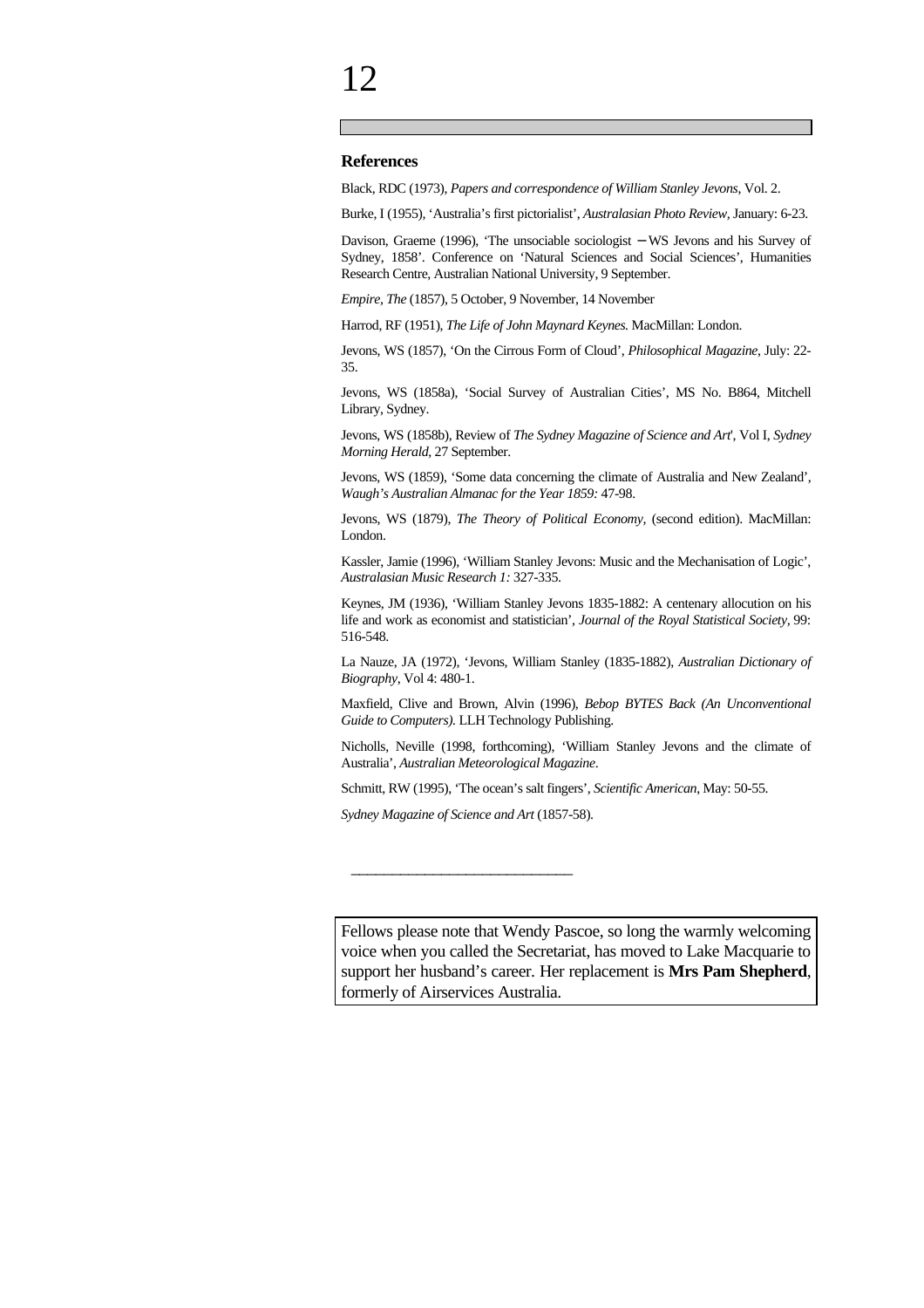## **'The importance of absolute accuracy'. Anthropology and Native Title**

#### **Mary Edmunds**

n 1897 and 1898, FJ Gillen wrote to Baldwin Spencer<sup>1</sup>: İ

Now about the Luritja, my going out there at present is entirely out of the question, we are just about to establish the duplex system on the line and for the next three months I shall not be able to move off the Station – Martin will probably be in for Christmas and if he comes he will bring a Nigger from whom I hope to get definite information. I don't expect to find anything akin to the Arunta system, what I do expect to find is that certain definite localities belong to certain families and that these families intermarry with the people of any locality outside their own boundaries (22<sup>nd</sup> Oct 1897).

Apropos of Warramunga, Scott has been making some enquiries for me and while out some distance from Tennants Creek the blacks showed him a rockhole supposed to be permanent, in which young men are dipped either before or after they pass through the initiatory rites, this looks like the beginning of our baptismal rite by immersion and, feeling that it may lead to something important, I have given him a flood of questions to work out – I am inclined to think Kempes reply re Urrapunna is correct, it fits in with what my Urrapunna friend told me and I have so impressed Kempe with the importance of absolute accuracy that I don't think he would have replied without being sure (Dec  $3<sup>rd</sup>$  1897).

You'll be disgusted to hear that one of my boys has been allowed to take a lubra without being subincised. This is the beginning of the decay of this rite, five years later our work could not have been done effectively for once they begin to drop the old Customs degeneration − true degeneration *from our, which is the proper point of view.* − rapidly follows (3<sup>rd</sup> April 1898).

Why oh Why do you not send me some copies of the initiatory paper? Is it not procurable? I am very proud of that paper, it simply gallops over Roth of Qld whos detail is of the meagrest  $(Apiri17<sup>th</sup>1898).$ 

These four brief quotes from one of the most productive early partnerships in Australian anthropology encapsulate, perhaps, some of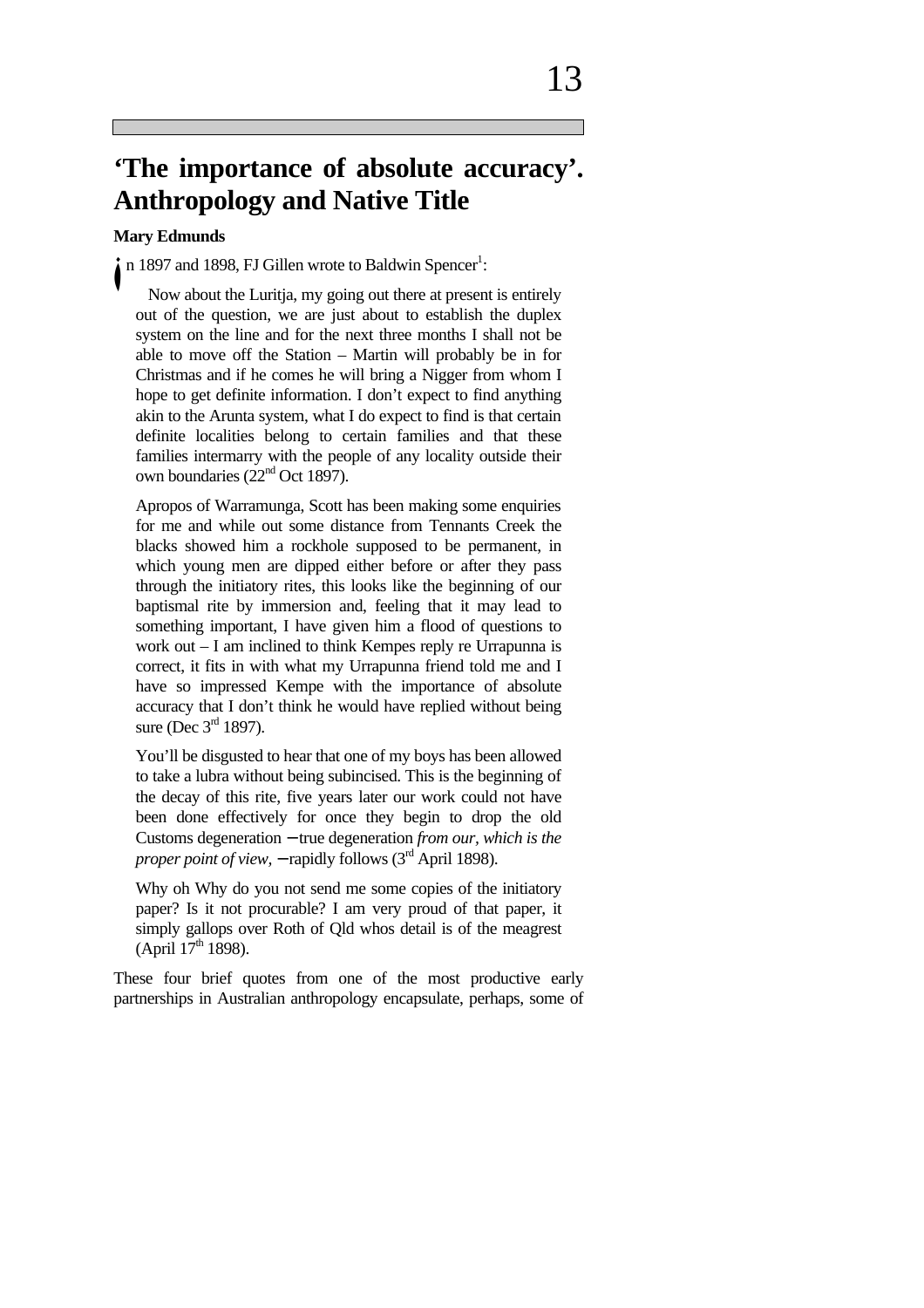# 14

the key issues that have been and remain central to the practice of the discipline:

- the gathering of detailed ethnographic data;
- the reliance on closely observed and recorded detail and consistency as the basic test of accuracy;
- the critical but uneasy relationship between anthropologist and subject, demanding both closeness and distance;
- the constitution of an analysis that casts the beliefs and practices of indigenous peoples into the categories of a different intellectual tradition, while at the same time subjecting that very tradition to modifications that emerge from its engagement with the Other; and
- the proleptic view that sees change as 'degeneration' and loss of cultural integrity.

Contemporary anthropology has lost the academic certainty that informed the work of Spencer and Gillen. What it has retained is the intellectual and practical engagement with the beliefs and practices of indigenous Australian cultures, now very much in a dynamic tension with the ways in which those beliefs and practices are constructed and interpreted by the subjects − indigenous peoples − themselves. What it has regained, after a dalliance with various schools of abstract theorising, is a fresh realisation of the absolute centrality to the discipline, in both its practical and theoretical dimensions, of finegrained ethnographic material.

The need for anthropological evidence in land claims under the Commonwealth *Aboriginal Land Rights (Northern Territory) Act 1976* provided the first challenge and incentive. The common law recognition of native title in the High Court's 1992 *Mabo* decision and its enactment into legislation in the *Native Title Act 1993 (NTA)* have continued and reinforced this realisation and its consequent practice.

Neither the *Mabo* decision nor the *NTA* attempts to define native title as anything other than 'the communal, group or individual rights and interests of Aboriginal peoples or Torres Strait Islanders in relation to land or waters', where the rights and interests are possessed 'under the traditional laws acknowledged, and the traditional customs observed, by the Aboriginal peoples or Torres Strait Islanders' (*NTA* s223(1)). Native title itself, that is, is not a common law title, but a title recognised and protected by the common law. The definition of native title itself was, in the first instance, to be left to traditional law and custom.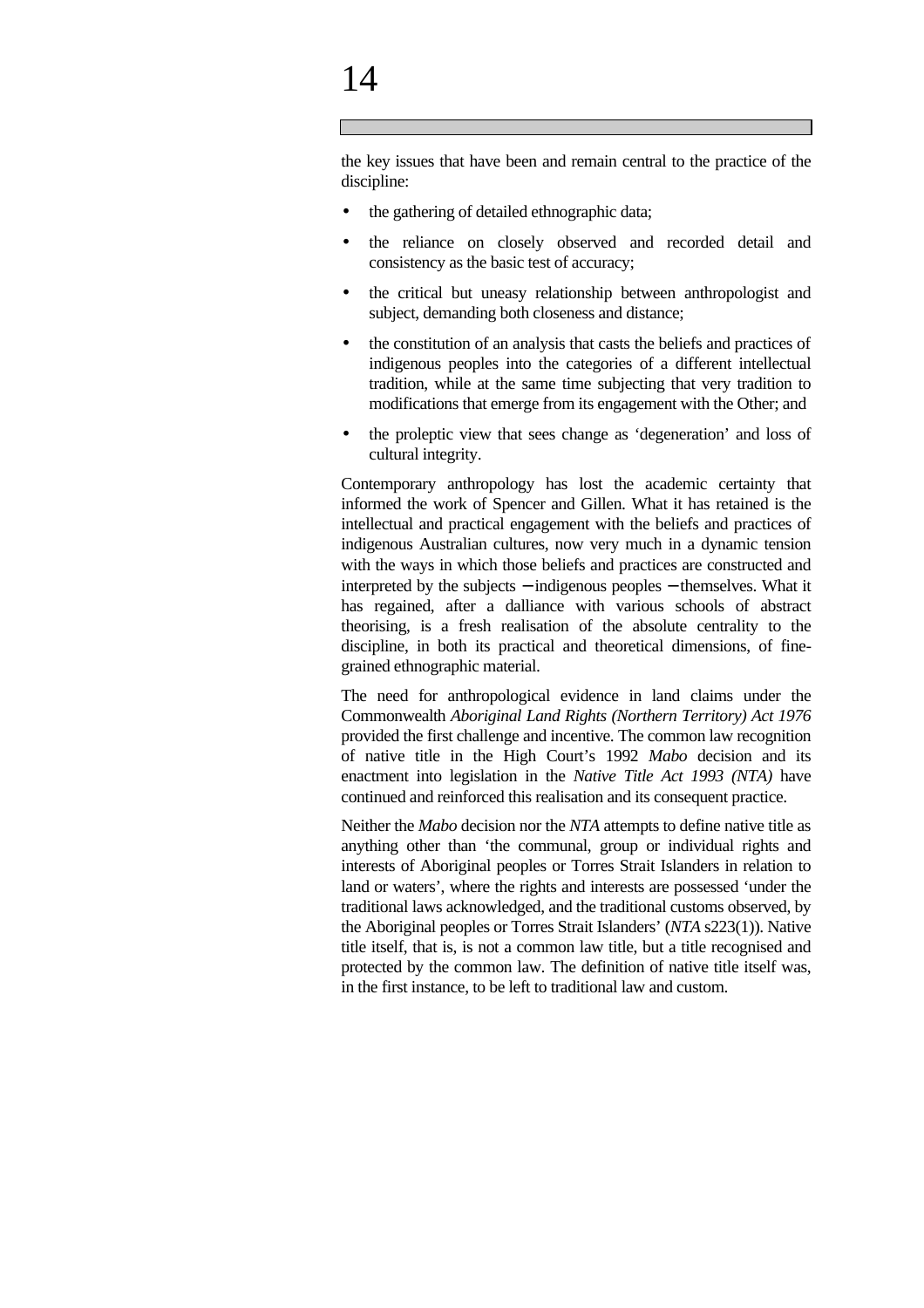Since the passing of the *NTA*, however, the implementation of these two propositions has brought them into increasing tension with each other. With these developments has come an increasing hegemony of legal discourse, with its associated inclusion of the discourse of rights and a passion to itemise, specify, categorise. When the *Native Title Bill* was in the process of being drafted in 1993, Federal Cabinet considered a proposal that a determination of native title should be broken down into a list of particular attributes<sup>2</sup>. This tick-list, developed by a lawyer with much experience of working for mining companies in Western Australia, reduced native title from a full possessory title to a series of rights each separable from the others: the right to hunt and fish, to forage, to hold ceremonies and so on.

In response, a major group of anthropologists wrote to the then Special Minister of State to express their concerns about the use of this model and to suggest an alternative (letter to the Hon Frank Walker, 26 August 1993). The incidents model disappeared from the *NTA*. It re-emerged in the gazetted Regulations.

In that letter, anthropologists touched on a number of issues that have subsequently become central to discussions about native title by both claimants and others:

- the diversity and dynamism of indigenous societies and therefore the need for claimants to demonstrate the continuing existence, not the content, of native title;
- that native title is about ownership and that Aboriginal and Torres Strait Islander notions of ownership of the land are not fragmented into isolated attributes but incorporate a range of interrelated associations with the land which may or may not require physical presence;
- that boundaries between groups vary from reasonably specific in some areas to almost wholly permeable in others, with the right of owners to exclude others being not a clear-cut issue but an exercise based on social and ritual links that must be negotiated amongst the groups concerned; and
- that different groups own and exercise differential and often competing rights and responsibilities over land, with disputes arising routinely when such competing rights come into conflict.

In the processes put into place by the *NTA*, some of which will be significantly modified by the *Native Title Amendment Bill 1997 [No 2]*, a determination of native title that is mediated by the National Native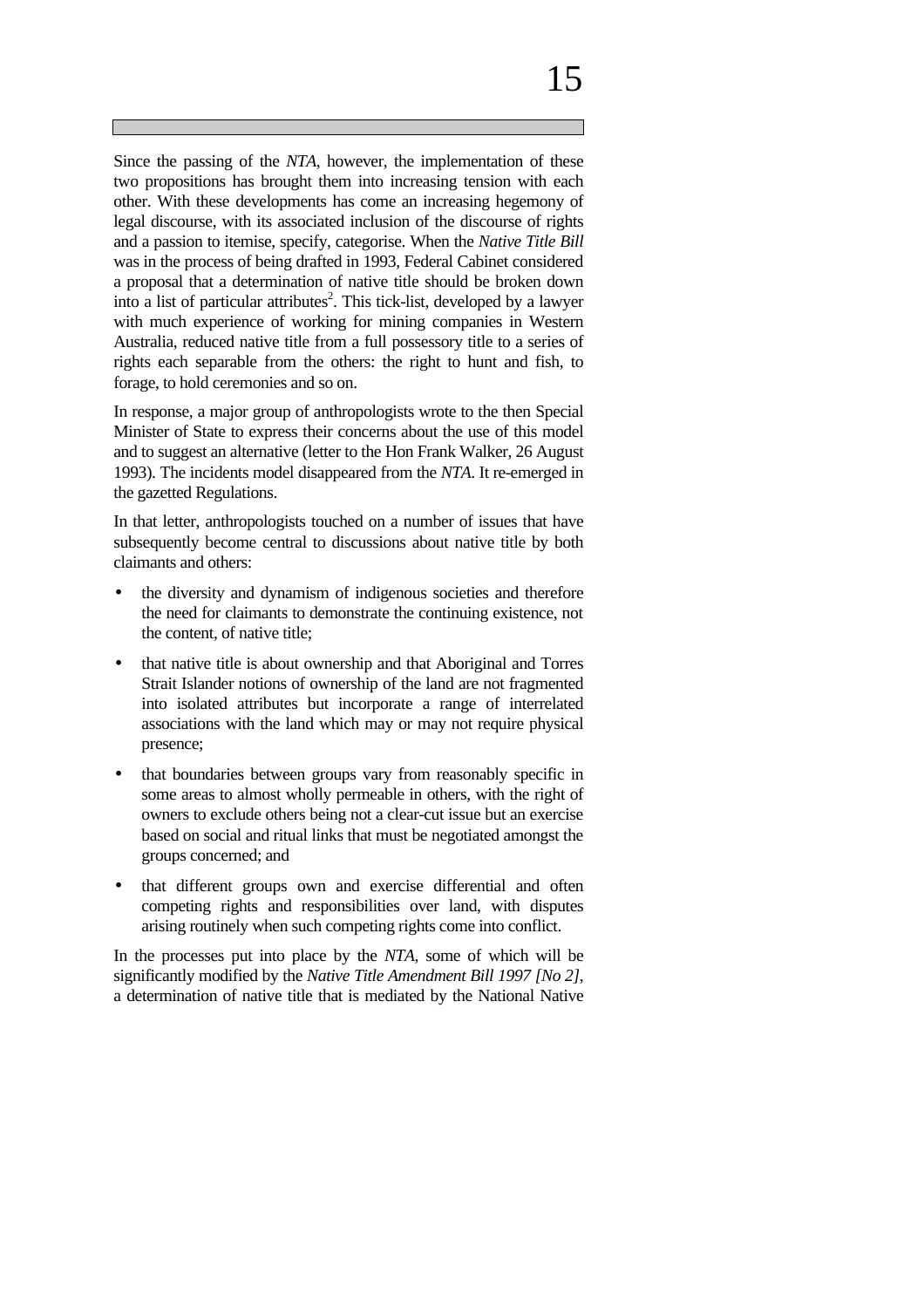# 16

Title Tribunal is not by judicial decision but by agreement of all the parties. Unlike claims under the Northern Territory *Aboriginal Land Rights Act* 1976, it does not in principle demand supporting anthropological evidence. In practice, such evidence is increasingly required, often at the behest of State or Territory governments, to satisfy them that the claimants are the right people for the country claimed. This is particularly so where there are overlapping claims and the overlap is disputed, often on the basis, identified in the 1993 anthropologists' letter and subsequently<sup>3</sup>, of differential and competing rights and responsibilities.

Disputes are also fostered, however, by a contradiction inherent in the *NTA* itself, in which individual rights are implicitly separated from, and therefore opposed to, the collective rights that define native title. Despite its fundamentally communal character, s61(1) of the Act allows an application by individuals claiming to hold native title. The result has been a fragmentation and proliferation of claims in which claimants themselves have often given priority to individual and family rights rather than to their membership in a broader land-based cultural group<sup>4</sup>.

Native title, like land claims in the Northern Territory, has confronted claimants with their own interpretations of their 'traditional laws acknowledged', and their 'traditional customs'. It has confronted anthropologists, as the key to both theory and practice, with the reemergence of accurate and detailed ethnographic research that is derived from active contemporary engagement with the claimant groups themselves and has to address the multiplicity of indigenous meanings. Interpretations will differ, particularly in relation to the meaning of change (as demonstrated most publicly in the Hindmarsh Island case). But such interpretations will remain subject to and tested by the quality and 'absolute accuracy' of the ethnography itself, a situation that continues to reflect, as with Spencer and Gillen, the dynamic relationships and tensions between the subjects, the researchers, and the academy.

#### **Notes:**

 $\overline{a}$ 

<sup>1</sup> Mulvaney, J, Morphy, H, and Petch A (1997), *'My Dear Spencer'. The letters of FJ Gillen to Baldwin Spencer*. Hyland House: Melbourne: 191-2, 196, 213, 215.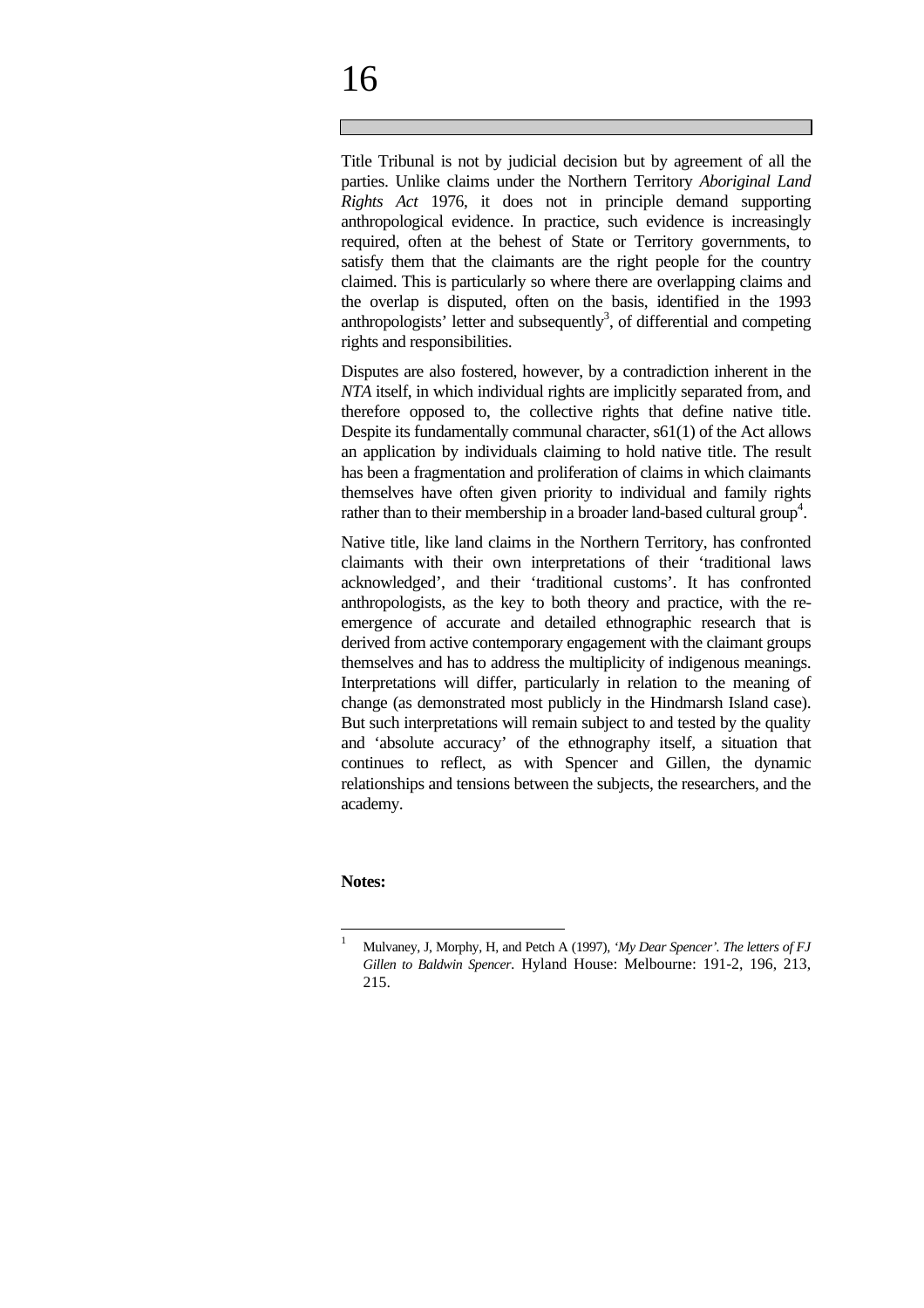- $\frac{1}{2}$ Edmunds, M (1994), 'Do not shoot. I am a British object: Anthropology, the law, and native title', in Edmunds, M (ed) *Claims to Knowledge, Claims to Country*, Australian Institute of Aboriginal and Torres Strait Islander Studies, Native Title Research Unit: Canberra: 33.
- 3 Smith, D and Finlayson, J (eds) (1997), *Fighting over Country: Anthropological Perspectives*. Centre for Aboriginal Economic Policy Research, Australian National University: Canberra.
- 4 Sutton, P (1995), *Country. Aboriginal Boundaries and Land Ownership in Australia*. Aboriginal History Inc: Canberra: 40.

*Dr Mary Edmunds is a Member of the National Native Title Tribunal*

\_\_\_\_\_\_\_\_\_\_\_\_\_\_\_\_\_\_\_\_\_\_\_\_\_\_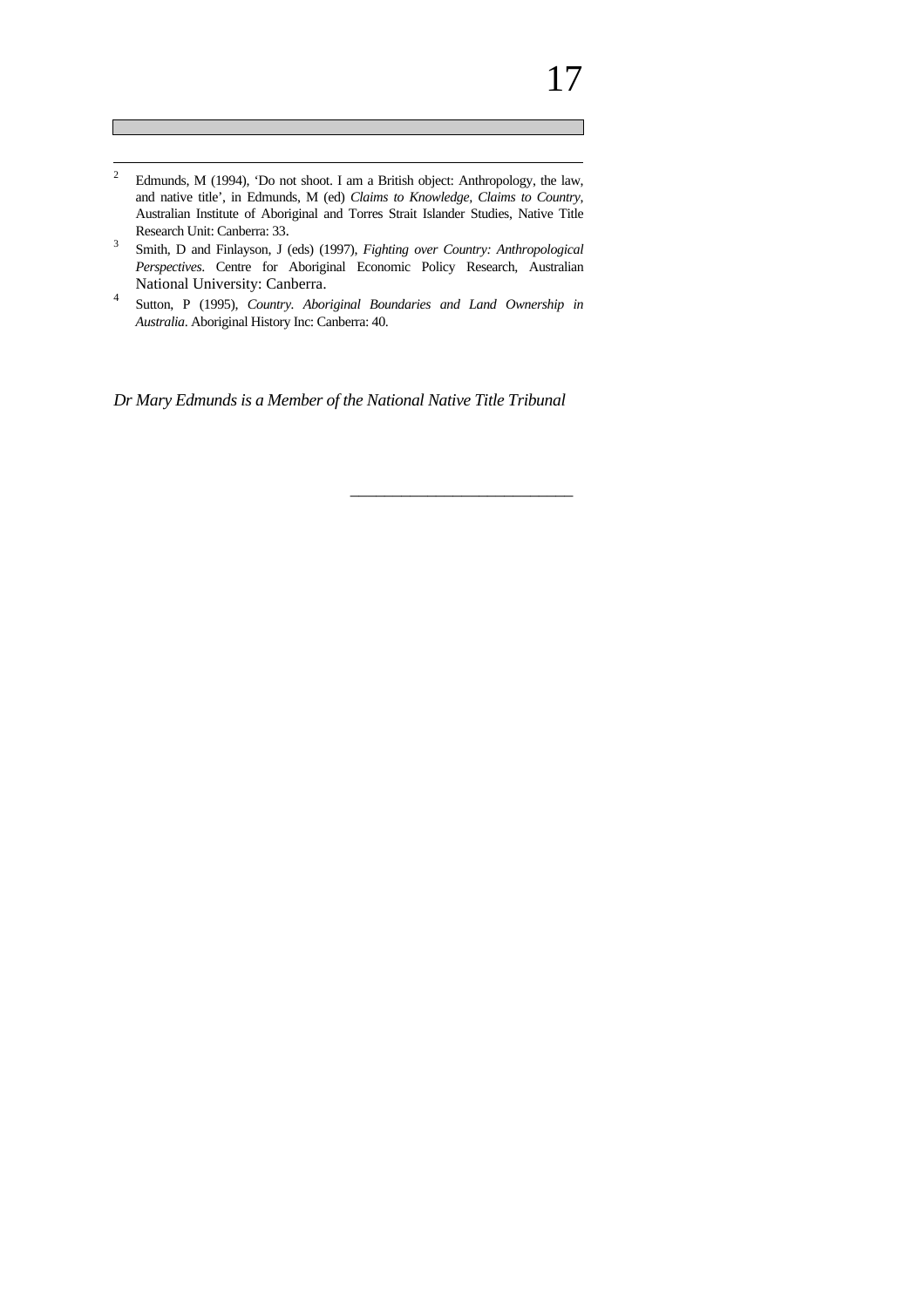### **The Agreement on Native Title compared with the Ten Point Plan**

n 5 July 1998 the National Indigenous Working Group on Native  $\int$  n 5 July 1998 the National Indigenous Working Group on Native<br>ditle released the following statement. It may assist readers to find their way through the complexities of this issue.

'The Prime Minister's agreement with Senator Harradine on native title has been wrongly portrayed as a workable solution which is fair to indigenous peoples. That is not the case  $-$  in reality, this is still the unfair Ten Point Plan with some minor changes.

#### **1 Ten Point Plan: Validation of illegal grants from 1.1.94- 23.12.96**

#### *Did it go through?* Yes − in full

*What this means for indigenous people*

- State Governments have been rewarded for illegally granting new interests in land without following the procedures of the Native Title Act.
- Where they have done this, native title will have been impaired or extinguished and native title holders will have to wait years for compensation.

*How it should have been resolved?*

- Agreements process for validation of major projects
- 'fast track' compensation for minor development
- application of non-extinguishment principles to validated acts

#### **2 Ten Point Plan: Extinguishment of Native Title on so-called 'exclusive tenures'**

*Did it go through?* Yes – except for 'crown to crown' grants, national parks and land held in trust for Aboriginal people, and the Government has agreed to disregard earlier grants of title to non-indigenous interests on vacant Crown land or reserves currently occupied by Aboriginal people.

*What this means for indigenous people*

• means native title has been wiped over large areas of the country in countless situations where a government has granted certain titles, even if the land has never been used for that purpose or the use stopped long ago.

# 18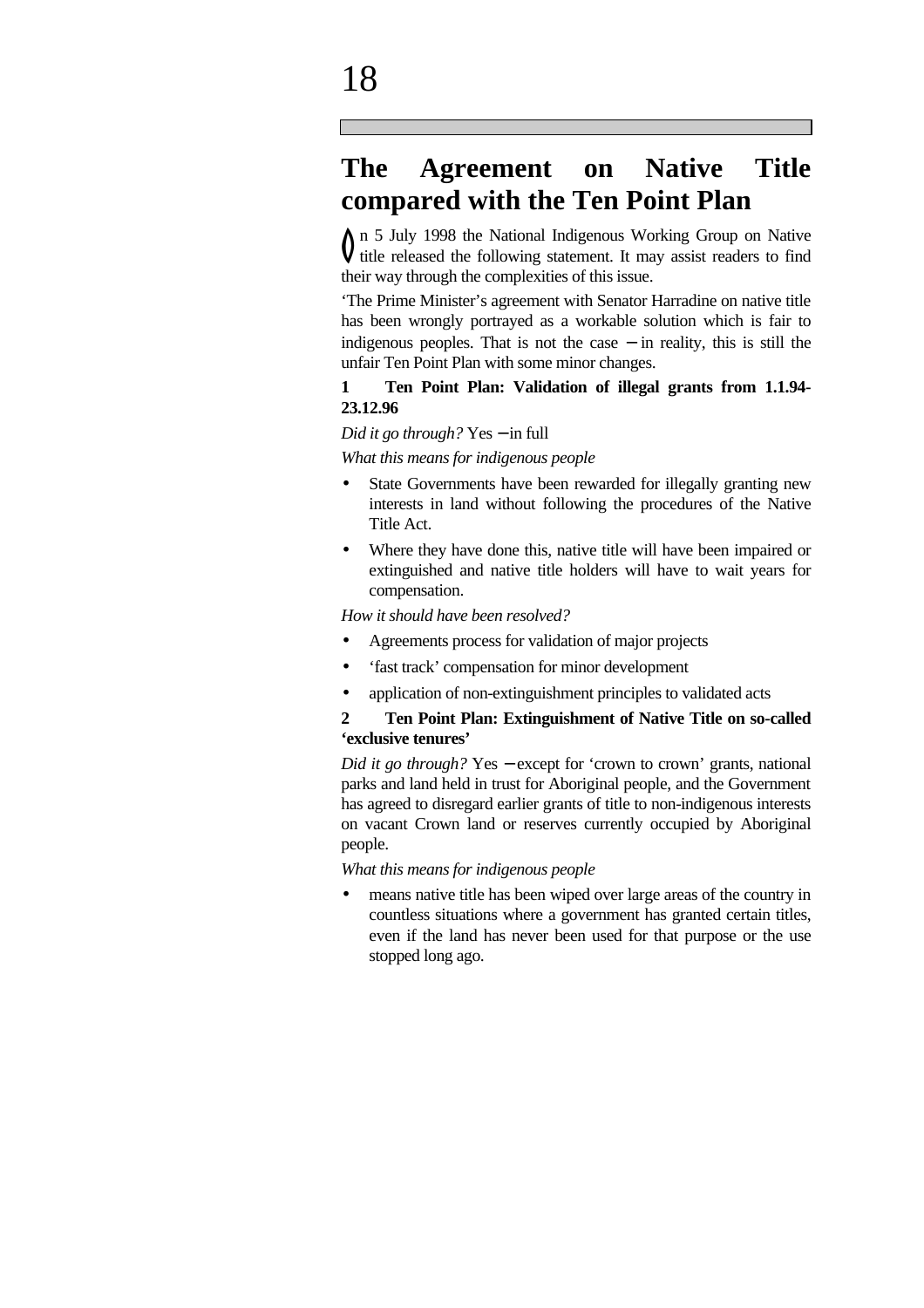#### *How it should have been resolved?*

- Government has listened to Aboriginal people in taking out Crown land, national parks and land now held by Aboriginal people from the schedule *but*
- Courts should determine where native title still survives (if Government had done this in 1993 with pastoral leases we would never have had the Wik decision – but that would have meant a huge compensation bill and in reality it amounts to legalised theft of people's land).

#### **3 Ten Point Plan: Winding back native title for provision of Government Services**

#### *Did it go through?* Yes.

*What this means for indigenous people*

- Governments can go ahead with any project they classify as providing a Government service
- Right to negotiate no longer applies and legal protection of native title is reduced.

*How it should have been resolved?*

- An effective right to negotiate should apply
- **4 Ten Point Plan: Upgrading pastoral leases**

*Did it go through?* Yes − full primary production upgrades allowed, *but* instead of permanent extinguishment of inconsistent native title rights, the courts will decide if native title has been extinguished or can be revived.

*What this means for indigenous people*

- Allows sheep or cattle stations to be used for all kinds of new intensive agricultural activities that could impair or suppress native title − eg farming, horticulture, acquaculture − but with no right to negotiate for native title holders to protect their interests.
- Native title rights don't have to be considered
- The new arrangement applies whether or not a pastoralist previously had actually held rights to do the expanded range of activities

*How it should have been resolved?*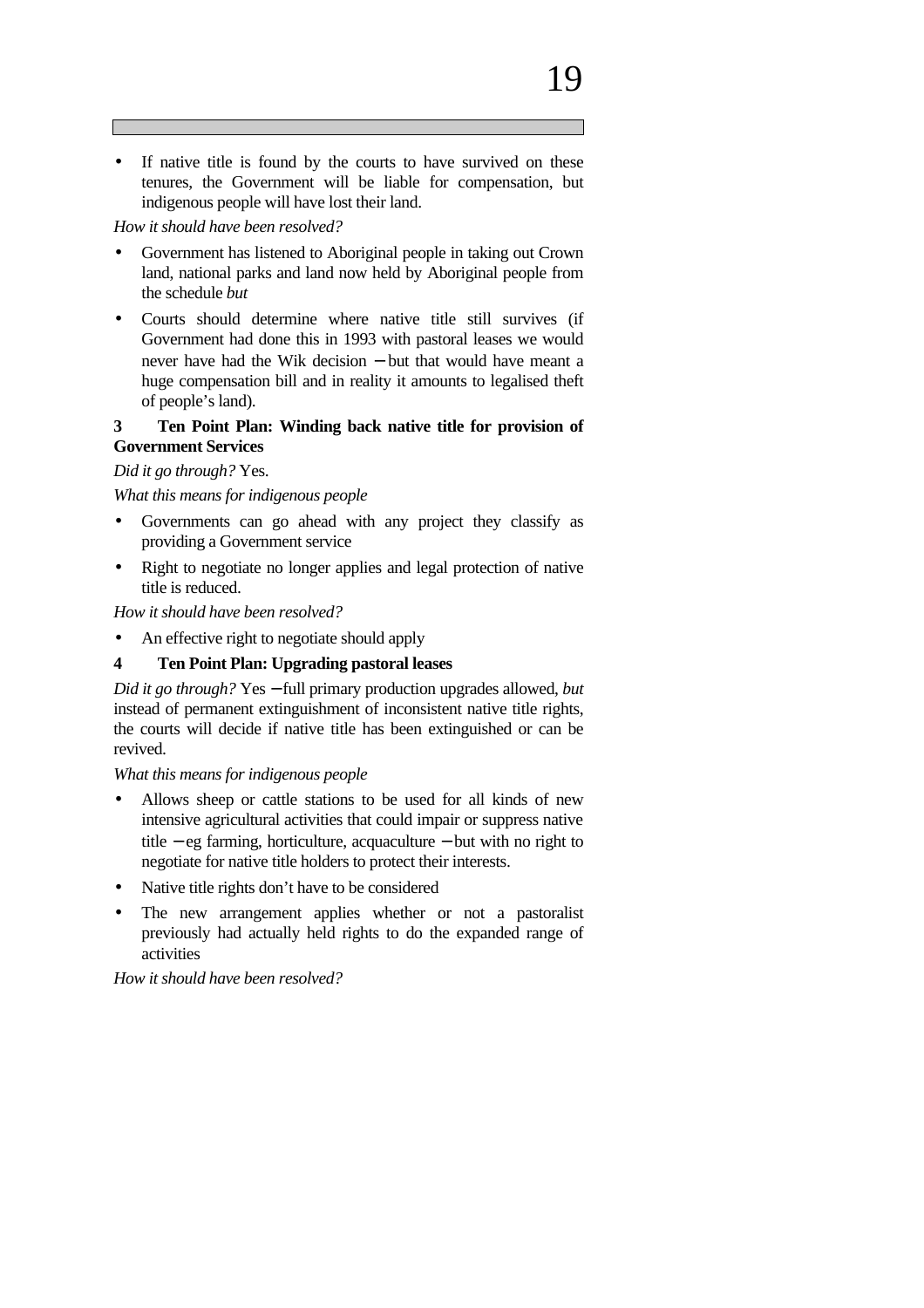# $\mathcal{D}\Omega$

• Should have kept the Right to Negotiate so Aboriginal people can be involved in economic, cultural and social planning on what will happen on their traditional land.

#### **5 Ten Point Plan: Limited Statutory Access Rights**

*Did it go through?* Yes − *but* access will only be available to people who had access to their land at 23.12.96

*What this means for indigenous people*

• Arguably is of no net benefit, and will ratify unlawful acts wherever native title holders have wrongly been excluded from country covered by a pastoral lease.

*How it should have been resolved?*

Senate amendments to ensure that people who have been locked out of their land would benefit from this provision should have been retained.

#### **6 Ten Point Plan: Winding back native title rights in relation to future mining activity.**

*Did it go through?*

- Yes *but* although Government has removed right to negotiate in many cases there will be some consultation rights
- Higher registration test
- No right to negotiate on mineral exploration
- No right to negotiate if there is an 'approved' State or Territory scheme.

*What this means for indigenous people*

- Leaves protection of native title to the mercy of States and **Territories**
- States and Territories can set up their own regimes and eliminate the right to negotiate on pastoral leases, public purpose reserves and national parks − native title holders will only have a right to be consulted and less capacity to protect their land or culture from damaging aspects of development
- Right to negotiate only applies on vacant Crown Land which has never had any form of title issued − means right to negotiate eliminated over vast areas of Australia − leaving only a right to be 'consulted'
- New registration test will make it more difficult for indigenous people to access 'right to negotiate' and consultation procedure.

*How it should have been resolved?*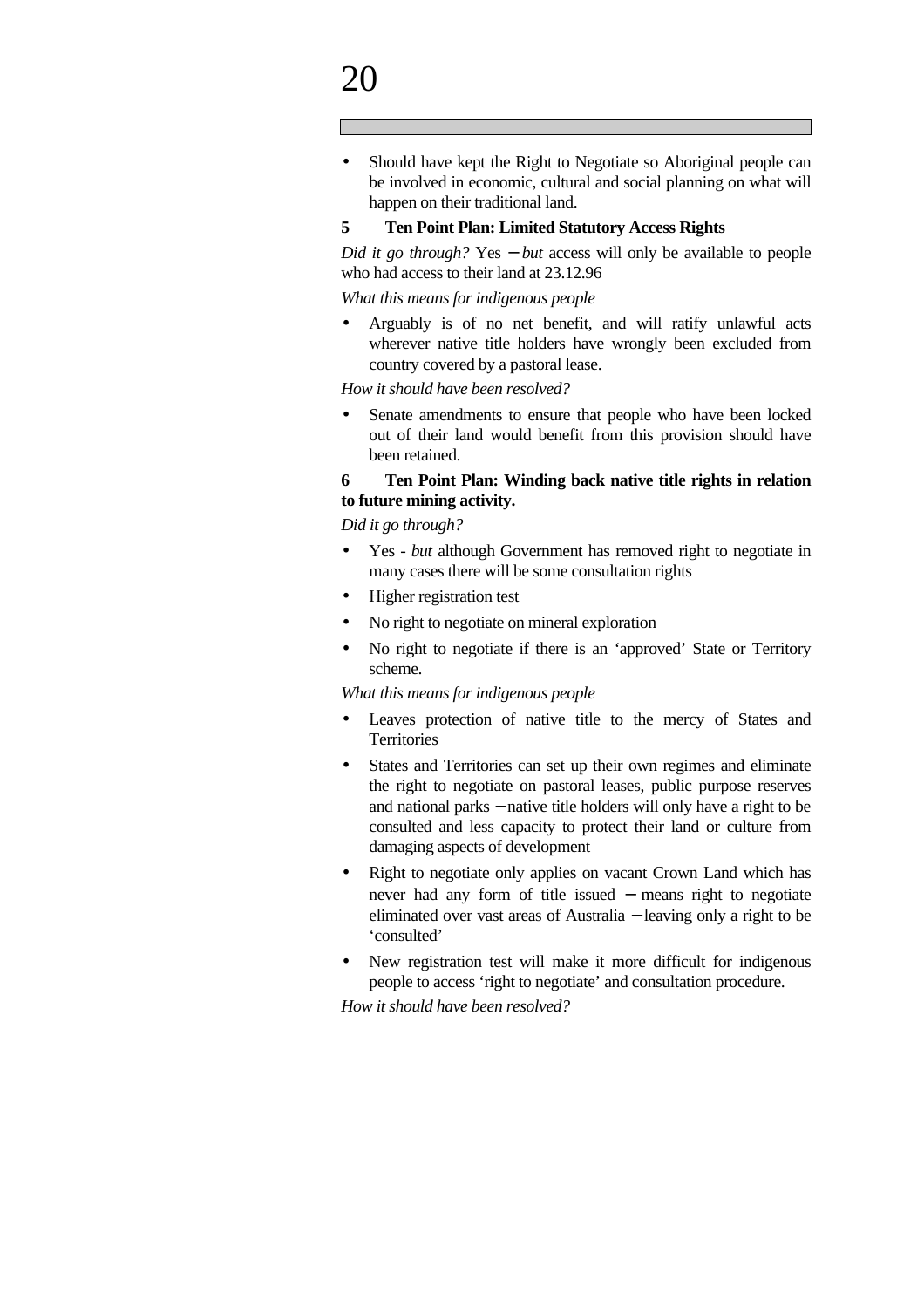• The right to negotiate as it is presently in the Native Title Act should be retained.

#### **7 Ten Point Plan: Compulsory acquisition of native title for Government and Commercial Development**

*Did it go through?* Yes – same as above.

*What this means for indigenous people*

- Much the same as point 6 above.
- Is effectively compulsory acquisition of native title, but the right to negotiate will only apply on vacant Crown land.

*How it should have been resolved?*

• Same as above.

#### **8 Ten Point Plan: Winding back native title re management of water resources and air space.**

*Did it go through?* Yes

*What this means for indigenous people*

- There will be no Right to Negotiate
- There will be limited right to be consulted but gives people much less say over what is done

*How it should have been resolved?*

• The right to negotiate should apply equally over areas where native title survives, including waters.

#### **9 Ten Point Plan: Harsher registration test and Sunset Clause**

#### **re 'Management' of Claims**

*Did it go through?* Yes

- Government's registration test has gone through except for a provision that native title holders may apply for orders to the court if their parents enjoyed access to the land.
- Sunset clause dropped.

*What this means for indigenous people*

• People who have been cut off from their traditional land will have to go to contested court proceedings with governments and miners to be registered as a native title claimant and will effectively have to prove their native title claim to be registered.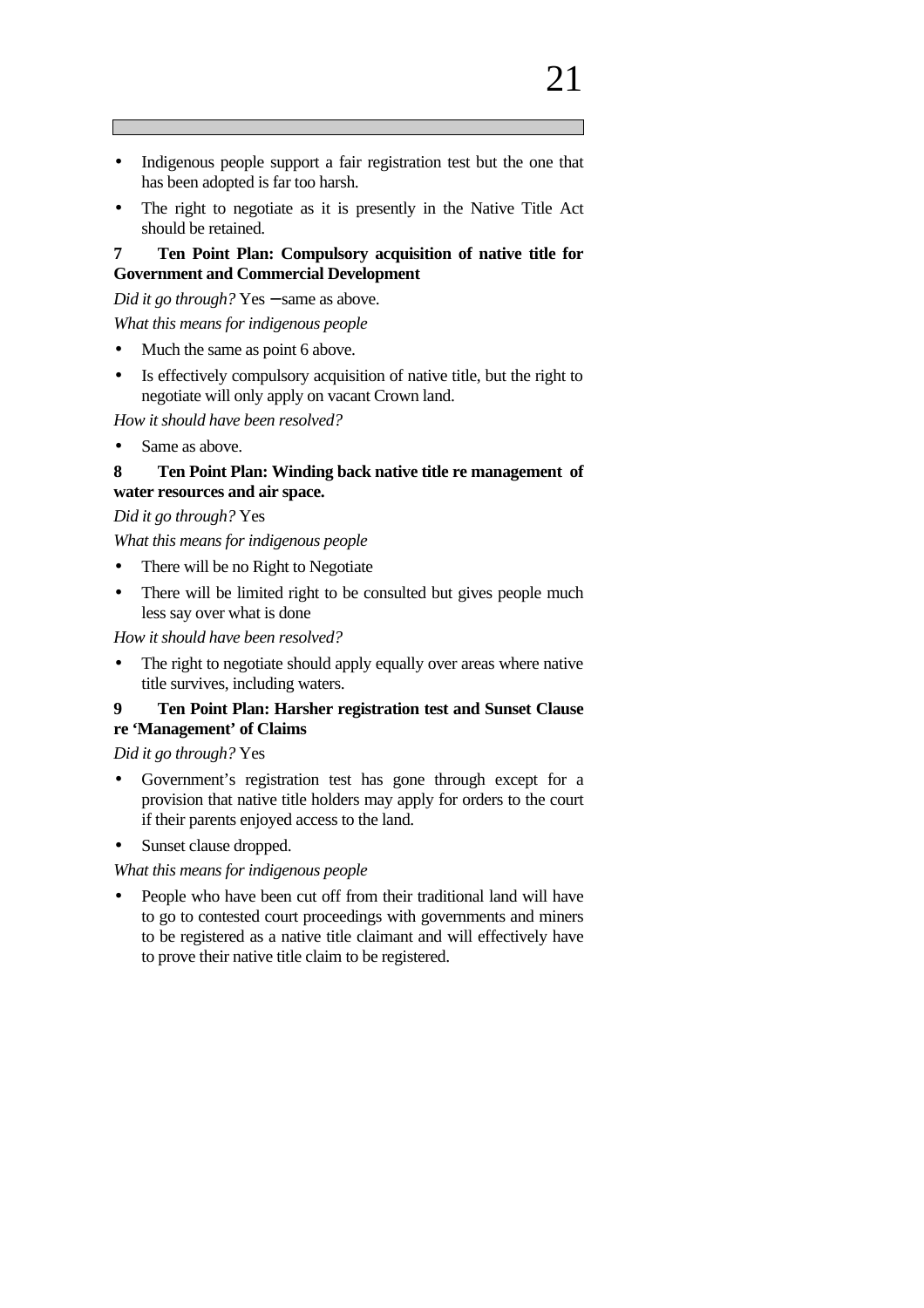- This places many hurdles in front of indigenous people seeking to establish they are native title holders, and seeking protection of their native title
- Likely to cause development delays and reduce workability while people establish their right to be claimants
- Minister has greater powers to intervene and all Native Title Representative bodies will have to reapply for recognition, regardless of their performance or effectiveness − an administrative nightmare.

*How it should have been resolved?*

- Indigenous people support fair registration test. The test agreed by the Government and Senator Harradine is not a fair one.
- Native Title Representative Bodies should be supported and given appropriate statutory functions to manage claims − the Government has made some changes along these lines but these do not give the Representative bodies the tools to do the job properly.

#### **10 Ten Point Plan: Land Use Agreements**

#### *Did it go through?* Yes

*What this means for indigenous people*

• Indigenous people wanted inclusion of workable process for agreements and supported this being included.

*How it should have been resolved?*

\_\_\_\_\_\_\_\_\_\_\_\_\_\_\_\_\_\_\_\_\_\_\_\_\_\_

There is general agreement about the process for agreements − this area is not controversial.'

*The National Indigenous Working Group on Native Title* can be contacted at PO Box 201, Deakin West, ACT 2600; Tel: 61 (2) 6234 3330 Fax 61 (2) 6282 4109.

Those who wish to pursue the implications of these decisions, particularly the legal aspects, could access the Law Report (ABC Radio National) of 14 July, a transcript of which may be found at www.abc.net.au/rn.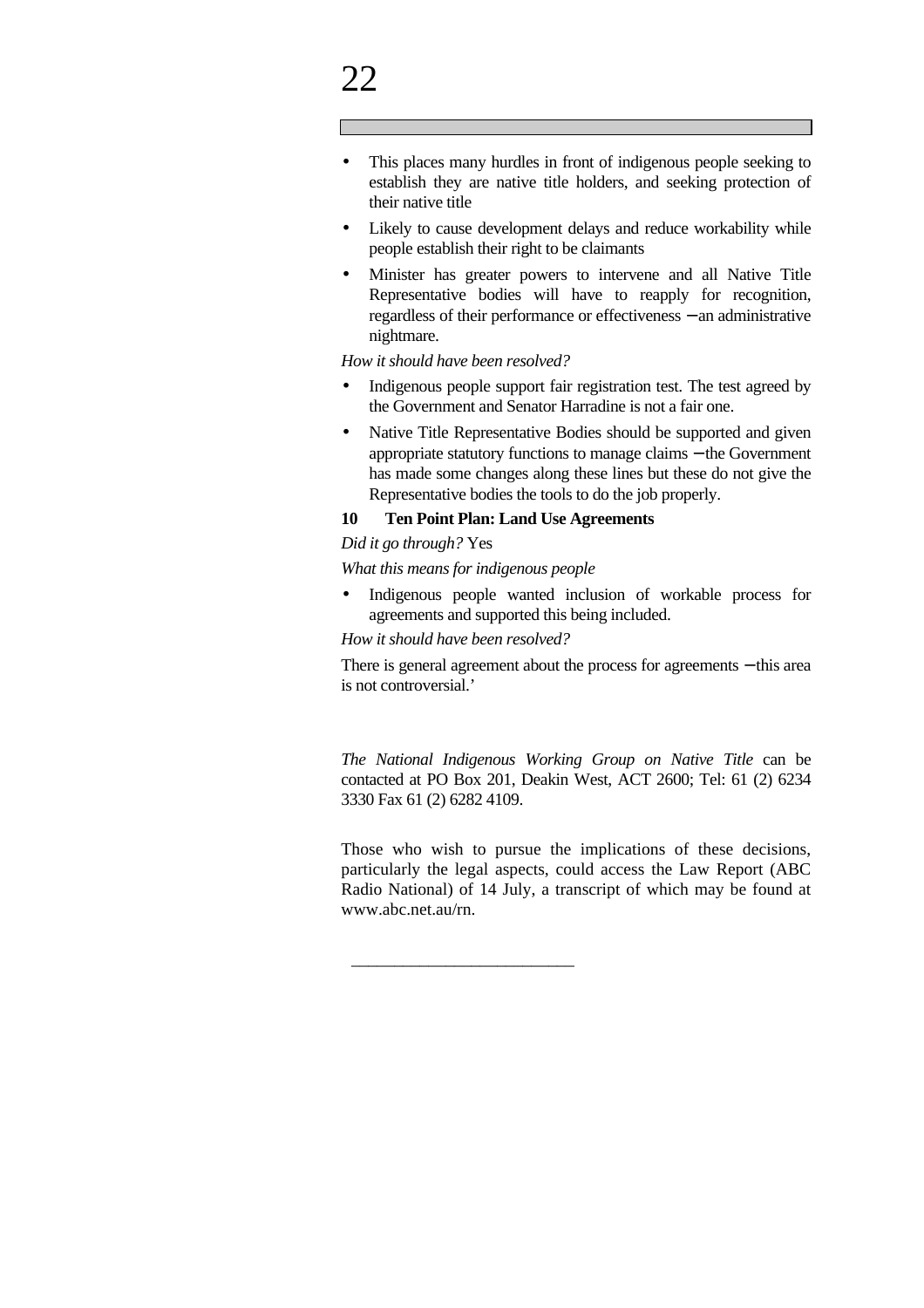### **Ethical Australian Archaeology**

#### **Graeme K Ward**

ore than fifteen years ago, a meeting of Australian archaeologists M ore than fifteen years ago, a meeting of Australian archaeologists<br>M in Hobart heard indigenous Tasmanians berate them for making 'our heritage − your playground'. Ros Langford's comments<sup>1</sup> revitalised debate within the discipline<sup>2</sup>, for while they might have painted some unfairly, others might have felt themselves rightly targeted. A decade later, following sibling associations<sup>3</sup>, the Australian Archaeological Association adopted a 'Code of Ethics'<sup>4</sup>; members now acknowledge 'the importance of indigenous cultural heritage . . . to the survival of indigenous cultures' (Principle 1) and, *inter alia*, '. . . that the indigenous cultural heritage rightfully belongs to the indigenous descendants of that heritage . . .' (Principle 5); rules of behaviour bind members: they '. . . shall negotiate with and obtain the informed consent of representatives authorised by the indigenous people whose cultural heritage is the subject of investigation' (Rule 2).

Ethical research in indigenous studies reflects indigenous cultural and intellectual property rights. Internationally, the United Nations' *Draft*  Declaration on the Rights of Indigenous Peoples (Article 12)<sup>5</sup> affirms the right of indigenous people to their cultural traditions, and to have any misappropriated cultural property returned to them. Article 29:

- Indigenous people are entitled to the recognition of full ownership, control and protection of their cultural and intellectual property.
- They have the right to special measures to control, develop and protect their sciences, technologies and cultural manifestations, including human and other generic resources, seeds, medicines, knowledge of the properties of fauna and flora, oral traditions, literature, designs and visual and performing arts.

Basic to ethical research in indigenous studies are informed and negotiated consent<sup>6</sup>. Such negotiation must consider the disadvantaged position of indigenous people, and how their participation might benefit them as well as the proponents of a research project. Informed consent of the people as a group, as well as that of individuals within that group, is crucial, because most indigenous knowledge is collectively owned<sup>7</sup>. Furthermore<sup>8</sup>,

• Heritage can never be alienated, surrendered or sold, except for conditional use. Sharing therefore creates a relationship between the givers and receivers of knowledge. The givers retain the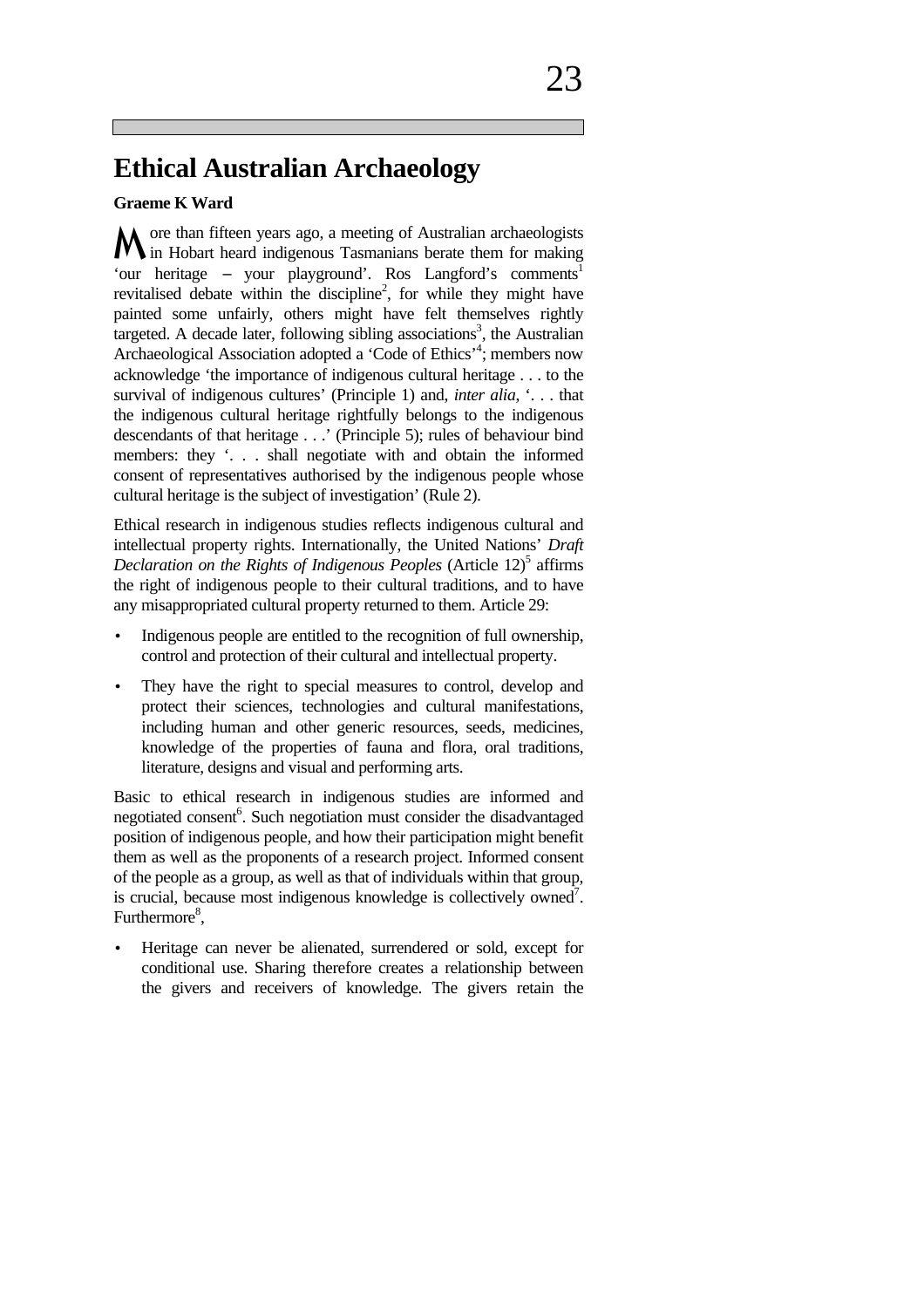authority to ensure that knowledge is used properly and the receivers continue to recognise and repay the gift.

Funding for archaeological projects in Australia derives from three main sources: universities, the Australian Research Council (ARC), and the Australian Institute of Aboriginal and Torres Strait Islander Studies (AIATSIS). Universities are implementing social science research ethics committees to assess proposals, requiring demonstration of informed consent, and of negotiation of appropriate arrangements regarding, for example, lodgement of artefacts and publication of results<sup>9</sup>. The ARC is considering a report<sup>10</sup> dealing with questions of protocols and codes of ethics, whose acceptance would influence the allocation of grants for research into and likely to affect indigenous Australia.

AIATSIS is a Commonwealth statutory authority whose primary function is '. . . to undertake and promote Aboriginal and Torres Strait Islander Studies . . .'<sup>11</sup> It provides guidance toward 'ethical research' for researchers applying for support, requiring<sup>12</sup>:

- informed consent to the research by the individuals/community with whom or where research is to be carried out or by their representatives;
- benefit to the local community as well as to the broader community of Aboriginal and Torres Strait Islander peoples;
- acknowledgment of ongoing indigenous ownership of the cultural and intellectual property rights in the material on which the research is based;
- appropriate use of research results and/or publication of material as agreed with the community or community representatives.
- AIATSIS will not approve of research activities of researchers that might provide offence to indigenous people of the area, and further recognises that  $13$ :
- neither it as a corporate body nor any worker that it supports has any undeniable right to be given access to information about Aboriginal or Torres Strait Islander life or culture;
- it is only with the co-operation of Aboriginal and Torres Strait Islander people that it is able to fulfil its aim of pursuing research into Aboriginal or Torres Strait Islander cultures and ensuring its documentation for future generations;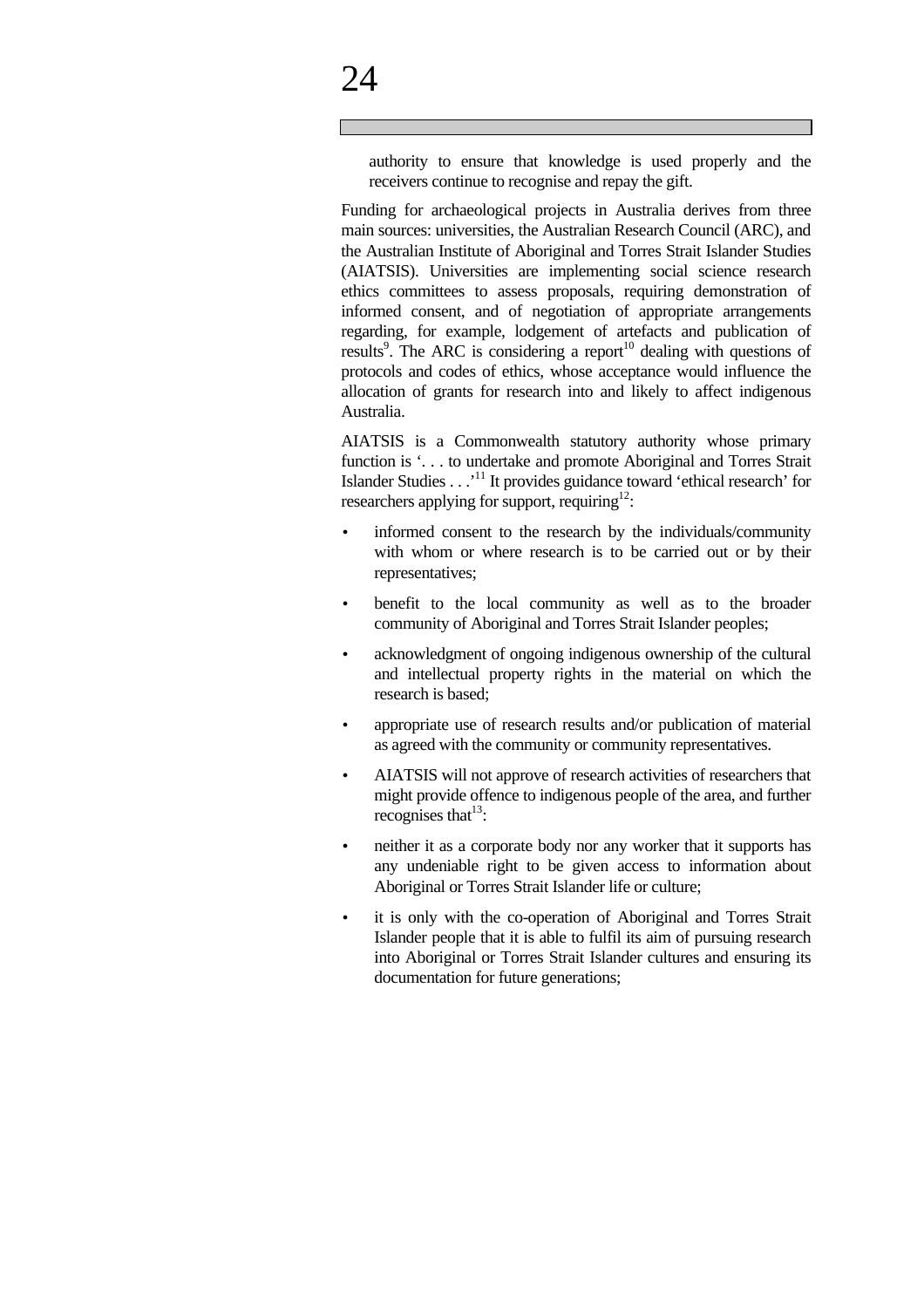- it is the obligation of the intending researcher to convey to the Aboriginal or Torres Strait Islander people concerned the purpose of the work and to obtain their agreement to it; and
- failure to respect Aboriginal or Torres Strait Islander custom can disrupt the life of the communities within which the Institute is sponsoring research or curtail the researcher's work and hinder possible future research.

The Institute requires evidence of support and consent before any project is started, and that these matters are addressed: return of research results to communities; personal privacy of individuals involved in proposed research; involvement of and benefits to the community; payment of adequate compensation to indigenous coworkers, assistants and subjects of the research working away from normal personal and community activities; the dangers of creating circumstances where exploitation of an economic, cultural or sexual nature can occur. Cultural and intellectual property rights are addressed in detail, acknowledging ownership by indigenous people of rights in the material on which the research is based: these rights remain with the indigenous owners, and the researcher is the owner of the copyright in the research data where these are used for research purposes and not for profit; AIATSIS holds a non-exclusive royalty-free, perpetual licence to use the research material for purposes detailed in the Grant Agreement.

It is Institute policy that, when research has been completed, the relevant community and individuals should be informed, clearly and intelligibly, of the results, and that copies of reports should be returned to the community, as well as research materials being deposited with the Institute's collections, protected from improper access and use.

Younger researchers and archaeologists who have learnt the benefits of working with indigenous Australians appear to have no difficulties in accepting these requirements. Applications for support of archaeological research projects continue to be received by the Institute in significant numbers<sup>14</sup>; all but a small minority meet ethical and scholarship requirements.

While major funding agencies are enforcing ethical practice in indigenous research, indigenous community organisations are formalising permissions and research protocols by developing contracts for the approval and supervision of research projects conducted by outsiders. An example is that contract used by the Pitjantjatjara Women's Council with researchers wishing to work with its members on the Pitjantjatjara Lands<sup>15</sup>; in exchange for Anangu Pitjantjatjara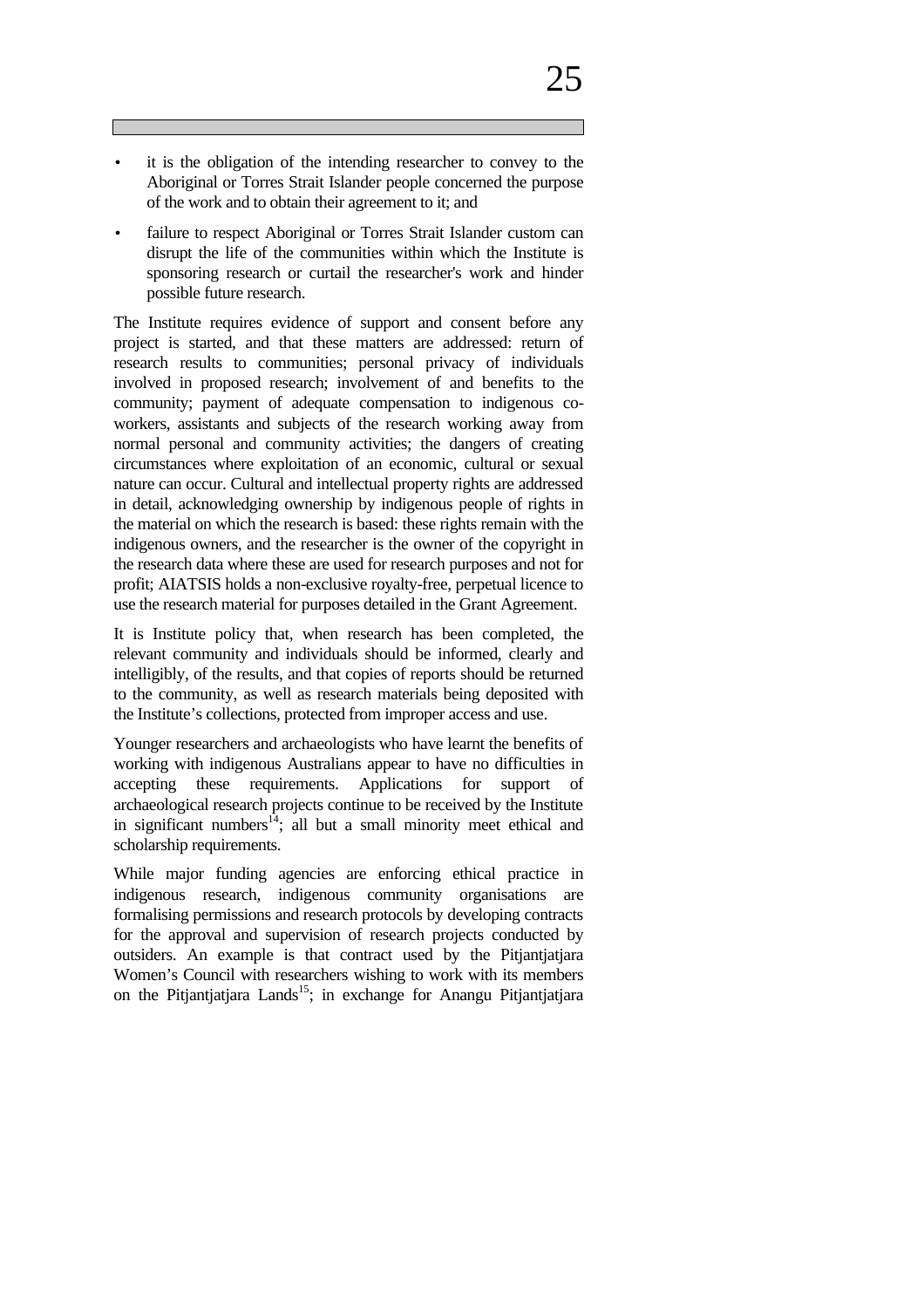(AP) permitting a project being undertaken, the Researcher agrees to comply 'with any reasonable direction that may from time to time be given by the Executive of the Women's Council' (Condition 2a), and to promote '. . . the interests of AP and the Women's Council in completing the research project'. A further ten sections deal systematically with restrictions (both during and after the project) on divulging of information collected during the research that might adversely affect the AP; ownership by AP of research records; sharing by the researcher and AP of copyright in a thesis resulting from the research project, and requirements for reporting. The researcher is required (3d) to submit a draft of research to the Executive of the Women's Council prior to its finalisation, not submit a thesis without prior written consent, and to have consulted with the Aboriginal informants '. . . to identify any sensitive and/or restricted material and to determine the conditions of access to or any restrictions on the use of the material . . .', and to ensure that the university is able to deal with any restricted materials in a report. The remaining sections cover misconduct by the researcher, and the Women's Council's right to terminate the agreement; the necessity of the researcher to comply with various statutes, and regulations in force on the Pitjantjatjara lands; with matters of jurisdiction; and with arbitration of any dispute<sup>16</sup>.

Some academic researchers have found it desirable to formalise their co-operation with an indigenous community in contractual form. In an agreement made between a land council and University of New England researchers in respect of intellectual property and confidentiality for an ARC-supported archaeological project in northern New South Wales, the contract specified '. . . exchange of Information between the parties and the creation of Information and Intellectual Property of commercial value<sup>'17</sup>. It was agreed that ownership and use of intellectual property would be determined in accordance terms and conditions, defining 'Information' and 'Intellectual Property' ('. . . means and includes all copyright including future copyright . . . and all other intellectual property as defined in Article 2 of the convention of 1967 establishing the World Intellectual Property Organisation'). It dealt with disclosure of information exchanged; defined confidential information; agreed that each party is entitled to publish results of the project with prior written consent of the other party ('not to be unreasonably withheld'); further agreement by others engaged in the project about these matters; procedures for the resolution of any disputes; binding mediation and/or arbitration (by the Australian Commercial Disputes Centre, Sydney); and termination and variation of the agreement.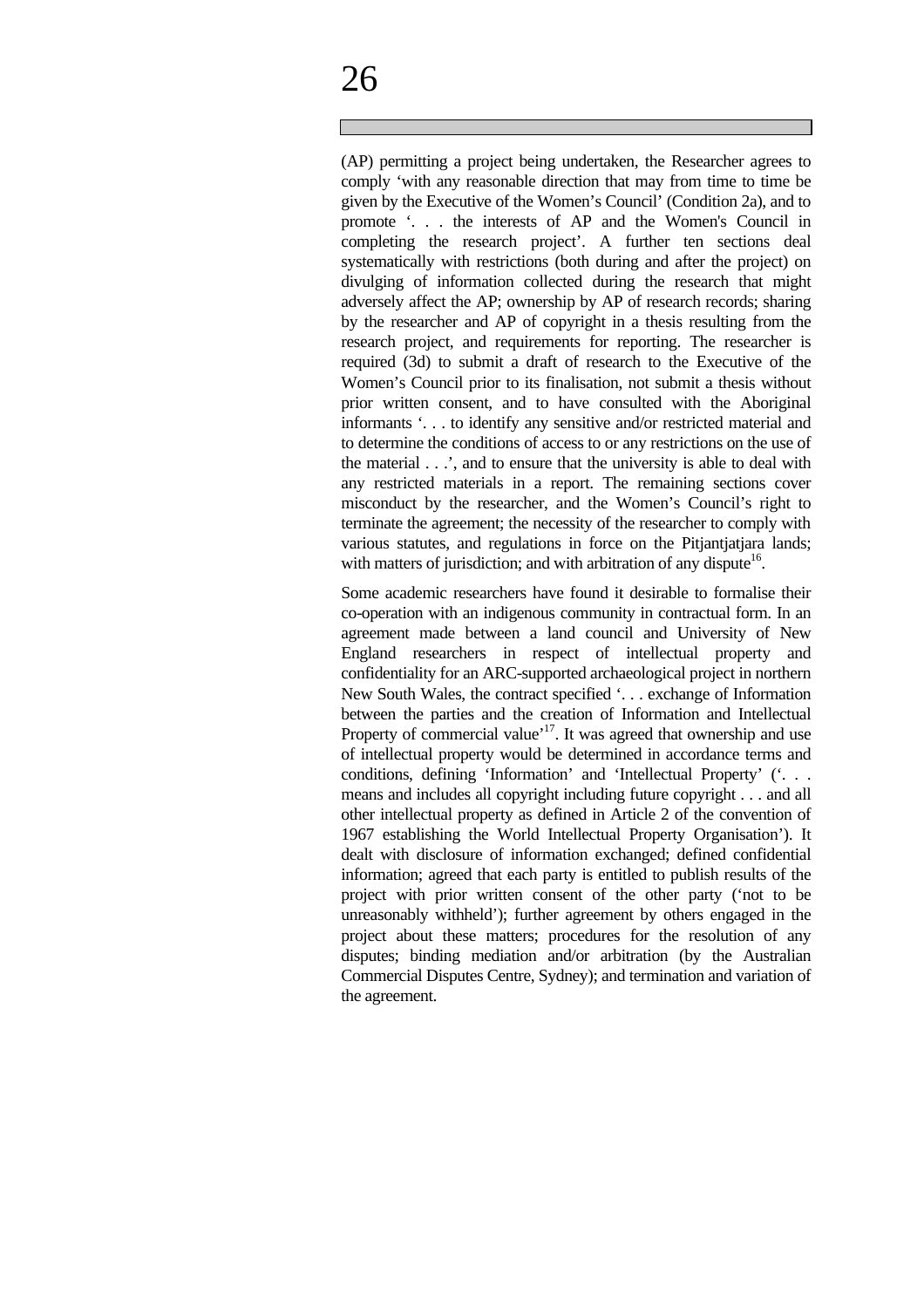The project was more of a collaborative one than the formal agreement would suggest, with productive goodwill on both sides. That such collaboration is becoming the norm in Australian archaeological research was revealed in a series of research seminars, entitled 'Meanings of Archaeology', held at AIATSIS in the second half of 1997. Two examples will suffice to illustrate their nature:

The first, 'Ownership and protection of traditional Ngarinyin places in the western Kimberley' was given to a discussion of co-operative research between members of the Kamali Land Council, Derby, and a doctoral candidate at the University of Sydney. The late David Mowaljarlai<sup>18</sup>, along with other traditional owners, sought to protect traditional Ngarinyin places in the western Kimberley; Anthony Redmond worked with the Council for an extended period, collecting material for his dissertation and assisting in development of various protection initiatives, including AIATSIS-funded applied survey research in the Prince Regent region, and an exhibition of traditional knowledge of sites and a  $film<sup>19</sup>$  in Paris that they hope will promote international initiatives to recognise Ngarinyin heritage.

The second, 'The Quandamooka heritage and cultural resource management project: an archaeologist's and a Koenpul's view' was jointly presented by Dr Annie Ross of the University of Queensland and Mr Shane Coghill, representative of the Quandamooka Aboriginal Land Council of Stradbroke Island. The Land Council requested assistance from archaeologists in mapping its country; the work resulted in considerable collaboration between Dr Ross and the Quandamooka community with great benefit to both parties, community members participating not only in the fieldwork component but also spending many hours in the archaeological laboratories at the University of Queensland dealing with the minutiae of sorting and classifying excavated materials; Mr Coghill formally enrolled in classes to pursue his archaeological interests.

It is not so long since one heard despairing remarks from academic archaeologists (and fieldworkers in other disciplines) about restrictions of their 'right' to conduct research there or anywhere, and who were going to transfer their interests to historic archaeology or beyond Australia. Consulting archaeologists, especially those liaising between indigenous and commercial interests knew that this was not true. Those students and staff who have shared their plans with indigenous communities in those areas where they want to conduct fieldwork, or who have responded positively to initiatives from communities themselves, and who have honestly negotiated informed consent to their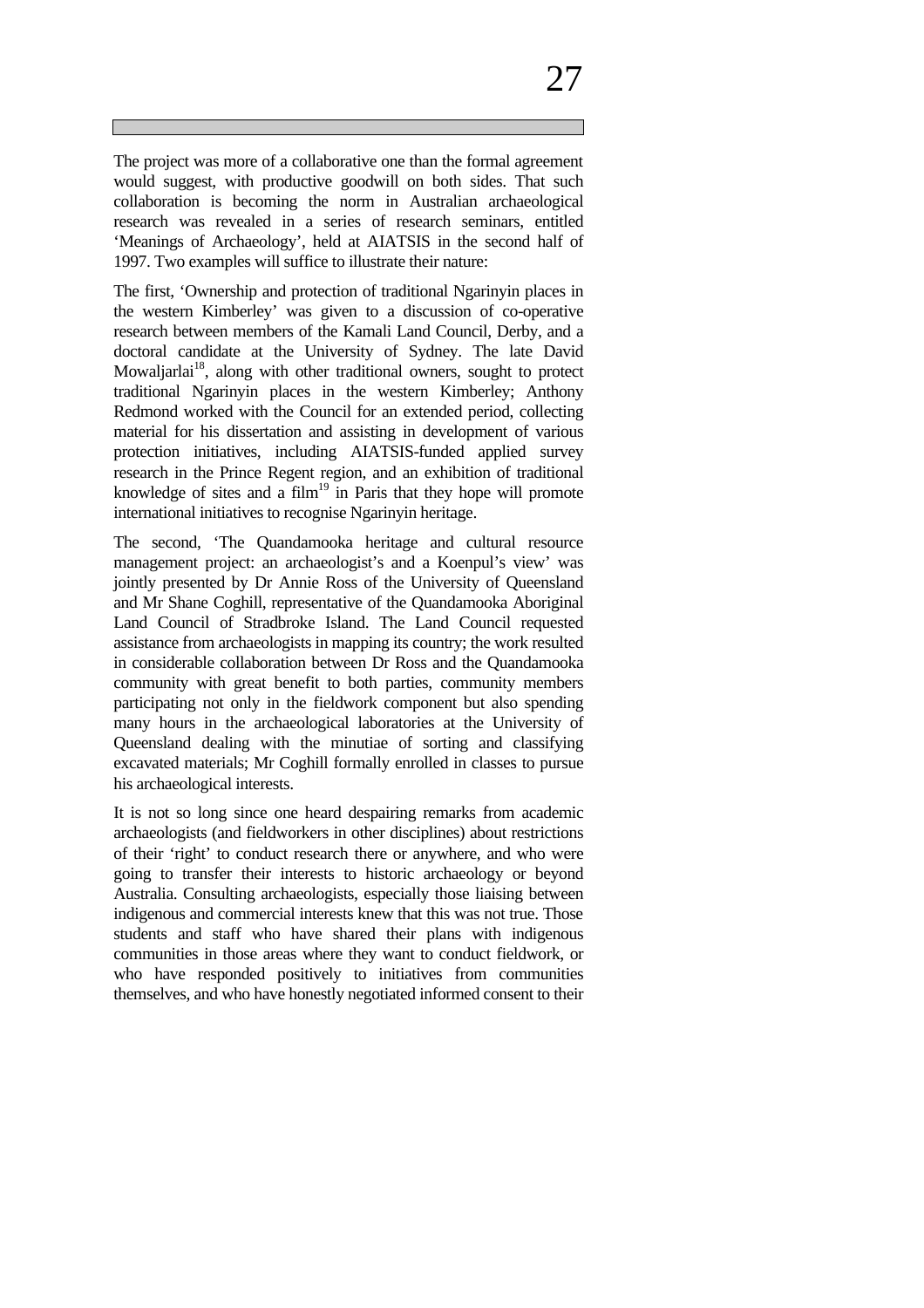projects, have also found otherwise<sup>20</sup>. Their work has benefited from the consultation and co-operative endeavour inherent in the discarding of colonialist models and acceptance of ethical paradigms of the research process. The Institute is actively encouraging such research $21$ , and its library is filling with reports of collaborative projects. Welltrained indigenous researchers are making their marks (and seem better able than many of their colleagues to facilitate indigenous conceptualisations, rather than imposing alien constructions, of the past). Indigenous community organisations are overseeing ethical practice through imposition of contracts, and granting agencies are failing to fund projects without evidence of ethically-obtained community support.

#### **Notes:**

 $\overline{a}$ 

- 2 Exemplified by papers edited by McBryde, Isabel (1985), *Who Owns the Past?* Oxford University Press: Melbourne. For discussions from the present decade and from various perspectives, see, for example, Lahn, Julie (1996), 'Dressing up the dead: archaeology, the Kow Swamp remains and some related problems with heritage management', in Smith, Laurajane & Clarke, Anne (eds), *Issues in Management Archaeology*. Department of Anthropology and Sociology, University of Queensland, Brisbane (Tempus 6): 25-31; Murray, Tim (1996), 'Aborigines, archaeology and Australian heritage', *Meanjin* 55: 725-735.
- 3 McBryde, I (1992), 'The past as a symbol of identity', *Antiquity* 66: 261-266.
- <sup>4</sup> Anon (1994) Code of Ethics of the Australian Archaeological Association (Members' obligations to Australian Aboriginal and Torres Strait Islander people). *Australian Archaeology* 39: 129. Also: Anon (1991), First code of ethics on members' obligations to indigenous peoples [and] The Vermillion Accord [on] human remains. *World Archaeological Bulletin* 5: 21-23. In some jurisdictions, these concepts are reflected in heritage statutes and management protocols; eg Boyd, William E & and Ward, Graeme K, 'Aboriginal heritage and visitor management' in *Heritage Management in New Zealand and Australia*. Oxford University Press: Auckland: 103-118; also initiative of Department of Communication and the Arts, the Australian Heritage Commission and AIATSIS: [Draft] *Guidelines for the Management of Indigenous Heritage Places*. Indigenous Cultural Heritage Program, Department of Communication and the Arts, Canberra.
- 5 Anon (199?4), *Ethical Guidelines for International Comparative Social Science Research in the Framework of Most* [on line]. MOST Secretariat, UNESCO, Paris. [http://www.unesco.org/most/ethical.htm]
- 6 Consent is informed when it is given by a person who understands the purpose and nature of the study, what participation in the study requires a person to do

<sup>1</sup> Langford, Rosalind F (1983), 'Our heritage - your playground'. *Australian Archaeology* 16: 1-10.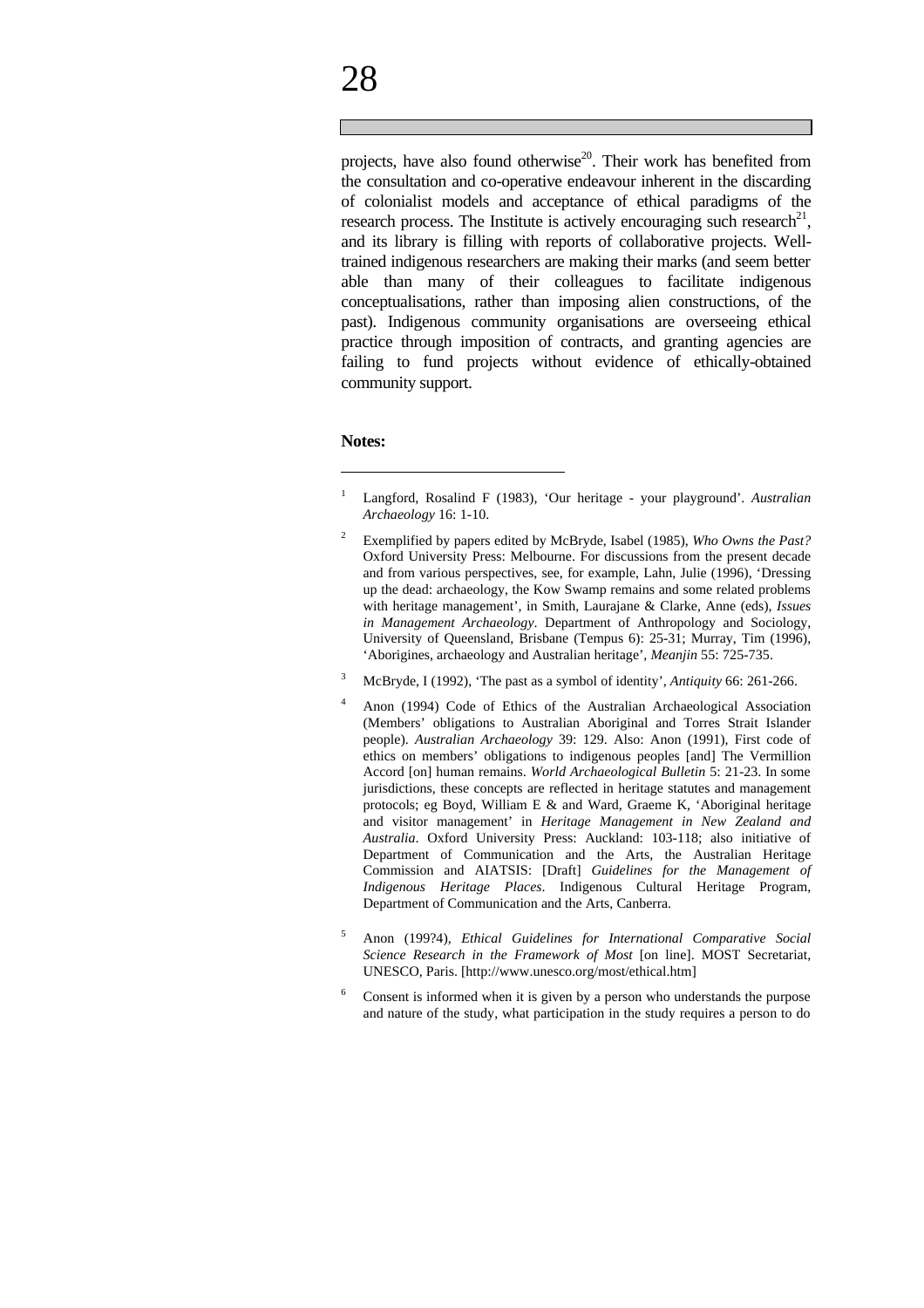$\overline{a}$ 

- 7 Indigenous Australian leaders are well aware of these initiatives; eg Michael Dodson's address to 'Conference on Human Genetics: Diversity and Disease', Fremantle, July 1997: *Indigenous social and ethical issues: control of research and sharing of benefits*. Also Royal Commission into Aboriginal Deaths in Custody (1991), *Final report of the Royal Commission into Aboriginal Deaths in Custody* (eleven volumes). Australian Government Publishing Service: Canberra.
- 8 Daes, Erica-Irene (1993), *Discrimination Against Indigenous Peoples, Study on the protection of the cultural and intellectual property of indigenous peoples*. Paper presented to 45th session of the Commission on Human Rights, Economic and Social Council, United Nations, 1993: (9).
- 9 As examples of tertiary institution Codes of Ethics relating to indigenous research, see:

Aboriginal Research Centre, Faculty of Aboriginal and Islander Studies, University of South Australia (1993), *Ethics in Aboriginal Research*, Adelaide.

Centre for Aboriginal and Torres Strait Islander Participation, Research and Development. (1995), (Draft) *Consultation Paper. Guidelines on Research Ethics Regarding Aboriginal and Torres Strait Islander Cultural, Social, Intellectual and Spiritual Property*. James Cook University of North Queensland, Townsville.

Centre for Indigenous Natural and Cultural Resource Management (1997). Guiding principles for ethics policies and research protocols, in *A Handbook*. CINCRM, Northern Territory University, Casuarina: 10-21

Jumbunna Centre for Australian Indigenous Studies, Education and Research (1995), *Principles of Community Action Research and Indigenous Research Ethics*. University of Technology, Sydney.

North Australia Research Unit (1993), *Advice on Field Work in Northern Australia and on Research with Aboriginal and Torres Strait Islander People*. The Australian National University, Darwin.

The Koori Centre (1993), *Principles and Procedures for the Conduct of Research*. Aboriginal Education, University of Sydney, Sydney.

- 10 AIATSIS (1998), *Research of Interest to Aboriginal and Torres Strait Islander People: Stage 2. Final Report to Australian Research Council.*
- 11 *Australian Institute of Aboriginal and Torres Strait Islander Studies Act 1989* (Part 3 Section 5); also *Australian Institute of Aboriginal and Torres Strait Islander Studies 1998-2000 Corporate Plan*. AIATSIS, Canberra (1998). URL: http://www.aiatsis.gov.au.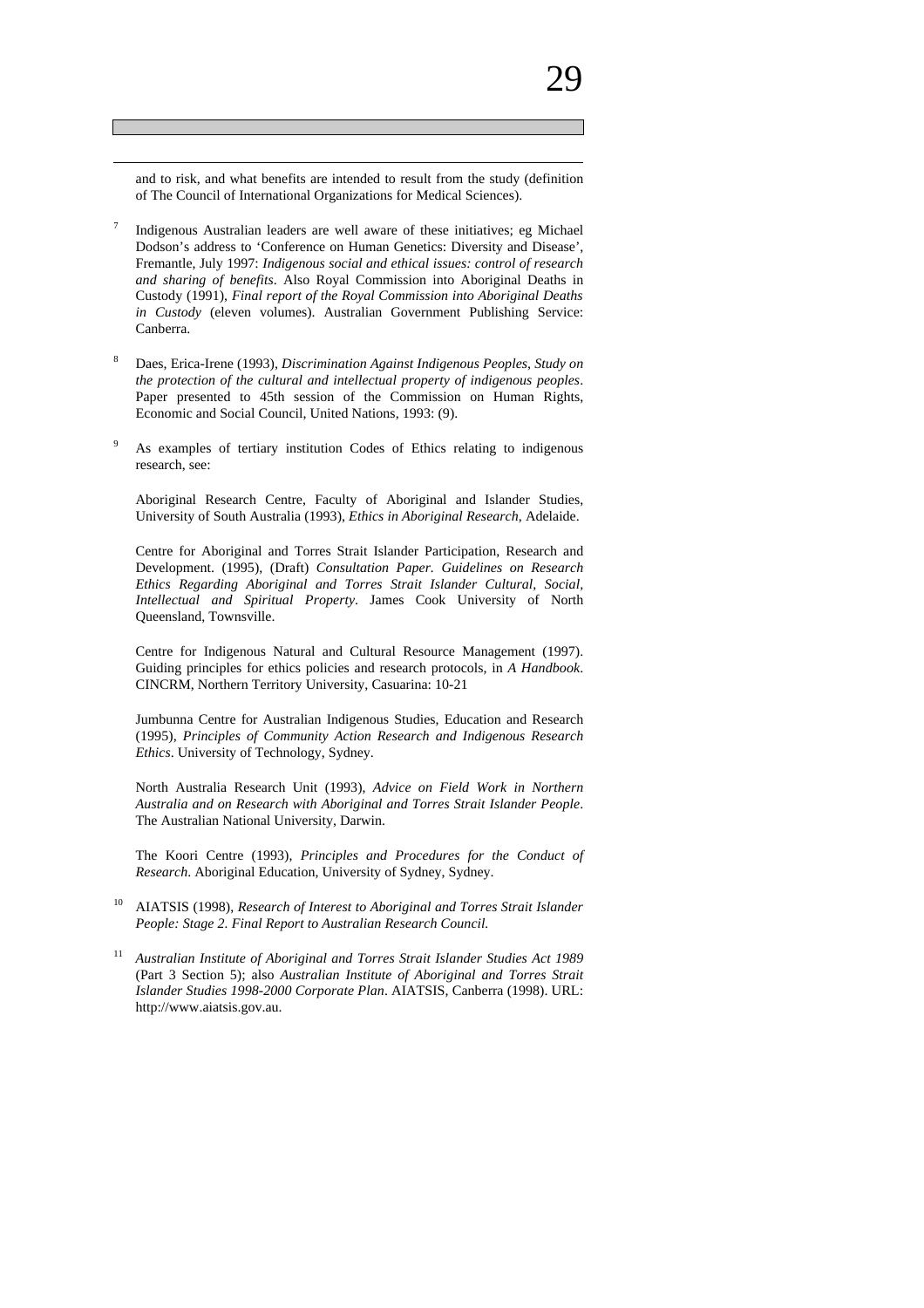$\overline{a}$ 

12 'Information for applicants' in *Research Grants Program 1998*, AIATSIS, Canberra: 27-36.

- 14 In the last grant round, archaeological projects (including site recording, protection of rock markings, cultural material studies, etc) comprised about a quarter of all applications.
- 15 [extract from] *Agreement between Anangu Pitjantjatjara and [a researcher].*
- 16 Also: Anon (1988), *Research policy as adopted by Tangentyere Council's Executive on 15 March 1988*. Tangentyere Council Inc, Alice Springs; Anon (1992), 'Control of Cultural Material' in *Central Land Council Annual Report 1991-92*. Central Land Council, Alice Springs: 34-35; Anon (1994), *Guidelines for Researchers Wishing to Work with the Kalkadoon Tribal Council*. The Kalkadoon Tribal Council, Mt Isa; Anon (1995), Indigenous Research Ethics Conference. *Torres News* 6 (12 October): 1, 3, 9.
- 17 Balme, J and Beck, W, *ARC Collaborative Project. Intellectual Property and Confidentiality Agreement.*
- 18 D Mowaljarlai OAM 1925-1997. *Australian Aboriginal Studies* 1997/2: 78-84.
- 19 Doring, Jeff / Pathway Project (1997), *Le chemin secret des Ngarinyin du nordouest australien*. Pathway Project and Muséum National d'Histoire Naturelle, Paris.
- 20 Examples of such projects are among papers edited by Davidson, Iain, Lovell-Jones, Christine and Bancroft, Robyne (1995), *Archaeologists and Aborigines Working Together.* University of New England Press: Armidale.
- 21 In the most recent grant rounds, to select two examples, AIATSIS has funded a scientific dating investigation of rock markings in central Queensland at the request of the traditional custodians, and a preliminary fieldtrip to the Gulf country by a post-doctoral scholar to consult with traditional owners before commencing substantive fieldwork.

*Dr Graeme K Ward is Research Fellow in the Australian Institute of Aboriginal and Torres Strait Islander Studies.*

\_\_\_\_\_\_\_\_\_\_\_\_\_\_\_\_\_\_\_\_\_

<sup>13</sup> *ibid*.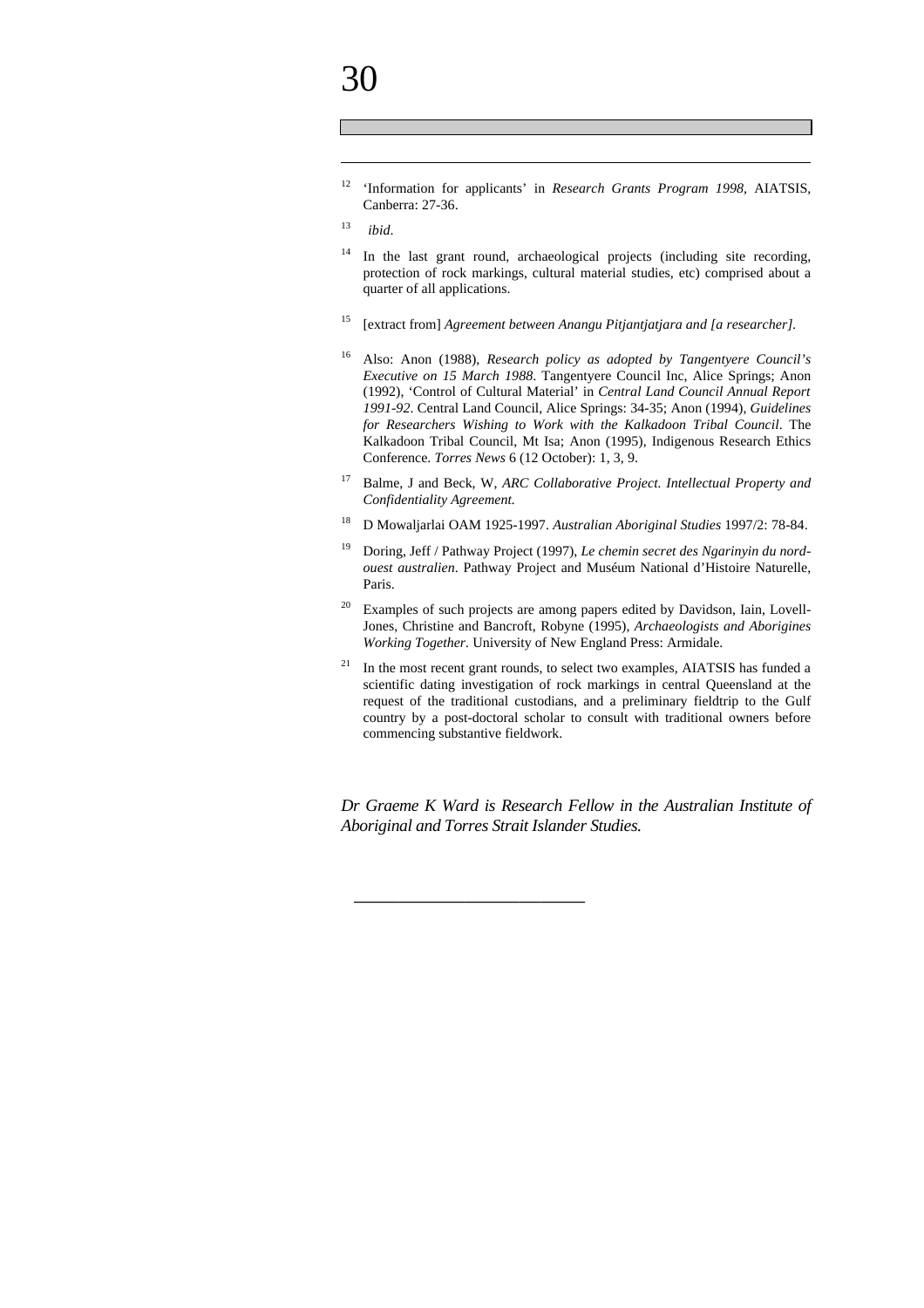### **The National Museum of Australia**

#### **Bill Jonas**

**h** he first calls in Australia for the equivalent of a national museum The first calls in Australia for the equivalent of a national museum were made in the 1820s. Several states then built what they called national museums in both the previous and the present centuries, but it was not until 1980 that Federal legislation was passed to establish the National Museum of Australia. An Interim Council was appointed shortly afterwards to prepare plans for the development of the National Museum in Canberra and that Council reported in 1982 with a proposal for an 88 hectare site on the shores of Lake Burley Griffin at Yarramundi. Gazettal of the Yarramundi site followed, permanent storage space for the Museum's collections was established at Mitchell, a temporary administrative headquarters and visitor centre was built at Yarramundi, and objects were purchased and acquired in other ways for the collections. However, different governments, economic vagaries and fluctuations in good will towards the National Museum concept and proposal resulted in the continual deferral of construction of any national showcase to house the Museum and its Canberra activities. The National Museum established and maintained a profile, at least in the museum community, by constructing and touring acclaimed exhibitions and by developing the award-winning Australian Museums On Line Internet program.

In December 1996 the recently elected Prime Minister John Howard committed his Government to building the National Museum on Acton Peninsula (rather than at Yarramundi) and to co-locate with it a new home for the Australian Institute of Aboriginal and Torres Strait Islander Studies (AIATSIS). Funds for the project were identified as part of the Federation Fund announced in the May 1997 Budget Speech. Since then the government of the Australian Capital Territory has joined the project with promise of construction of a cultural centre for the ACT's indigenous communities.

An international competition held in 1997 resulted in the Melbourne firm of Ashton Raggett McDougall being selected as the winning architectural designers and they have teamed up with Canberra architects Robert Peck von Hartel Trethowan to be the architects for the project. The Public Works Committee of Parliament has now given approval for the project to go ahead and construction is expected to commence in October 1998.

In the past many national museums existed to bring the world to their nations. Vast collections of the exotic 'other' were amassed and a prime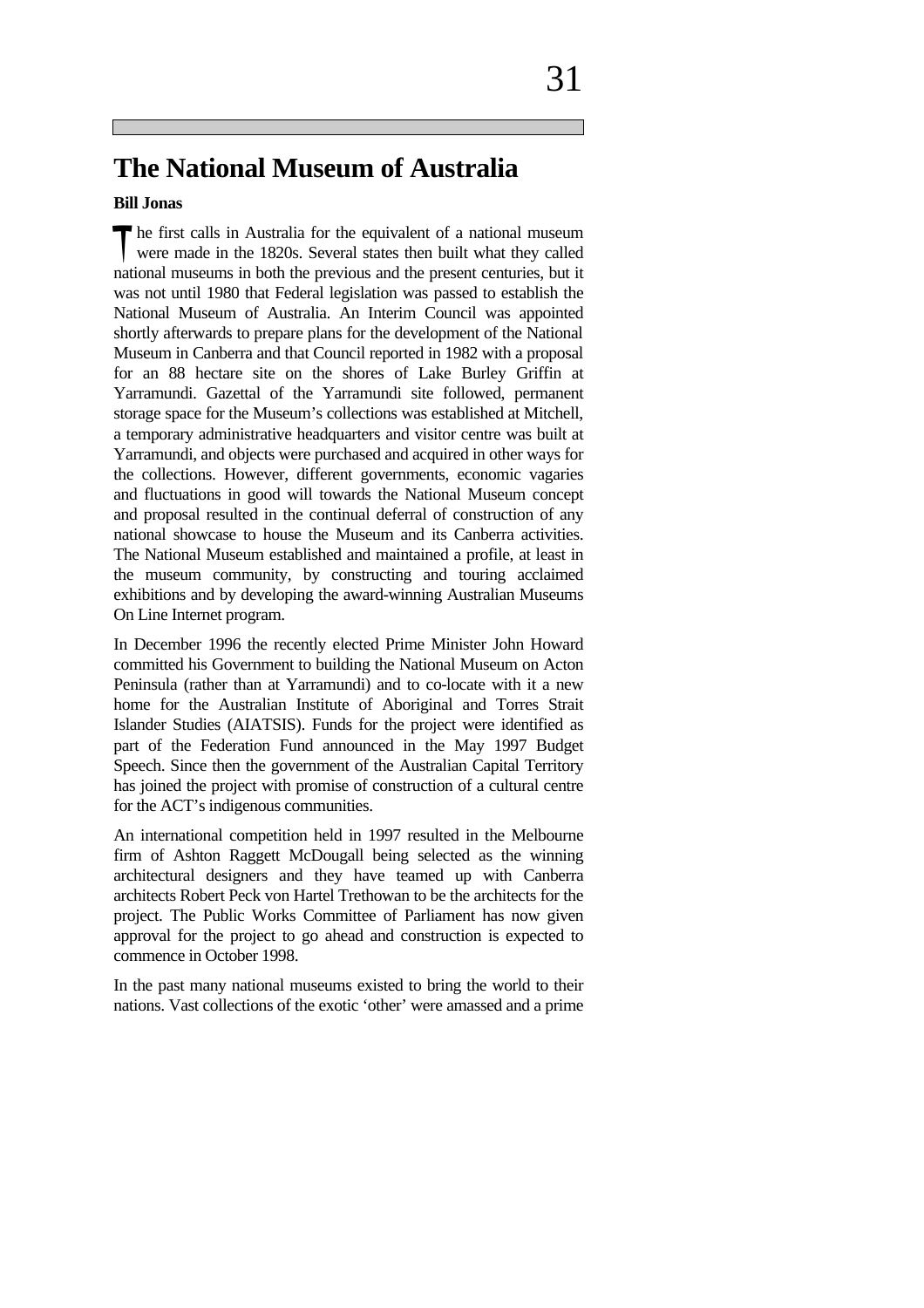# 32

function of this type of museum was to display these collections, usually in some taxonomic framework. Modern museums tend to reverse this order and instead take their nation to the world. Collections are used to tell the histories which the museums present and modern technology plays a large part in enhancing the story telling.

The National Museum of Australia fits into this latter category and will be telling the stories of Australia, and presenting Australian experiences and issues, utilising its own and borrowed collections and integrating into the process all of the resources which film, video, the Internet, broadcast facilities and live performances can bring to bear. Three overarching mega-themes of social history, indigenous cultures and peoples' relationships with the land are being combined into more integrative themes of land, people and nation, and within these themes story lines and integrated experiences are being explored. The Museum is committed to the best quality research with ideas papers commissioned, and ideas summits already held, involving leading academics, museologists, writers and others who are contributing to the development of appropriate, relevant and accurate exhibitions.

Eleven years as a Commissioner (co-opted and appointed) with the Australian Heritage Commission and, more recently, several years chairing the ACT Heritage Council have instilled in me the value of preserving those places and those aspects of material culture which are important to present and future generations. Now, as Director of the National Museum, I regard being able to present a history of Australia through the objects which have survived from the past a great challenge and a great privilege.

My Aboriginal heritage is also very dear to me and the National Museum will present a wonderful opportunity to present indigenous histories and cultures in ways which allow indigenous voices to be heard.

My background as a geographer is also being put to good use in this project. For many of the years during which I studied and taught geography a loose definition of it as a discipline was the study of relationships between people and the environment, and this is our third mega-theme.

Of course, Australia does not have a white history isolated from a separate black past and a third and separate story of people and the land. I believe that some of the best stories which the Museum has to tell will be based on an integration of these themes. That is the reality of our past and it is one of the main reasons we have chosen to explore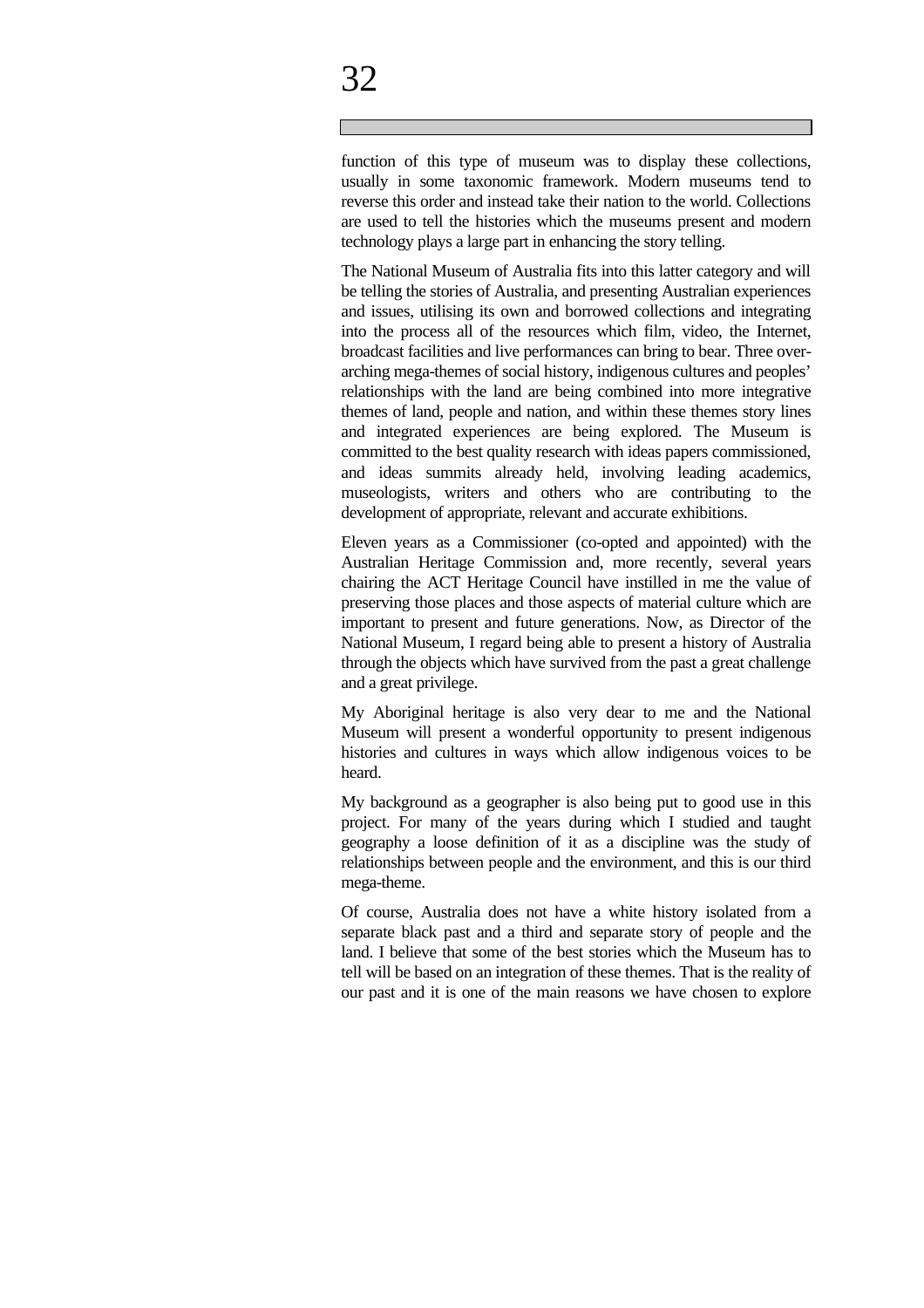The National Museum is being co-located with the world famous AIATSIS and will be close neighbours with the equally prestigious Australian National University and CSIRO. The National Film and Sound Archive is just up the road and the Academies of Humanities, Science and Social Sciences are all nearby. I am delighted to say that the National Museum has already established formal and informal links with these institutions. These links will intensify as the project comes to fruition and we build a National Museum which, in the words of that remarkable museologist Elaine Gurian, is truly a safe place for dangerous ideas.

*Dr William Jonas is Director of The National Museum of Australia.*

**\_\_\_\_\_\_\_\_\_\_\_\_\_\_\_\_\_\_\_\_\_\_\_\_\_**

The *Newsletter* is produced within the Secretariat of the Academy. The Editor is Peg Job. Readers are welcome to comment or enquire regarding matters mentioned in the *Newsletter*. Letters to the Editor will be published. General enquiries may be posted, faxed or sent by email to ASSA.Secretariat@anu.edu.au. Editorial enquiries should be sent to the **Editor at pegs.books@braidwood.net.au**

**Deadline for the next issue is 1 October 1998**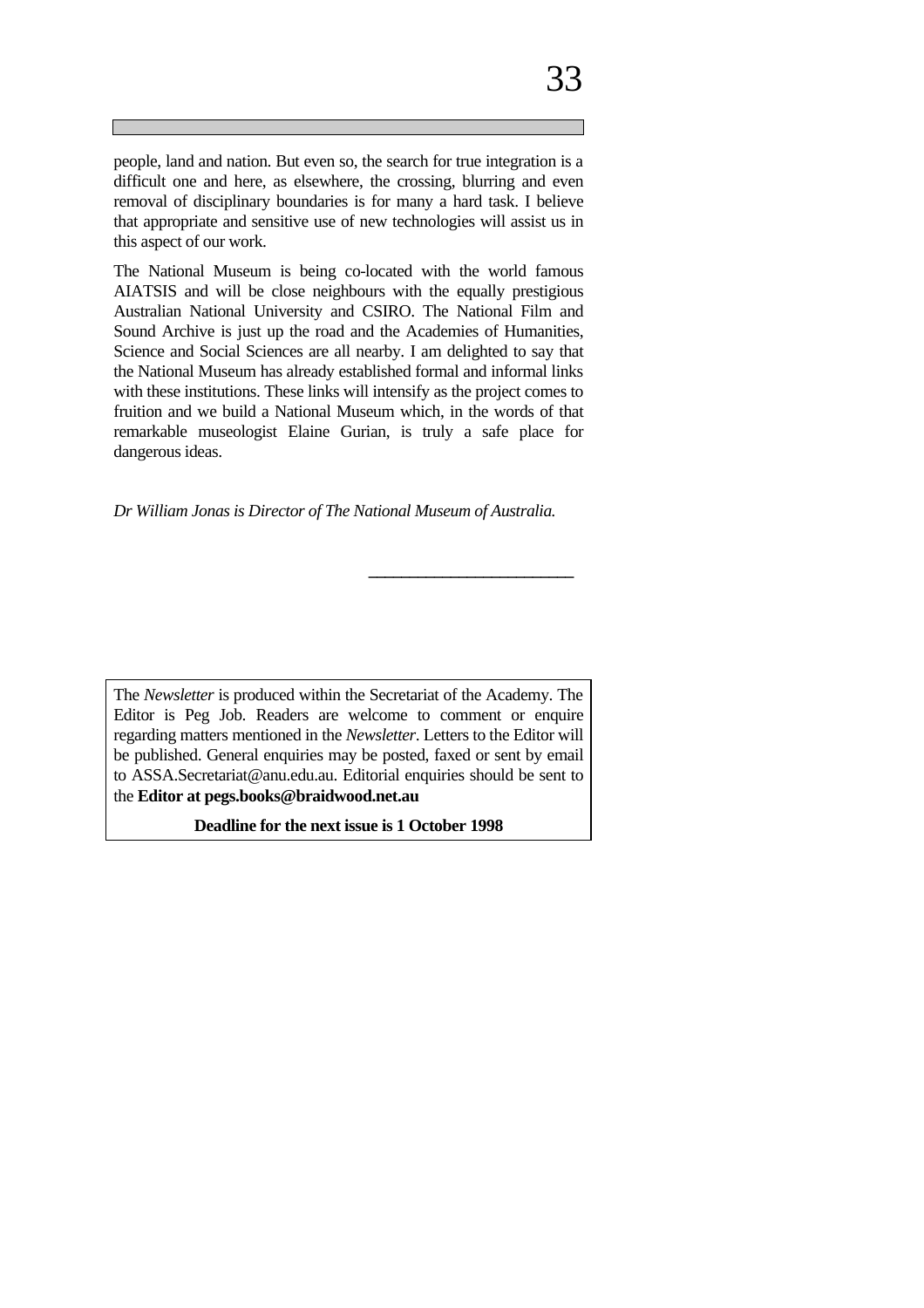### **The Development of Aboriginal Radio and Television in Central Australia.**

#### **Freda Glynn and Philip Batty**

n January 1980, a meeting of the Aboriginal community of Alice In January 1980, a meeting of the Aboriginal community of Alice<br>
Springs was called to discuss the forthcoming launch of the national Australian communications satellite, AUSSAT. The meeting organisers, John Macumba, Philip Batty and Freda Glynn, were concerned about the possible cultural impact that this new telecommunications technology might have on local Aboriginal societies.

Our concerns seemed, at the time, to be reasonably justified. The forthcoming satellite service was due to deliver an avalanche of national and international television programming not only into Alice Springs (then with a population of 11,000), but into every remote region in the country, including hundreds of isolated Aboriginal communities, many of which did not possess even a regular telephone service.

Apart from these broader concerns, the realities of life in central Australia at that time made the need for some form of Aboriginal participation in the media, and therefore a degree of leverage over their own media representations, a necessity. In 1980, slightly more than fifty per cent of the region's population was Aboriginal and the majority of these people spoke an Aboriginal language as a mother tongue<sup>1</sup>. The Aboriginal influence on the local political, social and economic climate had become considerable since the mid 1970s. Aboriginal land holdings, granted under the 1976 *Northern Territory Lands Right Act*, had put much of central Australia under a measure Aboriginal control and twenty to thirty percent of the centre's economy was infused with government funding for the administration and management of Aboriginal Affairs<sup>2</sup>. Again, the broad presence of Aboriginal people in the local socio-economic fabric made their complete lack of involvement in the local media glaringly apparent, particularly given that stories about Aboriginal substance abuse, crime, alcoholism, 'land grabs' and corruption formed the staple diet of the local press, which frequently paid little respect to journalistic ethics.

Further, one of the main rationales for the launch of the satellite was that it would make the 'full range of communications facilities available to all Australians'<sup>3</sup> . But as we pointed out, the government's own statistics indicated that the most 'communications poor' people in the nation were traditional Aboriginals.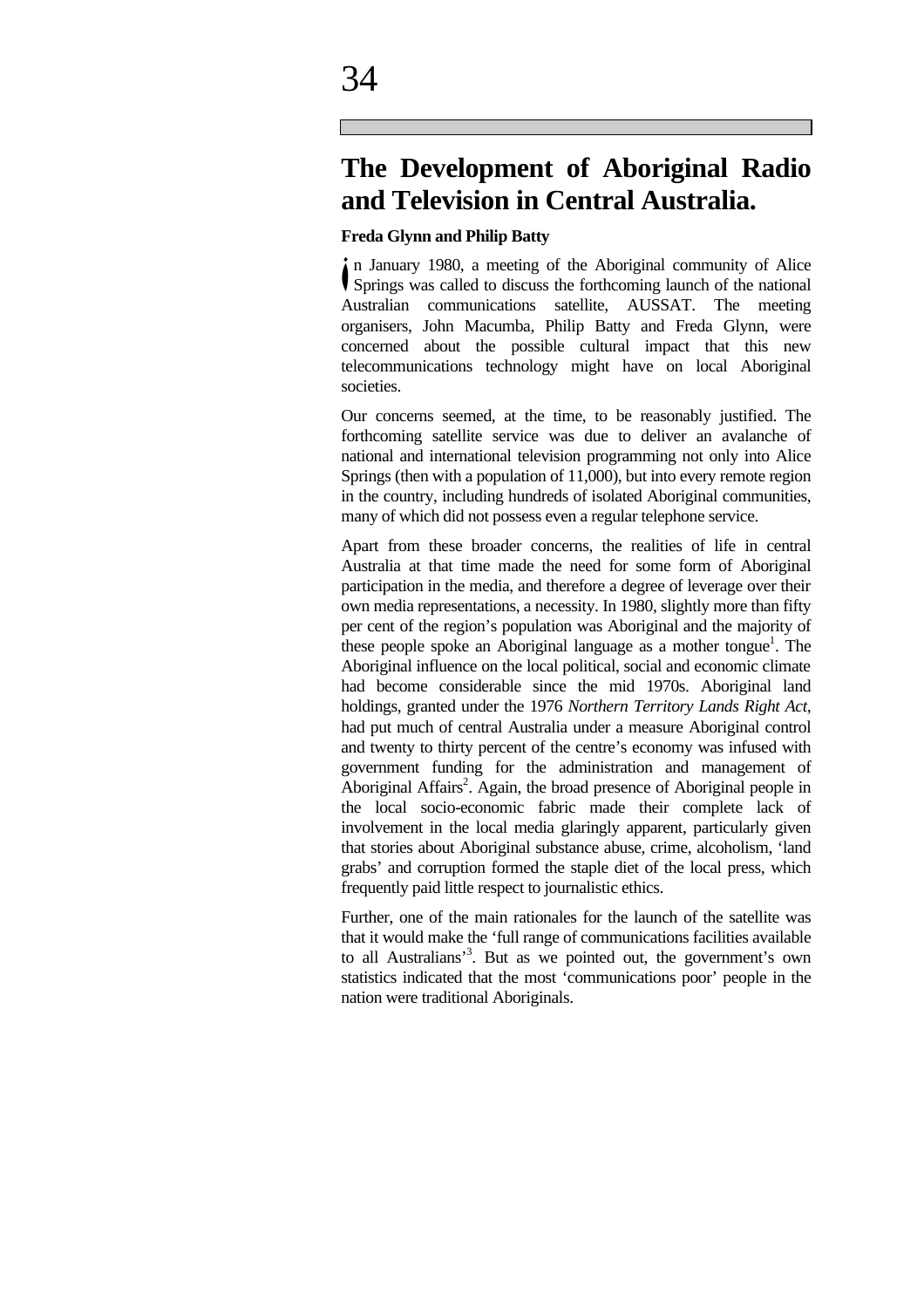In brief terms, the arguments we put forward at the time centred around the following proposals; (i) that whenever new communications media had been introduced into other traditional societies, there had always been an influence on the social political and cultural fabric of that society, (ii) that while one could argue about the extent, nature, and effect of this influence, the fact that there *was* an influence, could not be denied, (iii) that in the situation where the control of communications technology was in the hands of a people of an entirely different cultural milieu from that of the local consumers of that technology, then the influence on the local community was even greater, if not devastating, (iv) that in regard to the situation in central Australia, where there was a large Aboriginal population, the development of an *awareness* of the influence of media technologies could only have meaning if accompanied by positive *actions* that grew out of this awareness, and (v) that for such actions to succeed at all they must take the form of a 'combative engagement' with the actual technology of communications media itself.

In all our public debates, we argued above all that an 'independent' organisation, 'controlled' by local Aboriginal people, be established, and that such an organisation should work towards establishing Aboriginal television and broadcasting services in Alice Springs and eventually, in all the remote regions of Australia.

There were however, a few impediments to this ambitious plan. Firstly, there were no precedents to guide us. In 1980, there were no Aboriginal media organisations in existence, anywhere in Australia. There were no government or private funding programs to assist Aboriginals in establishing their own broadcasting facilities. There were certainly no radio or TV stations controlled by Aboriginal groups. Not even the government-funded Australian Broadcasting Corporation (ABC) had any kind of formal involvement with the Aboriginal community.

Nevertheless, by 1989, just nine years after the initial meeting in Alice Springs, we had succeeded (with the help of many others along the way) in creating the envisaged Aboriginal organisation which operated (and still does) a 24-hour satellite service carrying Aboriginal television and radio programs across an area the size of western Europe. The service continues to cover four states and reaches almost all the isolated Aboriginal communities in Australia. This organisation was called and still remains, the Central Australian Aboriginal Media Association, or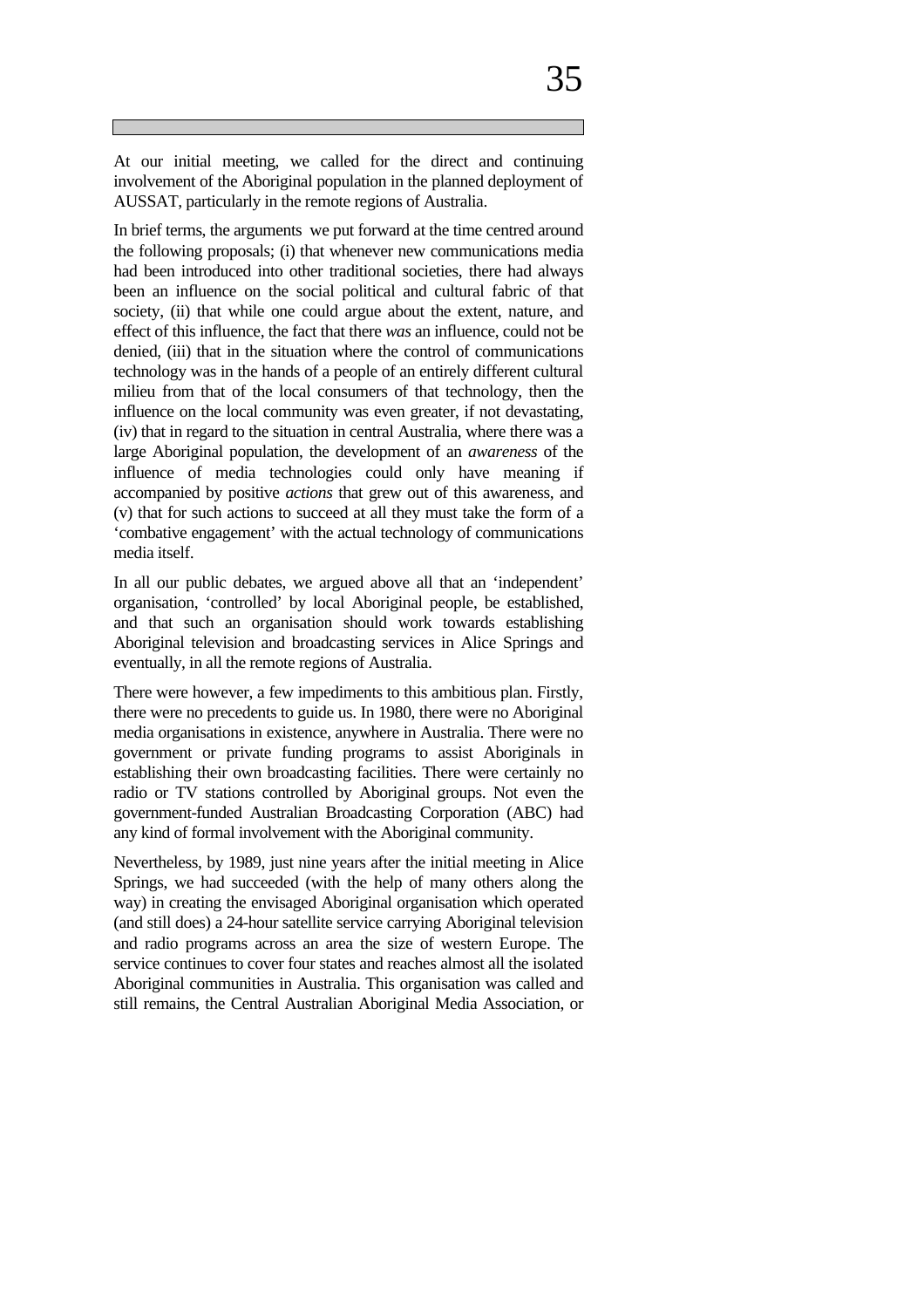CAAMA, based in Alice Springs. CAAMA's Board of Management is composed entirely of Aboriginal people (as is required by its constitution) who are directly elected from the all-Aboriginal membership, which is drawn from the local Aboriginal community.

In the months following the creation of CAAMA, an intensive lobbying campaign was mounted by supporters and members of the organisation, funded largely through donations. Ministers were lobbied in Canberra and tentative promises of support received, the ABC's Director of Corporate Affairs and Controller of Radio Resources visited Alice Springs and offered CAAMA the use of the ABC's local production and office facilities, and a little later, a contract to supply the ABC with radio programming (to be broadcast through the local ABC station in Alice Springs, 8AL). Most significantly, a body known as the National ABC Management Advisory Committee on Aboriginal Broadcasting was established to produce the first ABC policy on Aboriginal issues.

By the end of 1981 we had created a further precedent. For the first time, radio programs presented in Aboriginal languages went to air on a daily basis. The programs were presented in the three main Aboriginal language groups of central Australia − Arandic, Western Desert and Warlpiri − as well as English. All programs were produced in the ABC studios of Alice Springs with the assistance of local Aboriginal language speakers. A popular request program known as the Greenbush Show developed into a public news and message service for prisoners and their families.

The first moves made towards securing an independent licence for CAAMA, as well as a serious involvement in the forthcoming satellite service, came in 1981 and negotiations with the ABC produced a commitment to provide substantial time to CAAMA on the ABC's new shortwave transmission service. These arrangements were to form the basis for the future use, by a number of other Aboriginal broadcasters in other parts of the country, of the ABC's shortwave system. In 1983 CAAMA (which by this stage was becoming relatively well known on a national basis), passed four more significant milestones: a three volume radio broadcasting licence application was presented to the Australian Broadcasting Tribunal (to establish an Aboriginal radio broadcasting network composed of four transmission sites, fed terrestrially from Alice Springs); we organised a joint meeting of all relevant state and federal funding bodies in Alice Springs to discuss the establishment of the first Aboriginal television and video production centre; and a wide ranging, two year oral history project was initiated.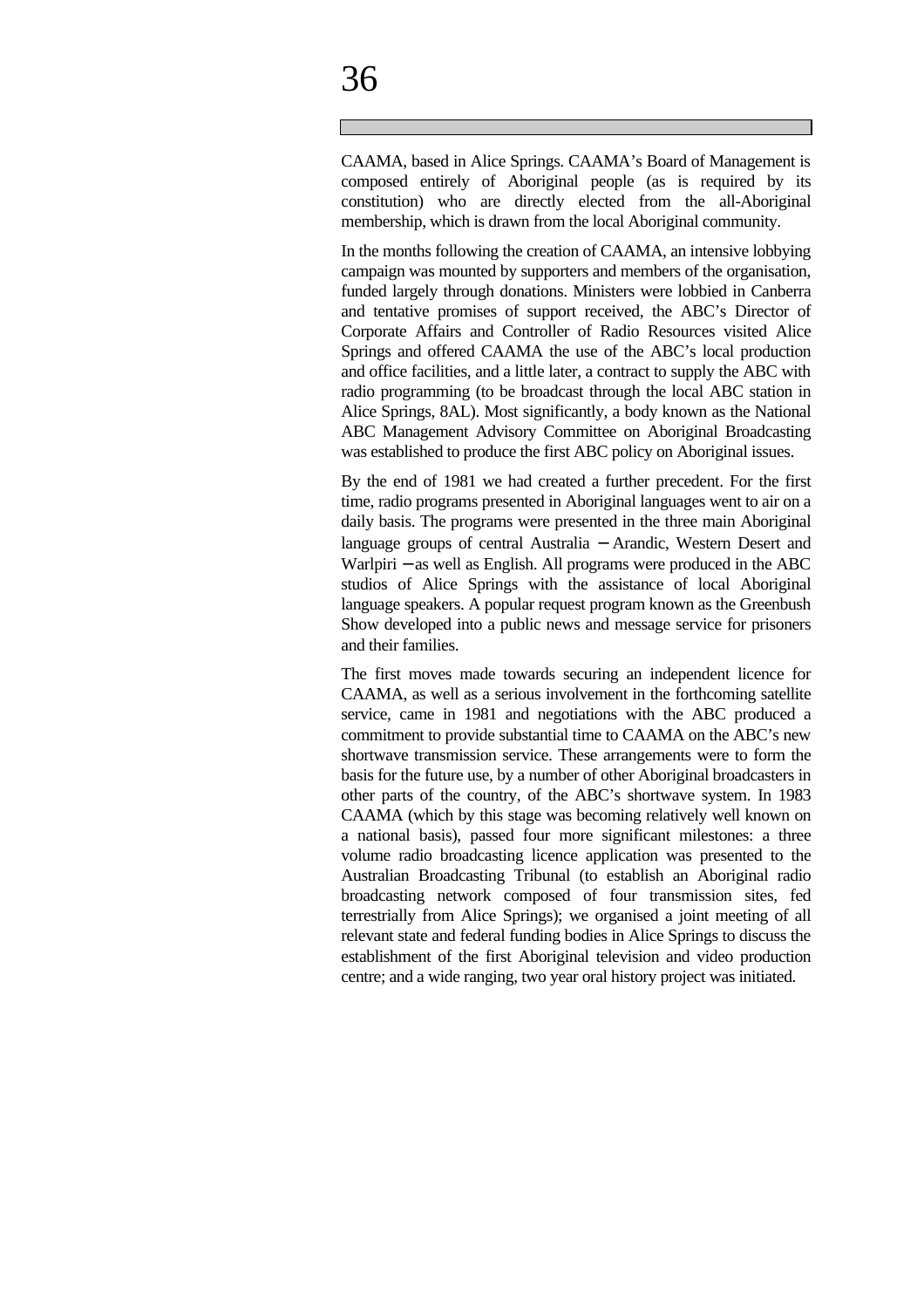At the end of this year, CAAMA engaged a group of educational consultants to produce a feasibility study on the possible ways in which AUSSAT could be used to provide distance education for Aboriginal people. The study was completed some eighteen months later and was used as a basis for various experiments in the area of Aboriginal distance education.

The Australian Broadcasting Tribunal (now the Australian Broadcasting Authority), finally awarded CAAMA a full radio broadcasting licence in September, 1984 and in April 1985, the CAAMA radio network went to air. 8KIN Network, as it became known, was made up of four inter-linked radio broadcasting transmitters, encompassing an area of many thousands of square kilometres. In its initial stages, the network broadcast over 60 per cent of its spoken word material in local Aboriginal languages. We also instituted a network rule that regulated the musical content of the service. According to this rule, at least 50 per cent of all the musical content had to be Aboriginal. At the time, there was very little prerecorded Aboriginal music available, so in order to fulfil the 50 per cent rule, great effort was put into recording and broadcasting local Aboriginal musicians. Perhaps one of the most successful radio projects initiated at this time was the educational pilot program called 'Bushfire Radio'. It was developed in conjunction with the Northern Territory Education Department and was directed at Aboriginal primary school children living in remote Aboriginal communities throughout central Australia. It was presented by a variety of fictional characters who were all multi-lingual with the main educational emphasis on oral English and 'life skills'.

By late 1984, the new federal Labor Minister for Communications, had decided that the satellite transponders set aside for non-government television broadcasting, should be licensed to commercial television companies only.

This, in our opinion, was perhaps the worst single decision the Federal Australian Government made in a long history of bad decision-making in relation to the development of the national satellite. It could have easily configured the satellite service, both in a technical and regulatory sense, so as to accommodate both the commercial and public users. Certainly, this decision had a dramatic effect on the future direction of CAAMA.

We now found ourselves in an extremely difficult position; CAAMA did not want to operate a commercial television service; this ran counter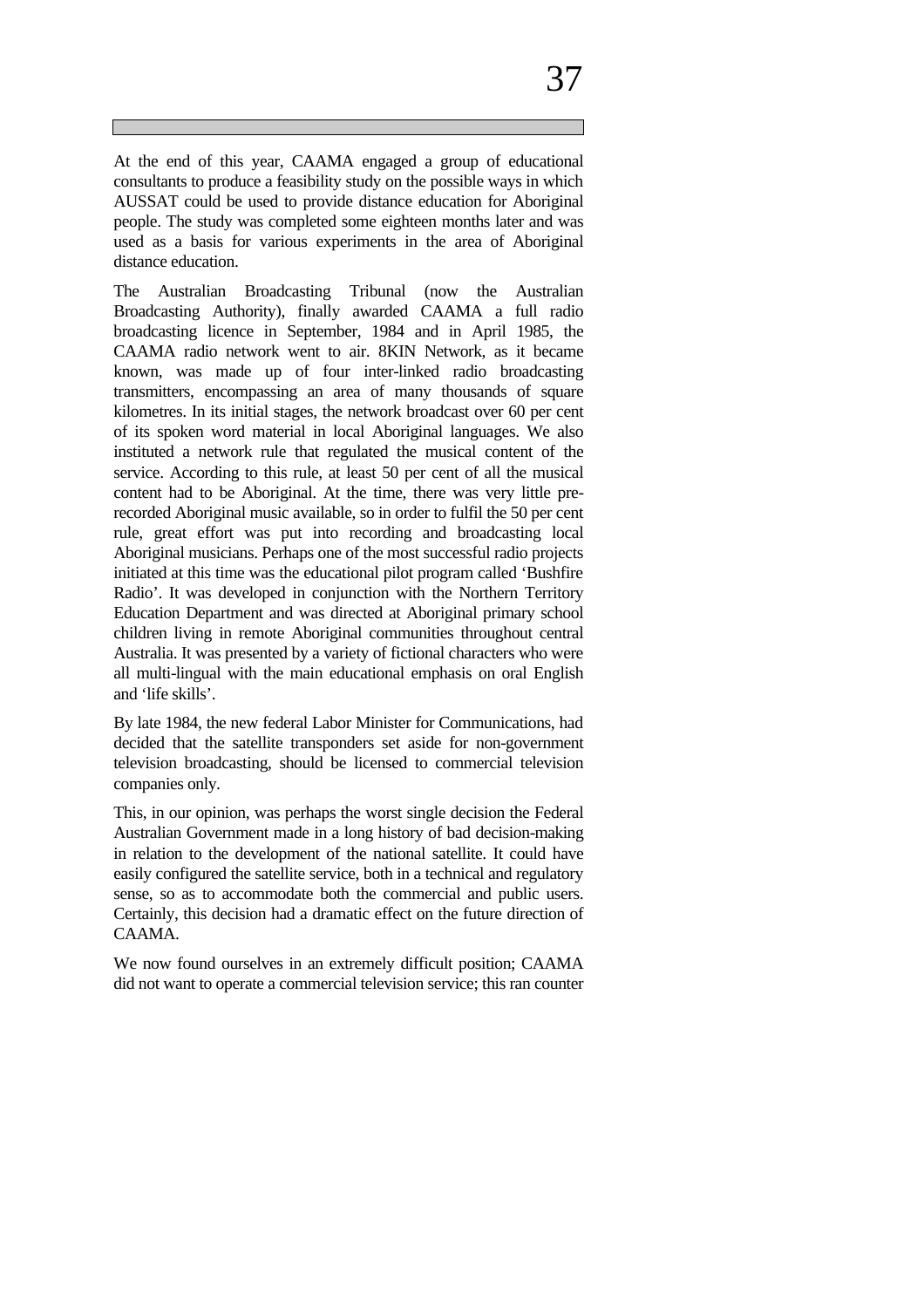to the organisation's general purpose and aims. However, there seemed little choice; access to AUSSAT depended on going commercial.

We created a commercial company, (on paper) known as Imparja Television Pty Ltd as the vehicle for the application. We planned to devote substantial resources to the production of locally made programming for the Aboriginal population, which represented 38 per cent of the total potential audience. There was to be a daily news segment, broadcast in English and the three major languages of central Australia, similar to the news program on the 8KIN network. At a later date, this news program would be presented in the other Aboriginal languages spoken in the Northern Territory. Special programs for particular Aboriginal communities were to be produced on a regular basis. A carefully devised educational program would be developed in association with the education department, providing a comprehensive 'school of the air' for Aboriginal people of an ages. Aboriginal musical segments, documentaries, live debates, and other specialist material was also proposed.

Given the unavoidable reality that locally made television is generally expensive to make, and conversely, commercial network fare is cheap to buy, we were proposing to broadcast only three hours per week of locally produced Aboriginal programs, with the rest of the line-up being primarily made up of commercial material 'stripped' off the satellite, mixed with 'quality' documentary programs bought directly from independent suppliers. The other problem − as it turned out − was that while the commercial material would attract advertisers, the Aboriginal programs could not attract any advertisers, despite our best efforts.

Fortunately for CAAMA, the federal government had just created the Australian Bi-Centennial Authority. The ABA was given a substantial budget to fund the celebrations, and there was quite a lot of money set aside for Aboriginal groups.

CAAMA mounted an intensive campaign of lobbying and fundraising and after a protracted hearing (on and off, lasting 12 months), the Tribunal concluded that CAAMA should be awarded the licence, due to its superior programming proposals, particularly in relation to the Aboriginal audience.

This represented a great achievement for CAAMA and the Aboriginal people of Australia in general. They had won the right to deliver both radio and television programming to every remote Aboriginal community in the Northern Territory and South Australia, as well as the relatively large outback towns of Alice Springs, Catherine, Tennant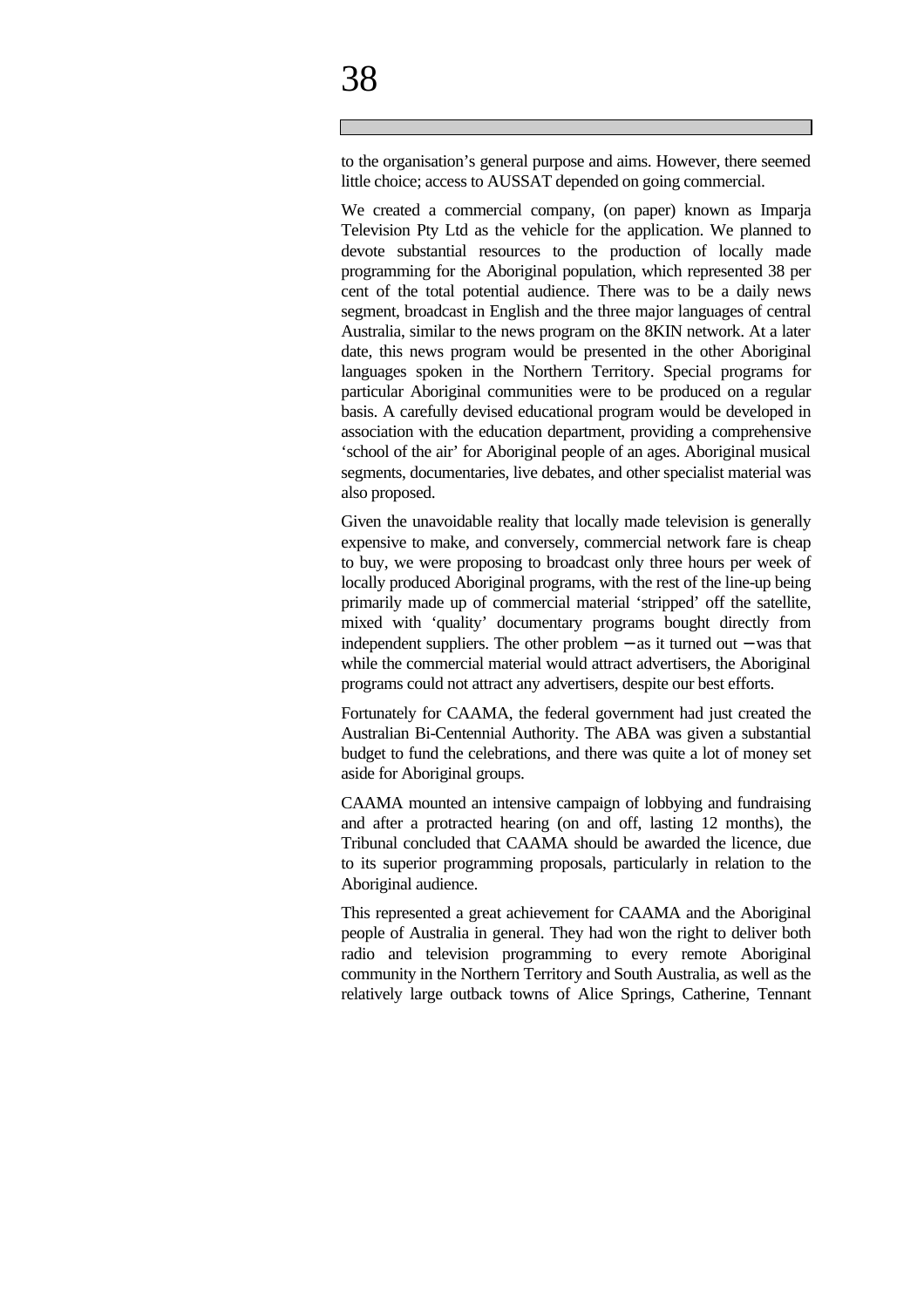Creek, and Coober Pedy. Indeed, CAAMA's new broadcast service area was home to the majority of Aboriginal groups still living a semitraditional lifestyle. It also contained most of the remaining Aboriginal languages still spoken in Australia. All this offered an enormous opportunity to develop the kinds of programs we had been advocating since the inception of CAAMA in 1980.

Less than eighteen months later, the CAAMA-owned satellite service, Imparja Television, went to air, the first and still the only Aboriginal owned television network in Australia.

From 1988 through to the present, CAAMA went on to expand and grow at a rapid pace; a three year training program involving over forty Aboriginal media cadets was completed; the first Aboriginal-owned recording company and record label featuring Aboriginal music was created, (CAAMA Music); a retail business to sell Aboriginal arts and crafts was established (CAAMA Shops), and the first Aboriginal television production company (CAAMA Productions), came into existence.

Today the CAAMA Group, as it is now known, employs over 120 staff and has an annual turnover of approximately \$7.0 million of both commercial and government income, and is responsible for the transmission of well over 130 hours of radio and television programs per week, reaching many hundreds of small and large communities scattered throughout the Australian outback.

However, there can be little doubt that much of what we set out to accomplish, indeed, some of the most fundamental aims of our original project, have not eventuated in the way we originally envisaged, although much else besides has. The emphasis on the provision of radio and television programs in Aboriginal languages has now been, more or less, reduced to the symbolic. While CAAMA's radio network, 8KIN, did manage to sustain a high level of radio programming in local languages − up to 60 per cent − in its early stages of development, this has faded to less than 10 per cent, and mostly in the form of brief announcements between musical items. As a result, more than ninety percent of programming is now in English, despite the reality that in central Australia, the majority of local Aboriginal people continue to speak an Aboriginal language as a mother tongue. Imparja Television has a similar record. Although its television programs do indeed reach a majority of remote Aboriginal communities in Australia, where local Aboriginal languages still predominate, it produces a minuscule amount of programming in such languages (less than 1 per cent of its entire broadcasting output), and in almost ten years of operations it has not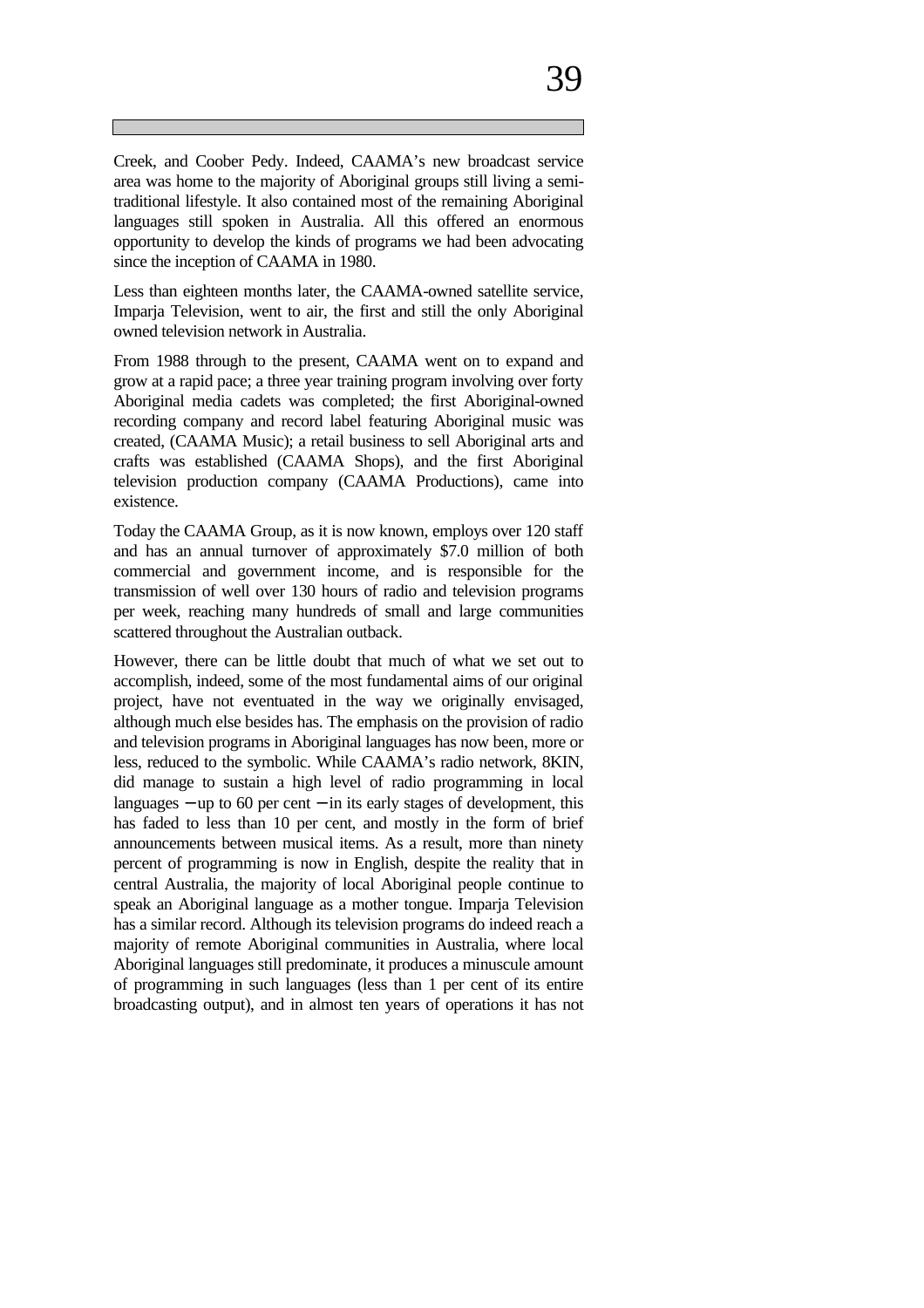# 40

increased its original budget for this production. In fact, any kind of programming produced specifically for the Aboriginal audience is now almost non-existent. In its current program schedule, Imparja essentially delivers a staple diet of commercial television, much of it American, into these same communities, and − it must be said − such programming has proved to be popular with the Aboriginal viewing audience, as it has elsewhere in the world. In the field of educational radio and television − perhaps our most important original objective − very little of value has developed, despite the feasibility studies and pilot programs produced in an earlier era. This is not because of any improvement in the educational standards of Aboriginal people in central Australia; indeed, recent analysis tends to indicate that the level of education for children in remote Australia is still extremely poor. Another central aim, the production of a regular English news service (both for television and radio) that would both represent the views of Aboriginal people and be of general interest to the Aboriginal community, has been less than successful. While, again, this kind of news segment has operated in fits and starts on CAAMA's radio service, Imparja has for a long time simply taken its news from existing commercial television networks and inserted a limited amount of locally made news which is directed not specifically at the Aboriginal community, but at the broader audience. Further, many of the key managerial and production staff positions continue to be occupied by non-Aboriginal people.

Essentially, it is a problem to do with economics; it is unavoidable that local programming is far more expensive to make than imported, or 'off the shelf material − no matter who controls a local television service.

Having catalogued the disappointments, we can also point to the successes of CAAMA. The sheer fact of owning and operating a radio and television service, regardless of what it actually does, has allowed many Aboriginal people to gain experience, training, and employment in the Australian film and television industry − something that was completely unavailable before 1980. Aboriginal producers, announcers, administrators, camera operators, technicians, editors and directors continue to emerge from CAAMA. In a similar vein, CAAMA had the effect of forcing the Australian media industry to include the Aboriginal population in its corporate thinking. The ABC, for example, were forced to institute wide-ranging policies that created extensive employment and training opportunities for Aboriginal people. The ABC also launched a national Aboriginal current affairs TV program available in every household in Australia. The Australian Broadcasting Tribunal introduced measures that would ensure that new commercial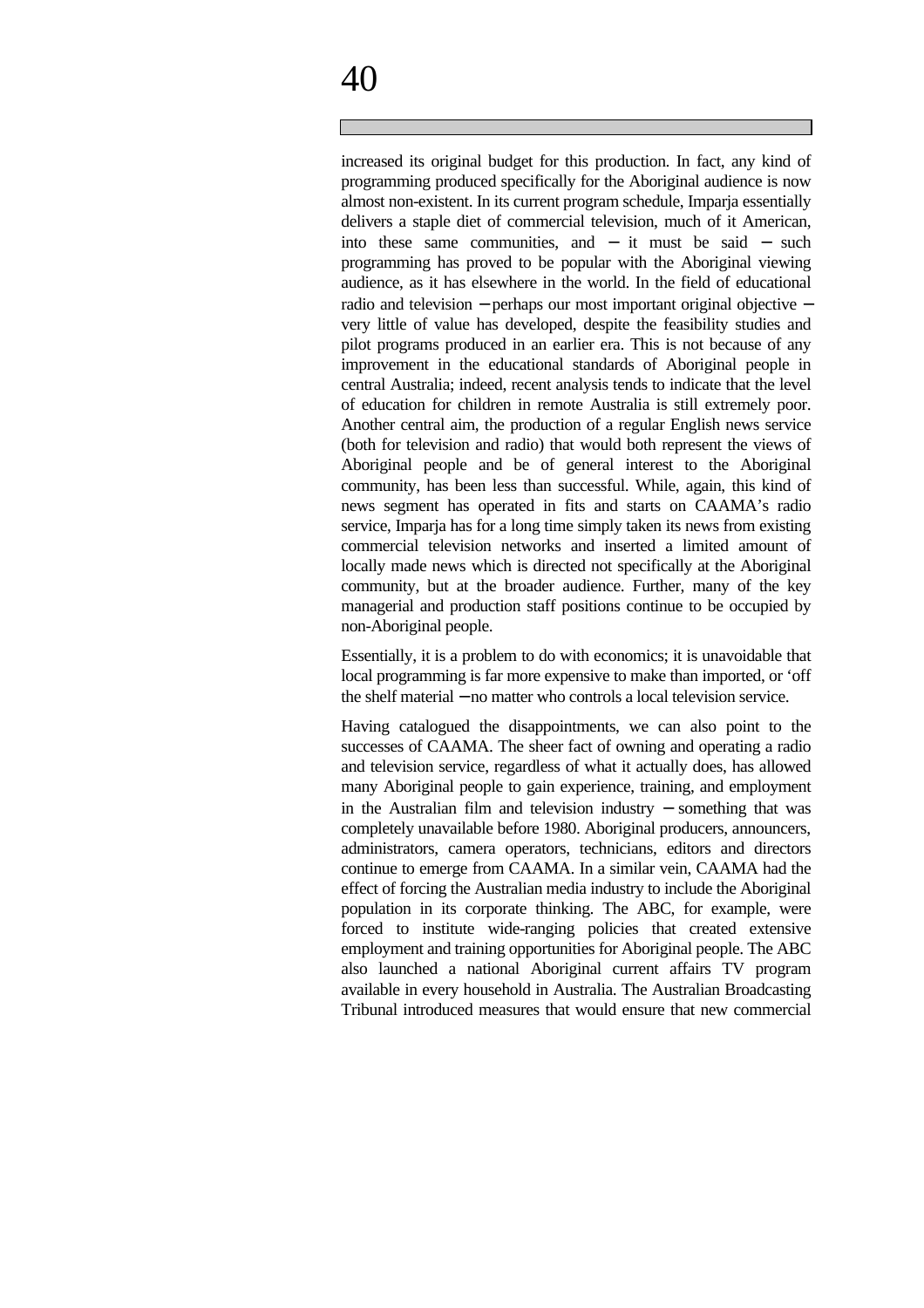satellite TV operators would provide a level of Aboriginal programming. There can also be no doubt that it was the pioneering work of CAAMA that helped precipitate the establishment of Aboriginal-owned radio stations in many regional centres and the installation of more than 100 low powered radio/stations in remote communities under the Broadcasting in Remote Aboriginal Communities Scheme<sup>4</sup>. One other area in which CAAMA has played a leading role is in the recording, production and distribution of contemporary Aboriginal music. Today CAAMA regularly records and distributes a plethora of contemporary Aboriginal music, some of which has gained national prominence.

Any attempt to 'explain' the complex development of CAAMA can only occur through a detailed examination of the multiplicity of historically contingent and specific factors that influenced its growth and outcomes. Among these were: the nature of communications technology itself and the way its material configuration determines its usage and reception; the way in which such technologies are deployed according to intersecting economic, political and cultural requirements, all of which operate through a far from neutral set of power/knowledge relations; the haphazard and unstable nature of governmental policy and the way in which it will effect, and be effected by arbitrary events as they unfold; the almost innate economic and historically determined constraints that govern the way in which a television or radio station will operate, particularly in relation to the costs of programming production and transmission which apply to both 'commercial' and 'publicly funded' services across the world; the interaction and influence of particular agents or personalities and the way in which they both act upon and are acted upon, by a complex field of social relations; the effects of theoretical and political orthodoxies; and the intersecting complexities of local demography and geography.

From the early 1970s, a sea-change in the administration of Aboriginal affairs began to occur. There was a partial and sometimes, wholesale, transfer of services such as Aboriginal health, housing, community administration, and education out of state and federal departments and into Aboriginal 'controlled' organisations. But these organisations were generally only given their new responsibilities if they were prepared to become incorporated under the federal *Aboriginal Councils and Associations Act* (passed in 1976), or similar state legislation, including specific government statutes. Such legislation was generally hailed as an 'enlightened' means by which Aboriginal people could '. . . manage their own affairs . . . set their own goals . . . and choose [their own] lifestyle . . .<sup>5</sup>. But, like any legislation dealing with incorporation, these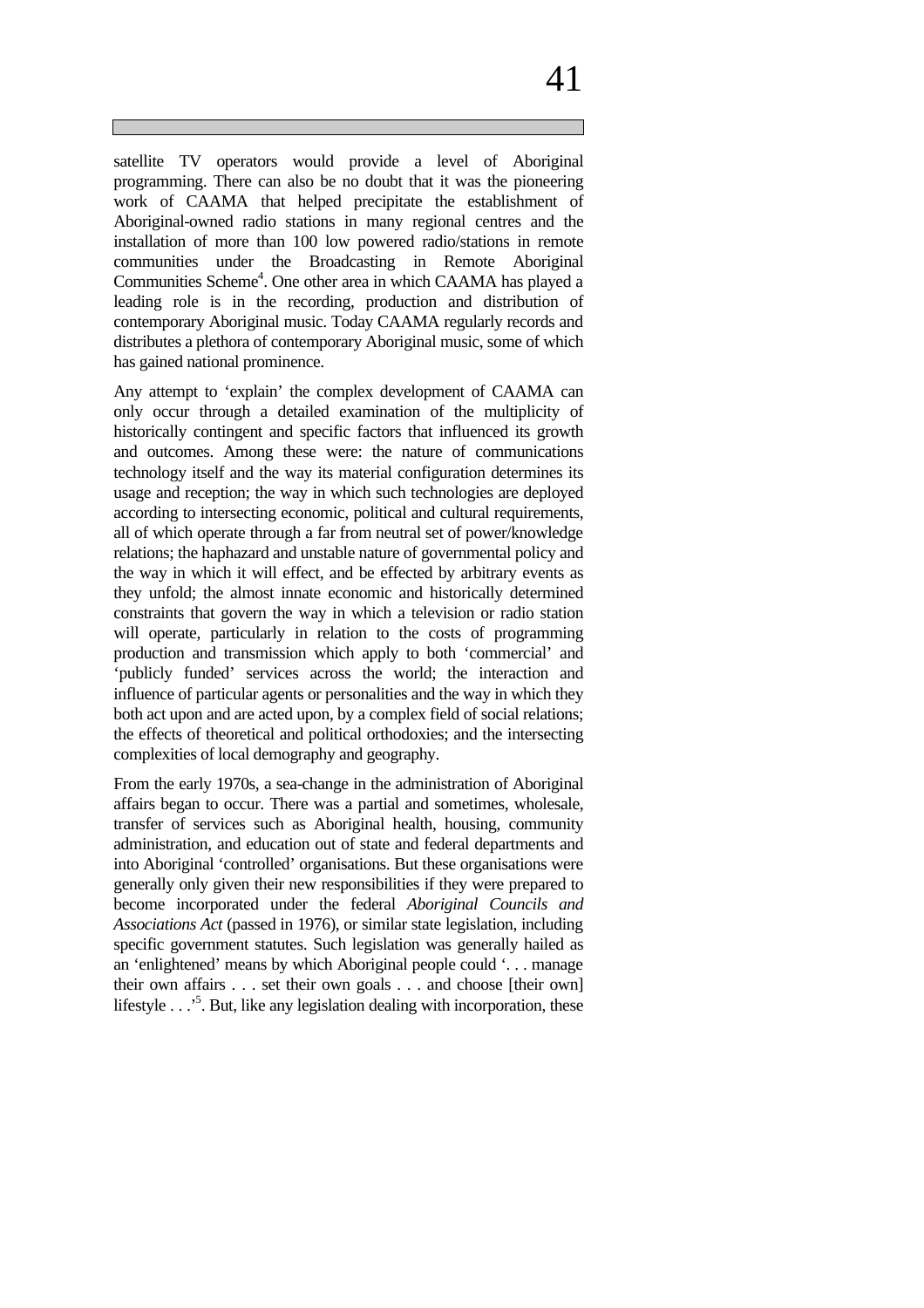acts strictly determined the rules by which the new 'independent' Aboriginal organisations would operate, including 'Rights of Members . . . Rules of Incorporation . . . Eligibility of Membership . . . Audit of Records . . . Investigation by Registrar . . . Offences . . . Entry on Premises . . .' and so on<sup>6</sup>. If any of these rules were broken or disregarded the legislation also allowed for direct ministerial intervention. Direct government funding of most of these organisations also gave the state a large degree of leverage. The contradiction here is obvious; if Aboriginal people are considered to be Australian citizens, and therefore able to pursue and determine their own lives like all other Australians, why did they need a special set of legislative rules to both encourage and govern this new move to 'self-determination'. By the late 1980s there were over two thousand organisations incorporated in this way, forming a comparatively large administrative network, which in effect became a 'second tier' of government which continues to administer and service the Aboriginal population.

Far from the emergence of a 'self-determining' indigenous community, there has in fact been an enormous intensification of government administration and regulation of this population during the past twenty years. It is within this context, a discursive explosion in the administration of the 'indigenous subject', that CAAMA found its emergence, not in any real form of 'resistance against cultural and media imperialism'. We would suggest that the more CAAMA represented itself as an agent of 'resistance', as a shining example of 'Aboriginal self-determination', the more it conformed to, and legitimated, government policy and as a result, the more government funding and regulatory support it received. The dilemma is not one that is easily resolved, in theory or in practice.

#### **Notes:**

 $\overline{a}$ 

<sup>&</sup>lt;sup>1</sup> See the Institute of Aboriginal Development (1988), *Aboriginal Languages of Central Australia*, Institute of Aboriginal Development: Alice Springs.

<sup>2</sup> See Crough, G (1986), *Aboriginal Economic Development in Central Australia*, Tangantyre Council: Alice Springs.

<sup>&</sup>lt;sup>3</sup> Department of Post and Telecommunications (1980), Press Release, May.

<sup>&</sup>lt;sup>4</sup> The Broadcasting in Remote Aboriginal Communities Scheme, or BRACS, was initiated by the federal Department of Aboriginal Affairs in the late 1980s and essentially entailed the installation into Aboriginal communities, of small transportable units consisting of two low-powered transmitters, one for radio and the other for television, and domestic equipment for the production of local television and radio programs. There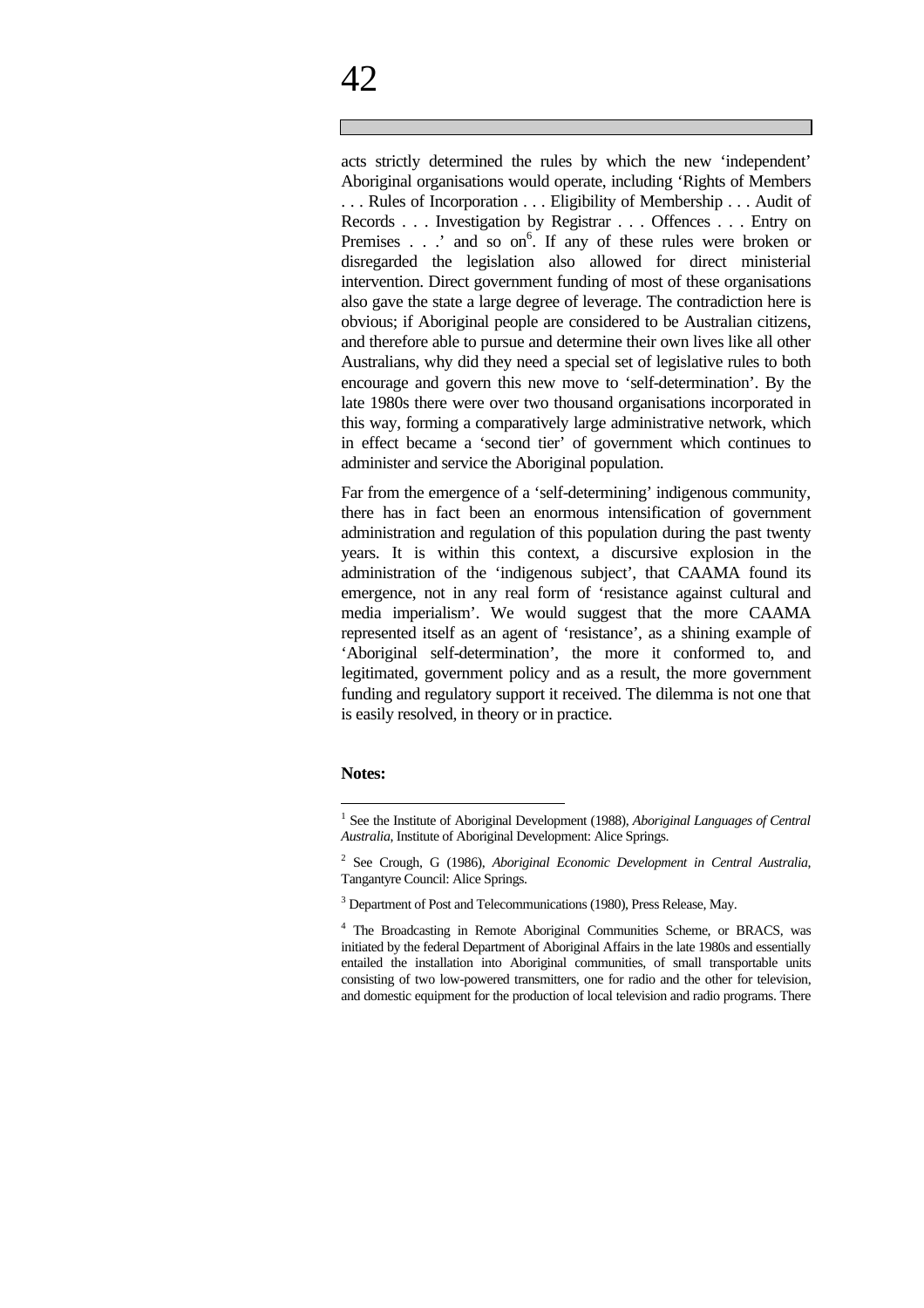is also a small satellite receiving dish that allows for the re-broadcast of commercial and public radio and TV programming available off the satellite.

 $\overline{a}$ 

<sup>5</sup> Department of Aboriginal Affairs (Australia) (1976), Department of Aboriginal Affairs *Annual Report* 1975-76, AGPS: Canberra: 1.

<sup>6</sup> Australian Parliament (1976), *Aboriginal Councils and Associations Act 1976*, AGPS: Canberra: i-ii.

*Freda Glynn and Philip Batty were two of the three organisers who set up CAAMA in 1980 and worked for that organisation until 1992. Because space did not allow full reproduction, this article is a heavily edited version of a paper presented on behalf of the Academy at the XIIth General Conference of the Association of Asian Social Science Research Councils in Beijing in late 1997. Focus in this edited version is on the actual development of the CAAMA Group. The theoretical arguments used by the authors will be taken up in the next issue of the Newsletter on 'Globalisation', in which Dr Jeremy Beckett will consider the question of the 'indigenous subject'.*

\_\_\_\_\_\_\_\_\_\_\_\_\_\_\_\_\_\_\_\_\_\_\_\_\_\_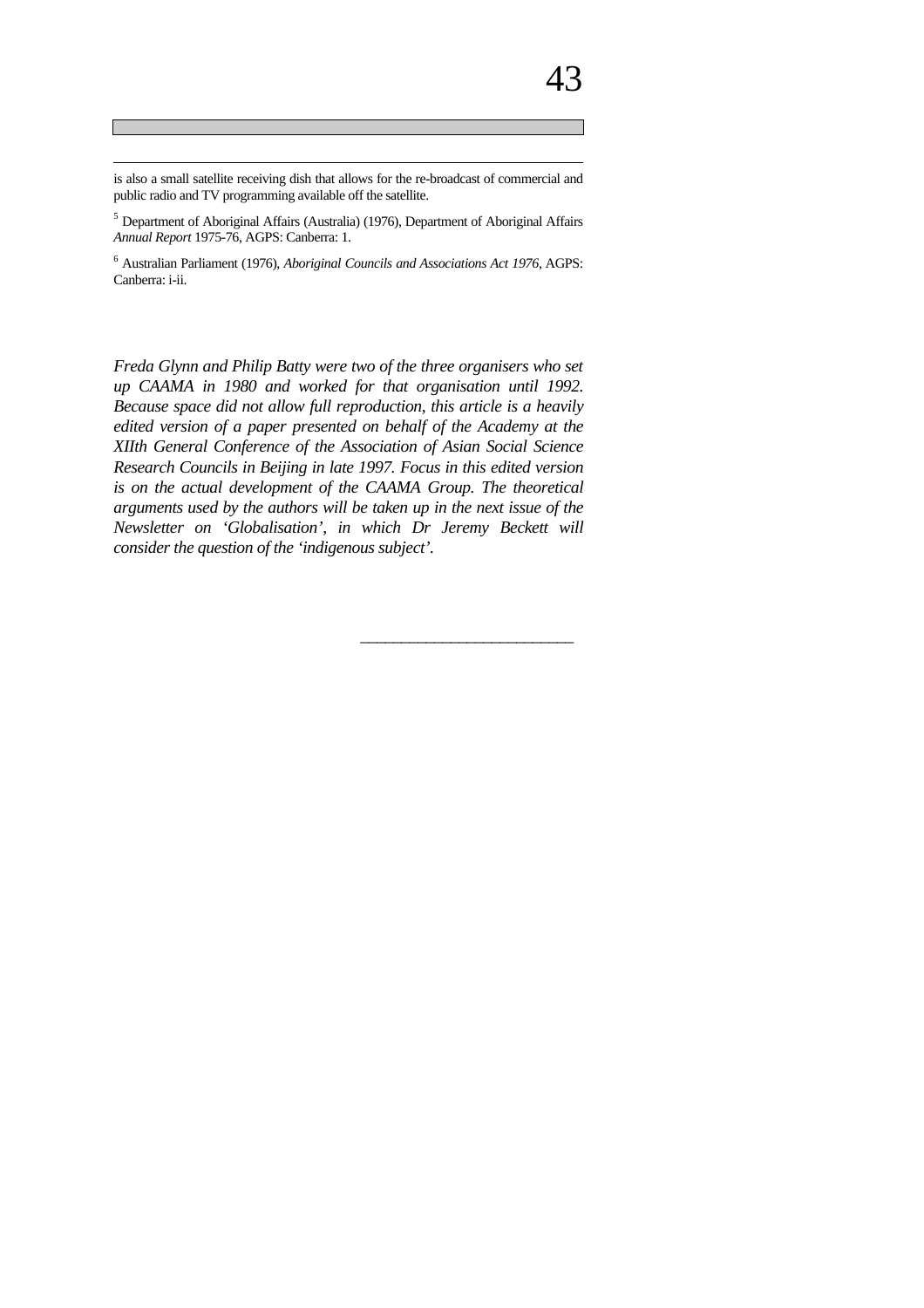### $\varDelta\varDelta$

### **Academy News**

Three Fellows were admitted to the Order of Australia in the Queen's Birthday Honours list last month. They are: Birthday Honours list last month. They are:

■ *Professor Don Aitkin*, Vice-Chancellor at the University of Canberra, who has been made an Officer in the General Division (AO) for service to higher education and to the community as a scholar, writer, teacher, mentor and leader in the Australian universities sector.

**n** *Professor Allan Martin*, who has been made a Member in the General Division (AM) for service in the field of Australian historiography as a teacher, scholar and biographer and as Foundation Professor of the History Department at La Trobe University.

■ *Emeritus Professor Robert Smith*, who has been made a Member in the General Division (AM) for service to the advancement of tertiary education, particularly through the Australian Education Office in North America, the Australian Vice-Chancellors' Committee, the University of New England and the University of Western Australia, and to geography.

■ *Emeritus Professor Jerzy Zubrzycki* was awarded the degree Doctor of the University *honoris causa* by the Adam Mickiewicz University in Poznan on 4 May. The Adam Mickiewicz University, named for Poland's great Romantic poet, is the second oldest in Poland. Its origin was the Poznan Academy of the Humanities established in the early seventeeth century.

n The National Academies Forum and the National Library of Australia are jointly sponsoring a conference **Malthus and His Legacy: 200 years of the Population Debate** on 17-18 September, to be held at the National Library in Canberra (see details at the end of this section).

 Monash University Faculty of Arts **Visiting Scholar Scheme** 1998- 1999. Applications are invited from outstanding researchers in the field of arts to work collaboratively with Monash University academics. Funding is available for travel and rental support for up to three months. Further information and application forms: Chris Wood, Administrative Officer (Research). Tel 03 9905 9211 or the Graduate Studies Office Tel 03 9905 2116.

**Professor Geoffrey Serle** AO, former General Editor, *Australian Dictionary of Biography* died in Melbourne in April.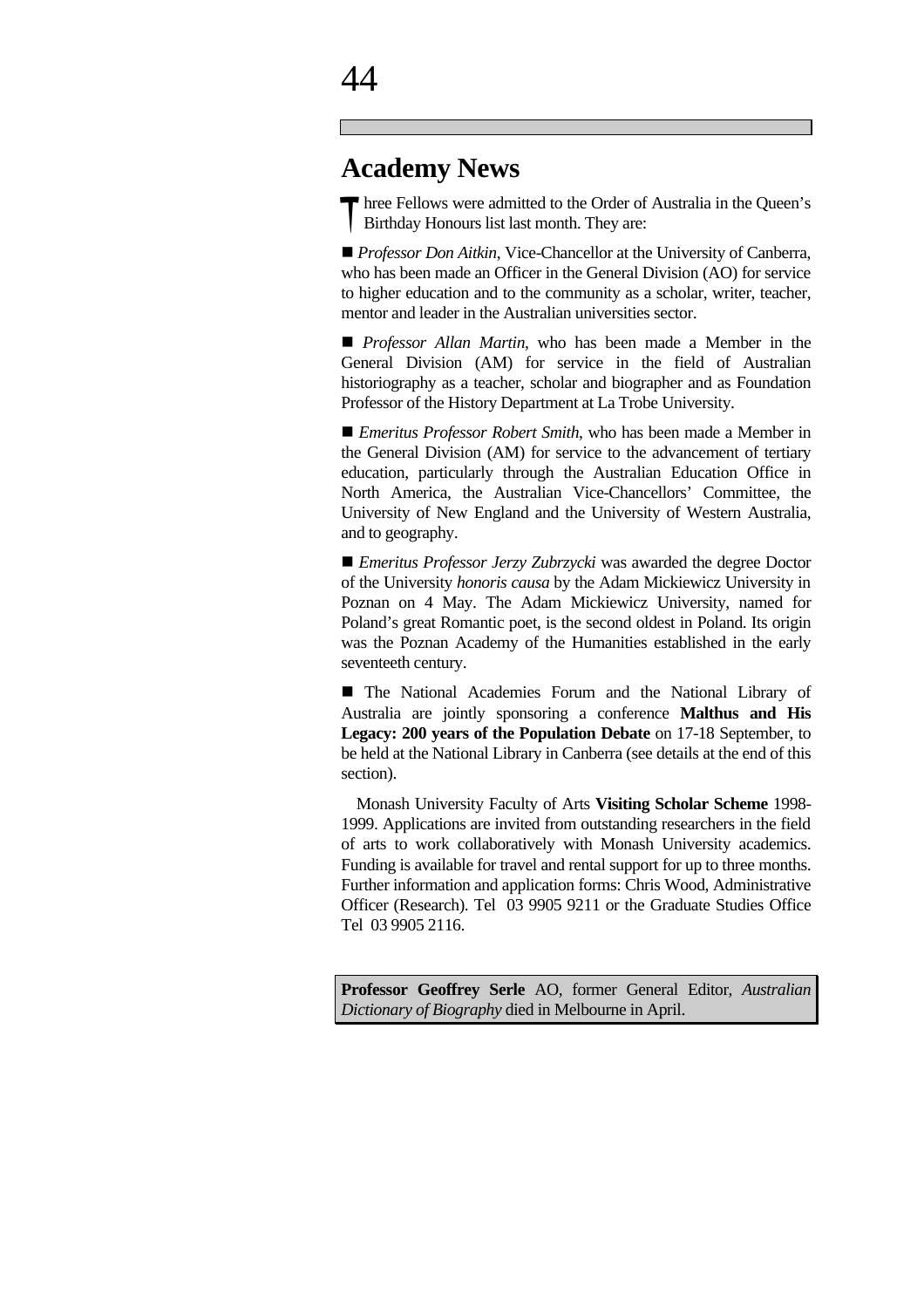|  |  | —⊢<br>╭ |
|--|--|---------|
|  |  |         |

His obituary will appear in the *Annual Report*.

#### **Academy Projects**

#### **Creating Unequal Futures?**

On Friday 12 June the first of two workshops was conducted by Ruth Fincher and Peter Whiteford, as part of the ARC/Academy project on Australian poverty and its potential to create unequal futures for a significant segment of the population.

Contributors attending the workshop provided short papers covering the following areas of specialisation: 'Discourses of Poverty −Representing Poverty and Need in the Media' (Professor Peter Putnis); 'Poverty and the Labour Market' (John Buchanan and Ian Watson); 'New Geographies of Disadvantage and Poverty' (Professor Ruth Fincher and Dr Maryann Wulff); 'Poverty from the Perspective of Children' (Dr Peter Travers); 'Situating Australia Internationally' (Dr Peter Whiteford); and 'Tackling Poverty Among Indigenous Australians' (Professor Jon Altman and Boyd Hunter).

The workshop provided an excellent opportunity for the convenors and contributors to assess individual chapters and overall thematic direction for the project. Initial discussions are taking place with appropriate publishers regarding a possible publication of the project.

Much of the discussion revolved around how a book resulting from the project would consider the active 'creation' of inequality in Australia, in terms of the processes in government and outside it giving rise to the patterns of inequality we see, and also how the book would take up the challenge and comment on the 'futures' we seem to be so creating.

A second workshop will be held on Thursday 10 December at which final papers will be assessed before the editing process begins.

#### **International News**

■ Australia-China Exchange Scheme *Dr Robyn Iredale*, from the School of Geosciences at the University of Wollongong visited China for a month in March and April. She had been invited to present a paper on 'Problems of female labour migration in Asia' at the *Labour Mobility and Migration in China and Asia Conference*, jointly organised by the Asia-Pacific Institute of the Chinese Academy of Social Sciences and the International Institute of Asia Studies, Leiden, The Netherlands. She also presented a paper on 'Migration research: theory and methodology' at the *China Migration Research Network*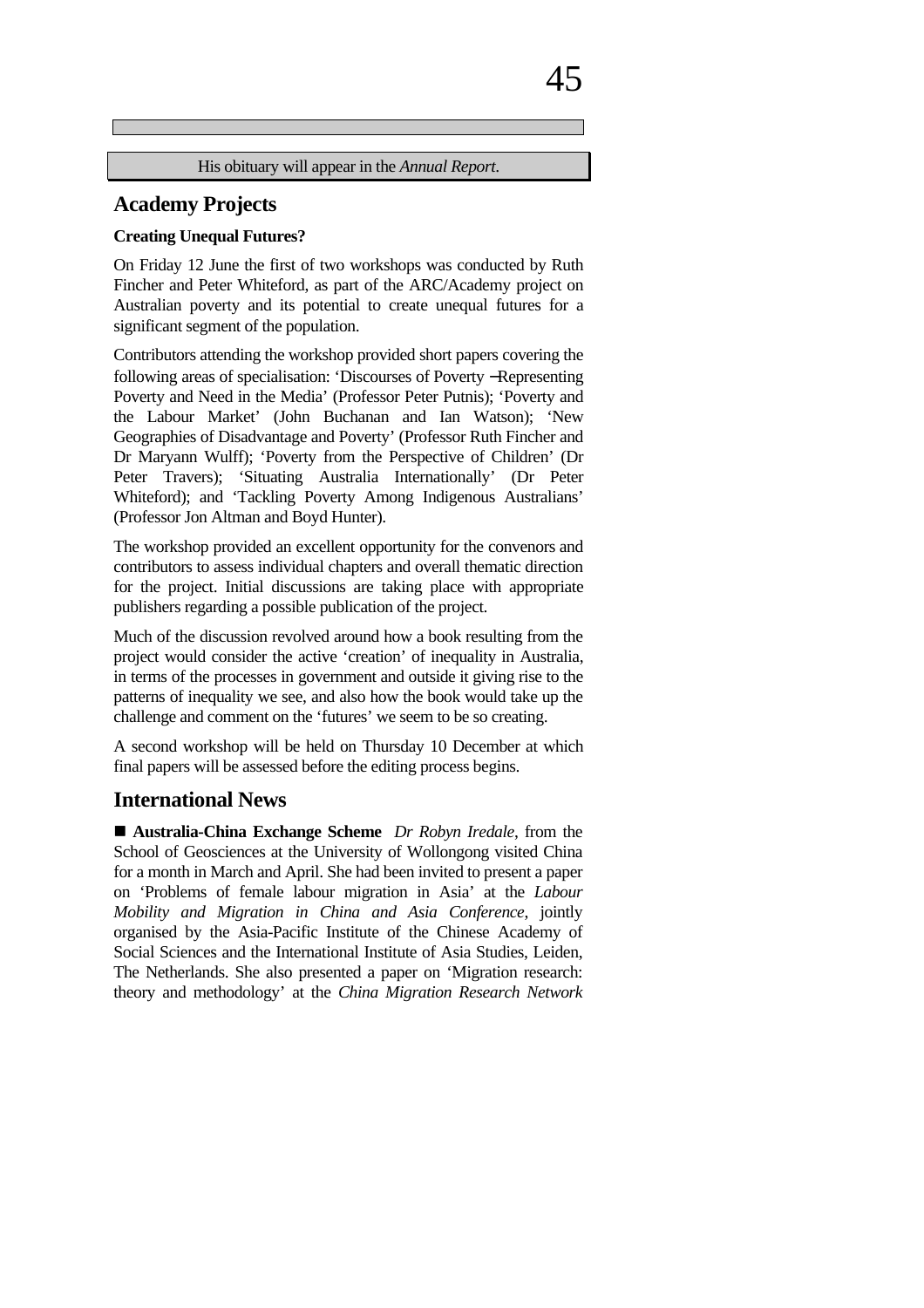*Workshop*. These papers have led to further invitations to international conferences. Dr Iredale also took the opportunity to continue collaborative research with colleagues in China.

*Rachel Murphy,* Chinese Studies, Department of Social and Political Sciences, University of Cambridge, has submitted a lengthy report on her 6 week visit to China. The purpose was to conduct a preliminary study of one or possibly two locations where migration has contributed significantly to business creation in the natal community. She is researching the kinds of rural-urban linkages that are established through migration, the various resource flows which are channelled via these linkages, the impact of these flows on the sending communities, and the interactions between power, status and the redistribution of resources both within communities and within households. She is also interested in the response of local governments in utilising the linkages and flows for the economic benefit of the rural area, and in addressing problems which result from the reorganisation and redeployment of village resources such as land and labour. Ms Murphy met problems during her visit, since her research was in rural areas where few foreigners have attempted interview-based investigation. In her report she emphasised, however, that she received considerable help and kindness from her hosts in the Jiangxi Academy and her nearly five years of experience in China allowed her to make the most of the opportunities she was given.

n **Australia-Netherlands Exchange Scheme** *Dr Shurlee Swain*, History, Australian Catholic University, visited The Netherlands in February and March. She has reported to the Academies on her visit. The primary purpose was to attend the European Social Science History Conference at which she presented a paper entitled 'Religion, Philanthropy and Social Reform: meanings, motivations and interactions in the lives of nineteenth century Australian women'. This paper arose out of research on the ways in which Australian women in the past became involved in philanthropy and the access which this activity gave them to power within their society. This research has been brought into an international perspective through participation in a comparative project on women and philanthropy organised by Professor Kathleen McCarthy, Centre for the Study of Philanthropy, City University of New York.

A considerable period was spent in discussions with Dr Francisca de Haan, the major scholar in The Netherlands working in the area of women, religion and philanthropy. Through her Dr Swain was introduced to the IIAV, the Amsterdam based archive of the women's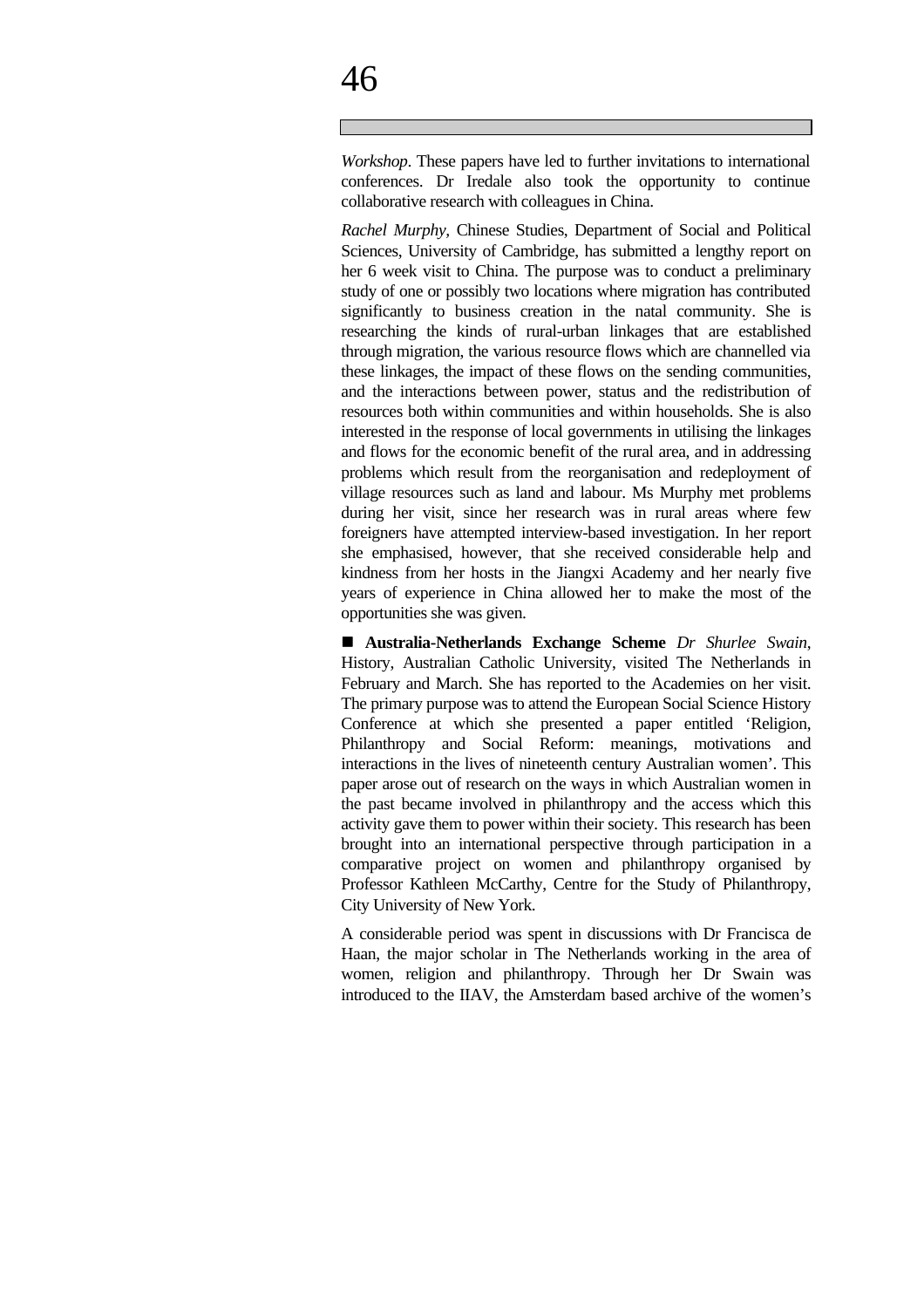movement, the holdings of which are of interest because of their specifically international focus.

In discussions with Dr de Haan, a joint interest in the area of nineteenth century women philanthropists was confirmed, particularly on the international influence of Elizabeth Fry whose work in The Netherlands Dr de Haan plans to make the subject of her next book.

At the conference itself her paper was presented in a session shared with women scholars from France and Finland working in the area of women and welfare states, focusing on the experiences in Scandinavia. Given the emphasis on the Scandinavian welfare state in comparative Australian studies it provided an interesting and substantially new point of comparison to look at the philanthropic efforts which both preceded and accompanied state intervention. The parallels between her work and that of Dr Pirjo Markkola of Finland were striking and laid a clear basis for further comparative work in the future. Dr Markkola is also beginning an investigation of women's religious orders as providers of welfare.

Attendance at the conference also widened contact with European scholars working in some other areas of research interest, most particularly the history of women and children. Comparative historical work in these areas in Australia tends to look largely to Britain and the United States for its historical context yet the most vital work at the conference was clearly coming from Scandinavia and France. Discussions with those working in this area, particularly around the arguments advanced in Dr Swain's last book, *Single Mothers and Their Children: Disposal, Punishment and Survival in Australia, may lead to* further collaborations.

Time was also spent making a contribution to ongoing debates in the women's studies area, meeting with Dr Tijske Akkerman of the Belle van Zuylen Instituut, University of Amsterdam who is eager to establish stronger international links in both her work and that of the Instituut. As a member of the committee organising the forthcoming conference for the International Network for Research in Women's History to be held in Melbourne in July 1998, Dr Swain was able to publicise the conference amongst European scholars in the women's history area.

While there are no plans for immediate publication, papers in this area will be presented at three further international conferences during 1998. When the project is completed, articles will be submitted for publication in *Woman-Church* and the *Journal of Religious History.*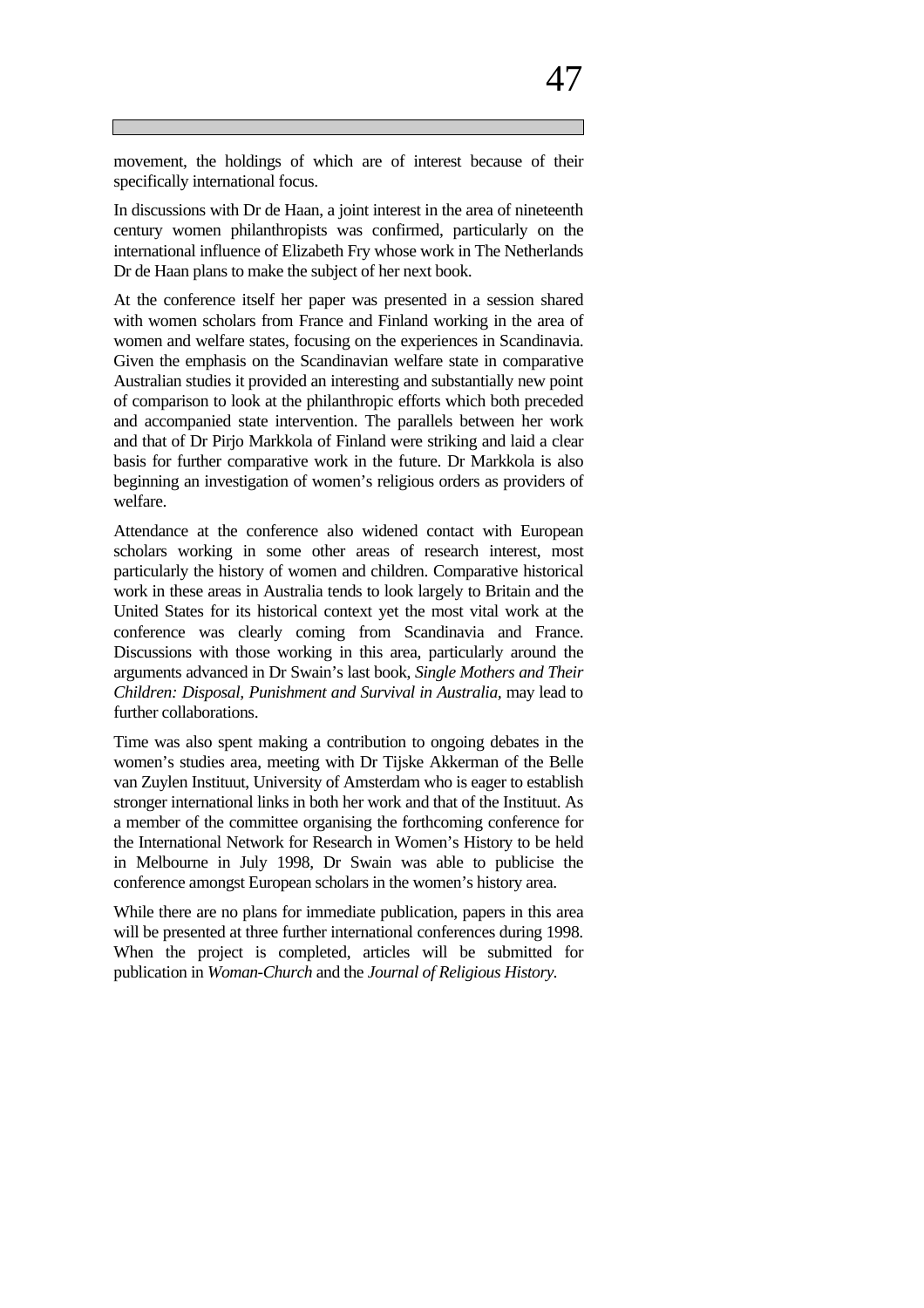■ *Professor Roy MacLeod*, Department of History, the University of Sydney, has submitted a report on his visits to The Netherlands in February and May. His primary purpose was to explore recent innovations in Dutch museums and meet with museologists and historians of science. He also gave lectures in Amsterdam and Utrecht.

Professor MacLeod reports that he found the Rijksmuseum and the Van Gogh museum proverbially strong in their curatorial dedication, if perhaps less engaged with current museological fashions. In the world of science centres, there are many signs of new thinking. To call Amsterdam's controversial newMetropolis merely a 'science centre', however, underestimates its wider significance. Created with funds from both private and public sectors, from industry and education departments, it is exciting both in what it attempts − not always, in the view of its curators, with complete success − and it what it fails to achieve, in areas in which no one in the world has yet much success to report. It is internationally impressive, not least in its innovative attempts to link the study of creativity and the diffusion of technical skills with a range of topical issues associated with energy, the environment, transportation, communication, and forensic investigation. Along more classical lines, the newly (1991) re-opened 'Boerhaave Museum' in Leiden, with its spectacular instrument collection, is particularly remarkable. Its future may include opportunities for closer interaction with the university community; and for understanding how better to convey specialist interests to a wider public. Teylers Museum in Haarlem, with its unrivalled collections of optical and electrical apparatus, remains a favourite, now even more popular thanks to its contiguous, newly-opened art gallery. The Amsterdam Jewish Museum, in the middle of what was before the war the Jewish quarter of the city, conveys a carefully reconstructed view of peoples and places within buildings and spaces that themselves form part of the museum's story. In presentation, the use of information and public access, this must rank among the best of its genre, and offers an important model for its counterparts in Australia.

The splendid and exciting new (1994) Groningen Museum could make a claim to be the 'Bilbao of the North', in its imaginative use of Italian architecture and Dutch location (forming a museum-island in a canal, at the entrance to the city). The museum's stimulating interior decoration, and its bold representations of contemporary art, are inevitably controversial, and welcome a range of new museum activities. Its historical and archaeological collections are also impressive (if not as widely advertised), and its decorative arts section is a beautiful celebration of the senses. It was interesting that such shortcomings as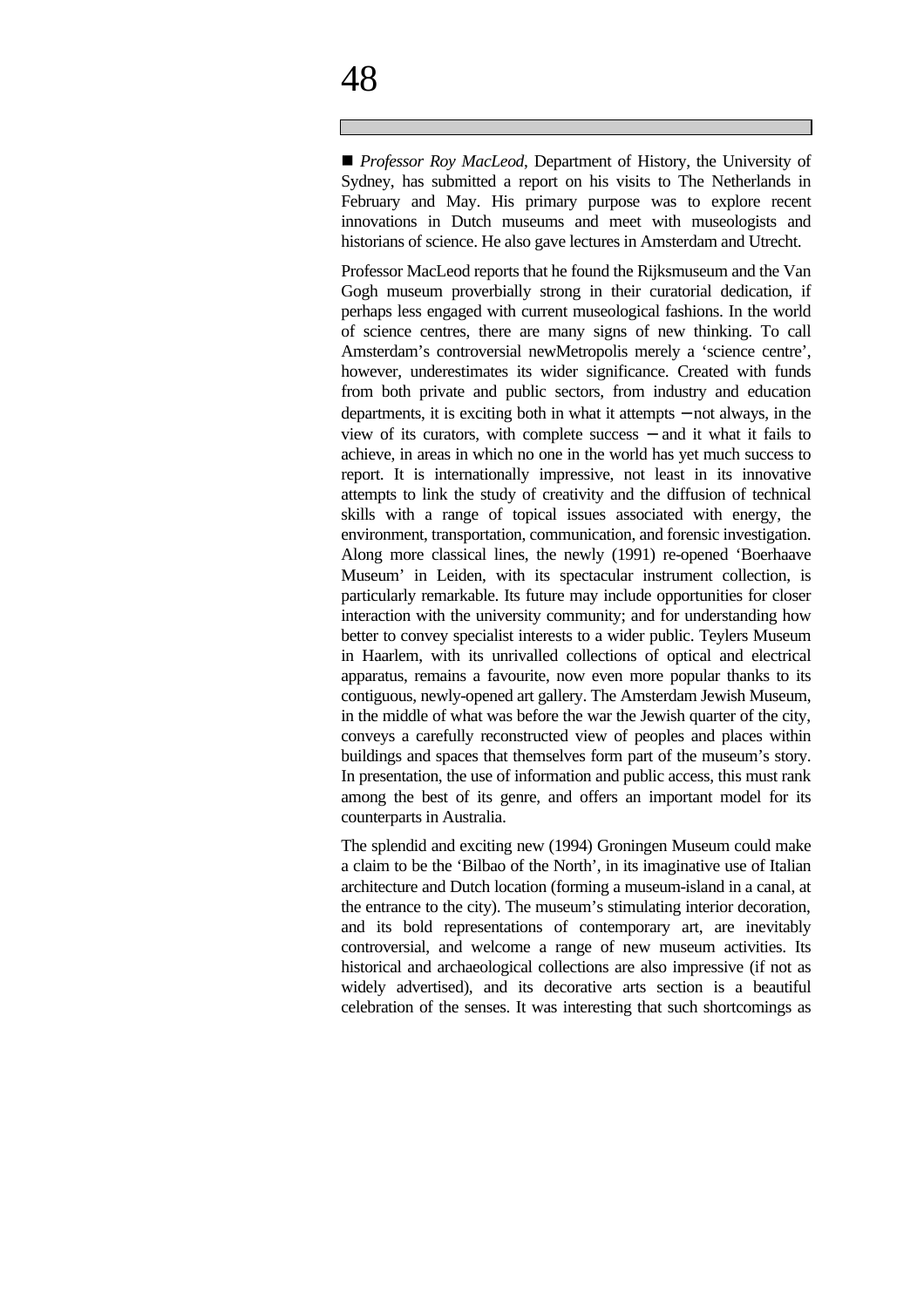may have come about as by-products of the museum's appeal to postmodernity (notably, a lack of information about many of its objects) are now being assessed by its directors.

In Amsterdam, discussions with Dr Peter van Mensch surveyed new directions in Dutch and European museological research, and have now led to proposals for an exchange of staff and students between Sydney and the Reinwardt Academy. Professor MacLeod made a number of suggestions regarding the Exchange Program which will be taken up by the International Relations Committee.

#### **Reports on Workshops**

Workshops planned for the remainder of the year include:

n *Re-thinking Social Work and the Human Services in Australia* convened by Professor Ian O'Connor to be held in Brisbane on 10-11 August. Papers will examine the past, present and the future of social work and human services in Australia, as well as the implications for education and employment of professionals in these areas.

■ *Gender, Sexualities and Historical Change* will be convened by Professor Patricia Crawford in Perth on 30 July-1 August. The theme of this workshop is the history of sexual cultures and subjectivities over a long period of time, focusing chiefly on medieval and early modern periods. Among the many questions to be addressed, it will consider if sexual categories and values change over time, then what are the factors influencing those changes?

n A workshop on the *1998-99 Federal Election* convened by Dr Marian Simms will be held in Canberra after the next Federal Election. The workshop will bring together government and other political specialists to study the major issues as well as the strategies used by the significant parties during the campaign, both nationally, and in regional and local areas.

Those who are interested in proposing a workshop to the Committee are urged to seek a copy of the *Guidelines* from Sue Rider at the Secretariat and allow at least six months' lead time for organisation.

\_\_\_\_\_\_\_\_\_\_\_\_\_\_\_\_\_\_\_\_\_\_\_\_\_n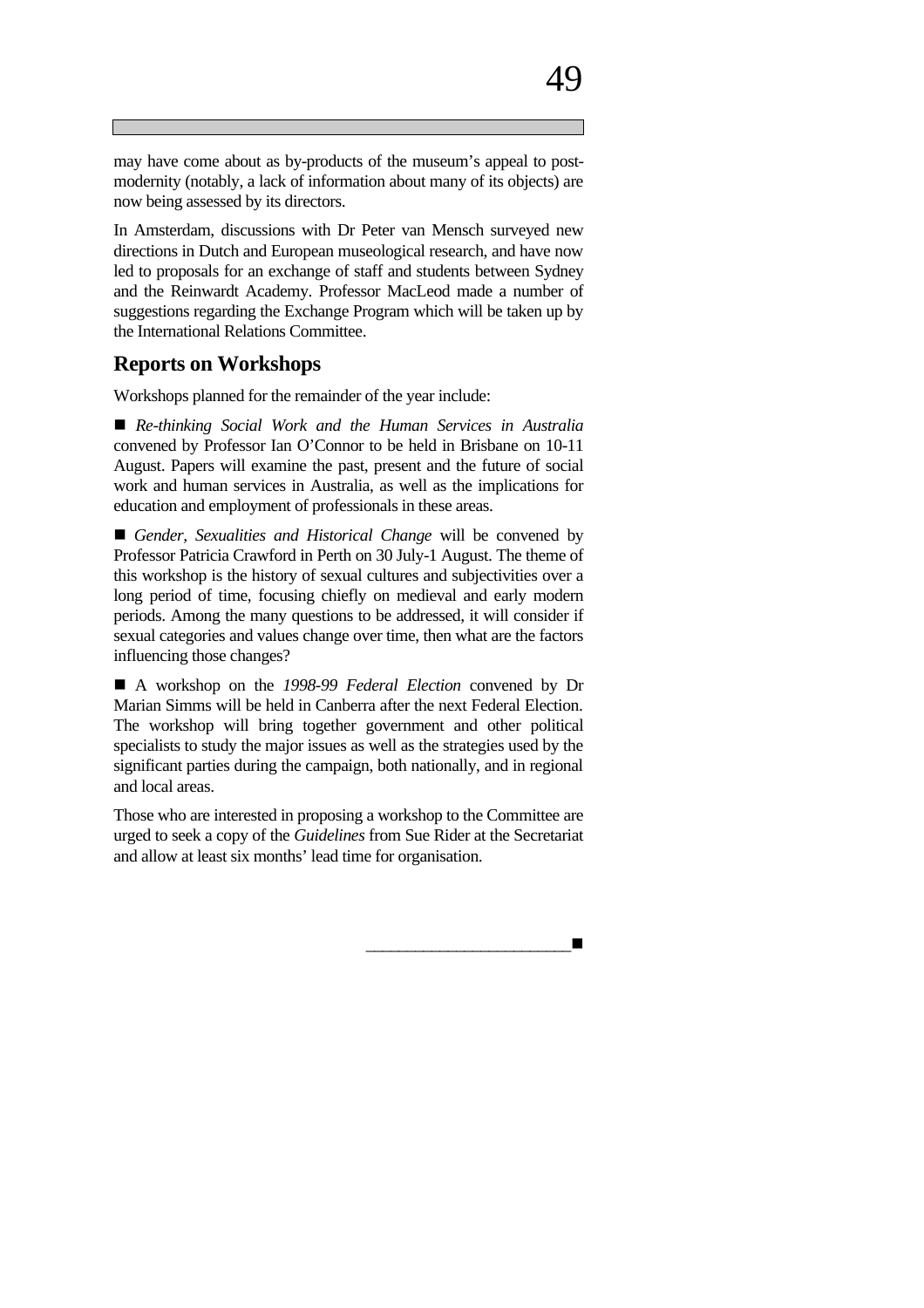#### **The National Academies Forum and the National Library of Australia present**

### **MALTHUS AND HIS LEGACY: 200 Years of the Population Debate**

#### **17-18 September 1998 at the National Library of Australia, Canberra**

*The Conference* commemorates the 200th anniversary of the publication of '*An Essay on the Principle of Population'* by the Rev TR Malthus.

*'The voice of objective reason had been raised against a deep instinct which the evolutionary struggle had been implanting from the commencement of life; and man's mind, in the conscious pursuit of happiness, was daring to demand the reins of government from out of the hands of the unconscious urge for mere predominant survival.'*

John Maynard Keynes on Malthus' First *Essay* (1798) in *Essays in Biography (1933)*

Speakers at the forefront of scholarship ranging across demography, history, economics and medical science include Barry Jones, John Pullen, Sir Tony Wrigley, Clara Tuite, Suzanne Rickard, John Poynter, Michael Roberts, Roger Short, Janet McCalman, John Caldwell, Sue Serjeantson, Ian Castles, Iain McCalman, Michael Roe, Christabel Young, Geoffrey McNicoll and Jonathan Stone.

Enquiries: National Academies Forum Sue Rider, Tel 02 6247 8087; Fax 02 6248 6287 Email naf@anu.edu.au

**\_\_\_\_\_\_\_\_\_\_\_\_\_\_\_\_\_\_\_\_\_\_\_\_\_\_\_\_\_\_\_\_\_\_\_\_\_\_\_\_\_\_\_\_\_\_\_\_\_\_\_\_\_\_**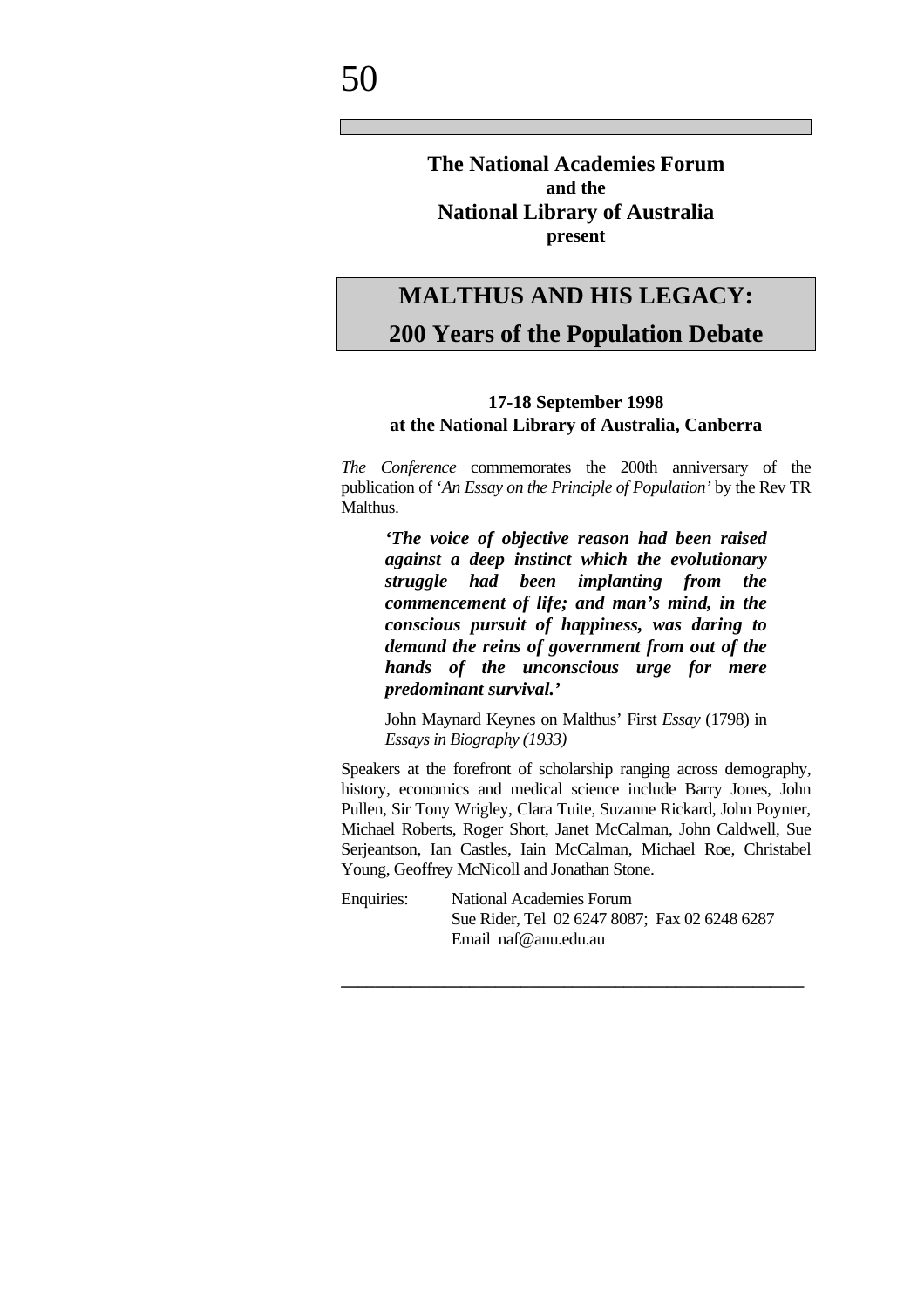### **Books**

 Books section will now form an integral part of the *Newsletter*. A Books section will now form an integral part of the *Newsletter*.<br>
Publishers and individuals are invited to contact the Editor with suggestions for books which might be considered for review in these pages.

■ Henry Reynolds, *This Whispering in Our Hearts*. Allen & Unwin: Sydney 1998.

There can be no historian whose contribution to Australian history in recent years has been more significant than that of Henry Reynolds, whose numerous monographs examining the fraught occupation of Australia and many facets of its outcomes have been critical not just for the discipline but also for public debates on Indigenous peoples' rights. Reynolds has now added to this impressive body of knowledge with a further study, this time focused on yet another previously neglected area of colonialism. *This Whispering in Our Hearts* recovers the voices and actions of humanitarians who over a 150 year period from 1788 to the 1930s emerged as protagonists for human rights, civil rights and land rights for Aborigines.

In histories of British imperialism and Britain's colonies humanitarians, frequently Christians influenced by the nineteenth-century evangelical revival, have figured prominently as protagonists for the interests of indigenous peoples as opposed to land-hungry settlers, (though rarely as critics of colonisation itself). Such humanitarians have scarcely rated mention in Australia outside of the undiscriminating pages of missionary hagiographies. In part the neglect of humanitarians' activism stems from the savage character of white occupation that above all else rivets the attention of historical inquirers. This absence arises, also, from the widespread collusion of missionaries − elsewhere prominent actors in humanitarian campaigns − in state policies that first marginalised Aborigines and then directed Aboriginal lives with draconian policies of surveillance and control.

Reynolds demonstrates in this book that right from the time of the first military reprisal against Aborigines in 1790 humanitarian voices of dissent rose to challenge the brutality, illegality and inequity of colonisers' actions, laws and regimes. He concentrates on three periods, the 1830s and 1840s, the 1880s and the 1930s, and on particular individuals who spearheaded dissent in those decades, incurring as a result very considerable settler hostility. For the nineteenth century Reynolds foregrounds the actions of such men as the protectors /missionaries George Augustus Robinson, Lancelot Threlkeld and John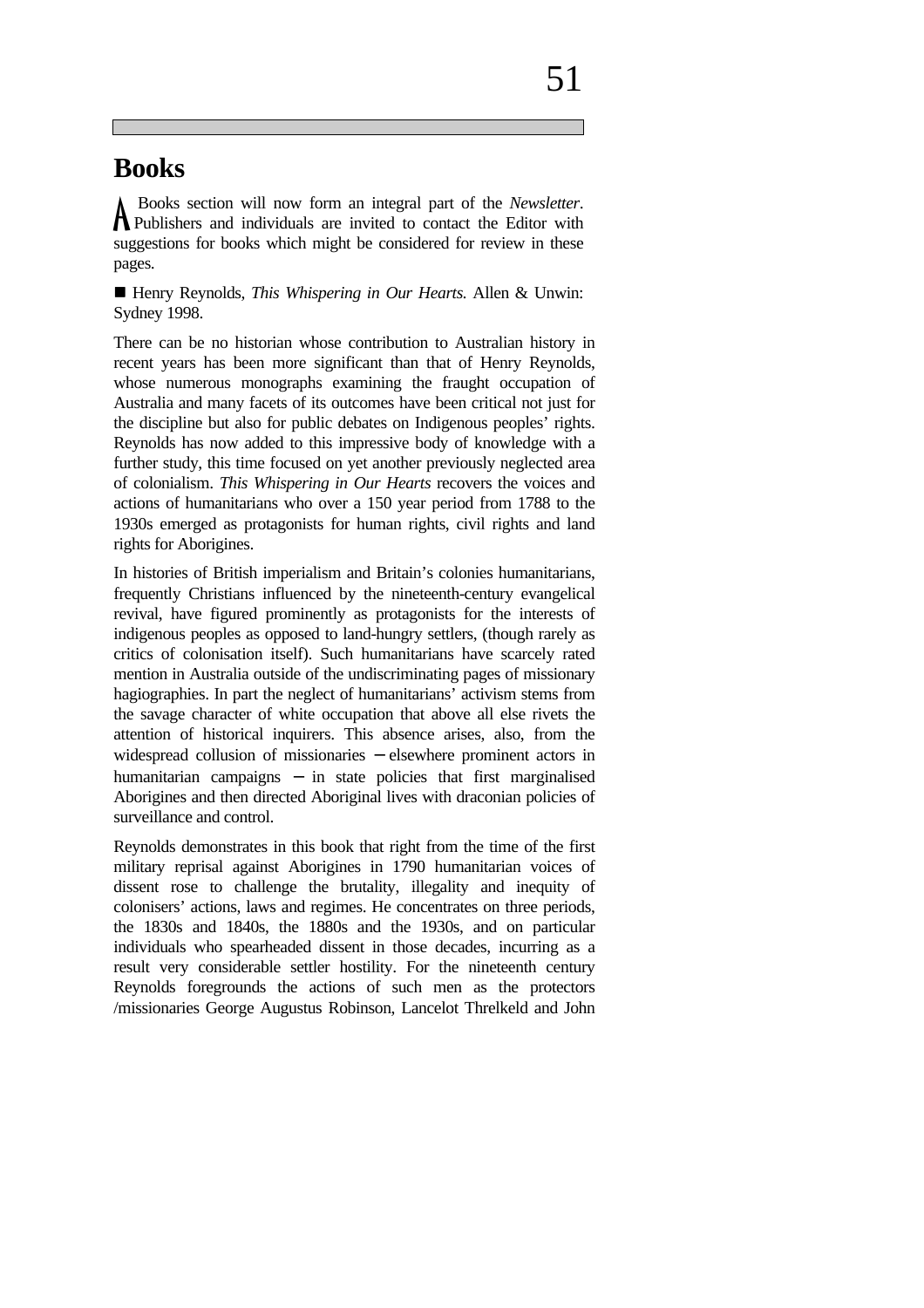Gribble. In the 1930s he features John Gribble's son Ernest, and the remarkable Western Australian mission teacher and human rights advocate Mary Bennett. These biographical vignettes give particularity and substance to Reynolds' narrative. The study constitutes an important recovery of agents of colonisation who nevertheless sustained a moral position that did not concede all considerations of human rights to the exigencies of white territorial gain.

Henry Reynolds does not argue that humanitarians were numerous, heroic or free from patronising racial attitudes. What he establishes with force and clarity is the fact that the terrible conditions inflicted on Aborigines did not go unchallenged at any time. Historians, he indicates, cannot plausibly suggest that the paths chosen by white settlers were excusable because these settlers were just `people of their times', when 'everyone was racist'. Those settlers who perpetrated crimes and injustices, or tolerated them, or benefited from them, acted in a context where such behaviour was always contested by their peers. That such views were submerged by a dominant racist discourse does not negate the humanitarians' significance nor our debt to Henry Reynolds for writing of them.

#### **Patricia Grimshaw**

n Roberta Sykes, *Snake Cradle* (Vol 1 of *Snake Dreaming, Autobiography of a Black Woman*. Allen & Unwin: Sydney, 1998.

The performance of the One Nation Party in the recent Queensland election is not surprising, if you have read *Snake Cradle*. It seems little has changed. Snake Cradle is a powerfully stark, honest and at times very funny autobiography covering the first 18 years of Sykes' life as a black woman in Townsville, from about 1940 to 1960.

In the first part of her trilogy *Snake Dreaming,* Sykes details her eventful but often sad life facing overt and covert racism in North Queensland. She uses the same gentle but confronting style used to such advantage by other black activists like the Dodson brothers or Noel Pearson. Despite serious childhood illnesses, including lifethreatening meningitis, her intelligence was reflected in high academic performance at school. From an early age, her ambition was to become a surgeon, although that was never realised. Her subsequent doctorate from Harvard demonstrated her intellectual capacity, and the extent to which she was able to overcome the racism she encountered in the Catholic, Anglican and State education systems in Queensland.

Her mother was white, but Sykes knew little of her father. Although the relationship between the two women was loving and supportive, her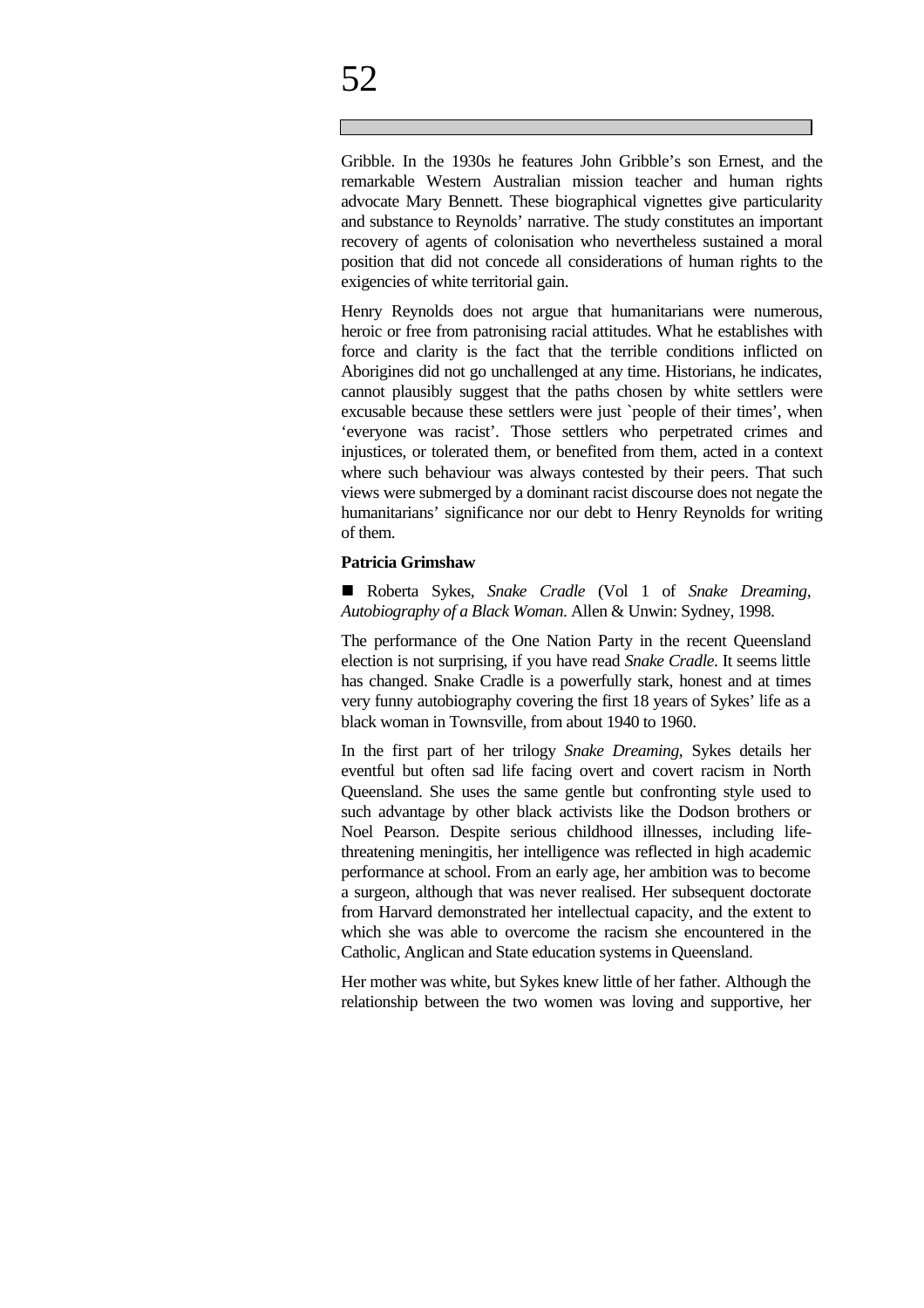if she lived on a reserve. She was only able to elude Australia's 'pass laws' because her mother was white. She faced the Queensland justice system after she had been pack raped and become pregnant as a 17 year old. Only the determination of one sympathetic police detective, who believed her story and persisted with

the case, resulted in some of her assailants finally being brought to

I recall Sykes as an activist in the 1960s, wearing her trademark headband, but it was only after I began to read *Snake Cradle* that I realised she was but a few years younger than I. I too grew up in Townsville, had swum in the Tobruk Memorial Pool, attended the Townsville High School just down the cutting from her home; the same school that had refused Sykes admission following her expulsion from St Patrick's College for Girls. Sykes' 'crime' had been to accept a lift as a pillion passenger on a white friend's motorcycle to the College's front door. Although a high achiever and the College's only black student, Sykes was expelled. Sister Joan later explained to Sykes' mother that she had been a bad influence on other girls and, unfoundedly, that she had tattoos on her back. The Townsville General Hospital where I had worked refused to accept Sykes as a trainee nurse 'because dark girls couldn't train as nurses'.

The significance of this book for me was a brutal realisation that in those early years of my life I had been oblivious to the racism surrounding me. My confrontation with reality came later when I worked for brief times on Palm Island and began to recognise what indigenous people faced when they lived under the custody of the Queensland Protector of Aborigines.

*Snake Cradle* is a compelling read.

#### **John Marlton**

justice.

■ Stuart Macintyre, *The Reds. The Communist Party of Australia from Origins to Illegality.* Allen & Unwin: Sydney, 1998.

This is a masterful book. Stuart Macintyre achieves his declared aim of making it a history of communism and communists as well as of the party. His summaries of changes in the international communist 'line' and its swing from 'Leninist revolutionary internationalism' to 'a Stalinist instrument of Soviet state power and strategic policy' are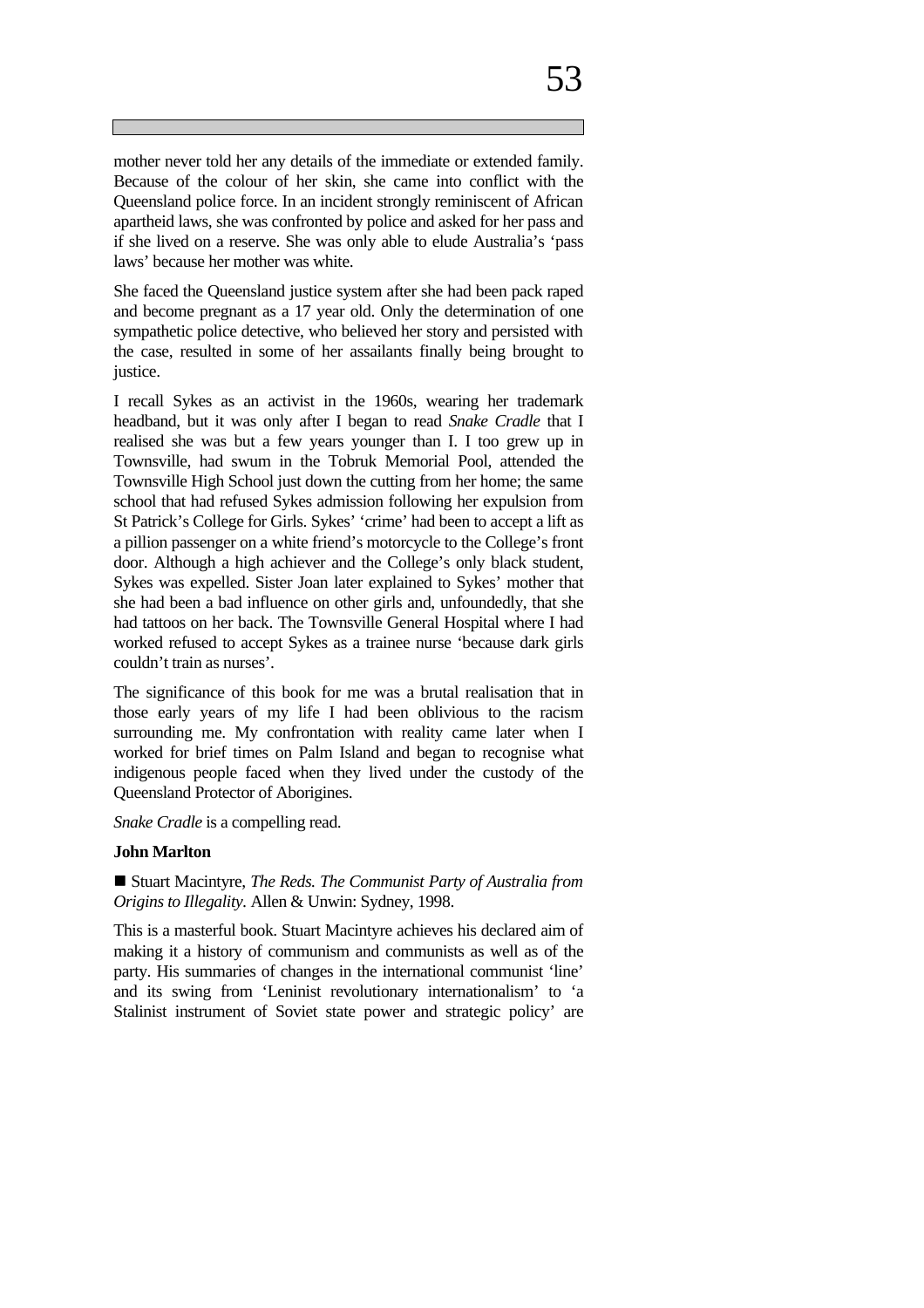# 54

models of clarity. He demonstrates a rare ability to combine analytic insights derived from impressive scholarship with gripping accounts both of the fluctuating fortunes of the CPA itself and of the outlook, strengths and individual frailties of the human parade who passed into and − usually nearly as often − out of its ranks between 1920 and 1941.

A number of popular myths are laid to rest. Access to archives in Australia and Russia reveals that the legendary 'Moscow gold' amounted to but a few thousand pounds of subventions over these two decades. Macintyre also indicates that exaggerated estimates of CPA power by security police echoed the charged imagery of the communists themselves who were remarkably prone to self-delusion about their own effectiveness. Police infiltrated the party from the outset. Thus in 1938 it emerged that the Central Committee member long entrusted with keeping the national membership records was a police spy. Similarly, the official surreptitiously sent from Moscow in 1930 to reform and purge the CPA was most probably a USA government agent.

While recording the increasing grip which Soviet policy exerted on the CPA, Macintyre is at pains to stress the Australianness of many communists. The wall graffiti 'See You This Arvo at the Demo: Up the Revo!' vividly contrasts with the increasingly sterile official 'communese', whose ugly neologisms and literal translations of Soviet jargon rang quite absurdly in the Australian context. It also reflects a dichotomy between leaders and led. As the 1930s progressed, the CPA executive became increasingly dictatorial.

Judging by some chilling suggestions in these pages it was just as well that real political power never came within the grasp of the Australian leadership. The rank and file were different. Telling anecdotes bring out their personal warmth, gallantry and extraordinary dedication to achieving a better society for the underprivileged. Yet in many ways the communist foot soldiers represent the greatest puzzle of all. How did these egalitarian Australians accept the virtual thought control imposed on party members? Democratic centralism produced antipodean replicas of the despotic cult of the personality and hypocritical public self-criticism. This book provides unequalled insights into how radical psyches rationalised these and other quite inequitable alien concepts.

#### **Tom Sheridan**

■ Peter Coaldrake and Lawrence Stedman, *On the Brink: Australian Universities Confronting Their Future.* University of Queensland Press: St Lucia, 1998.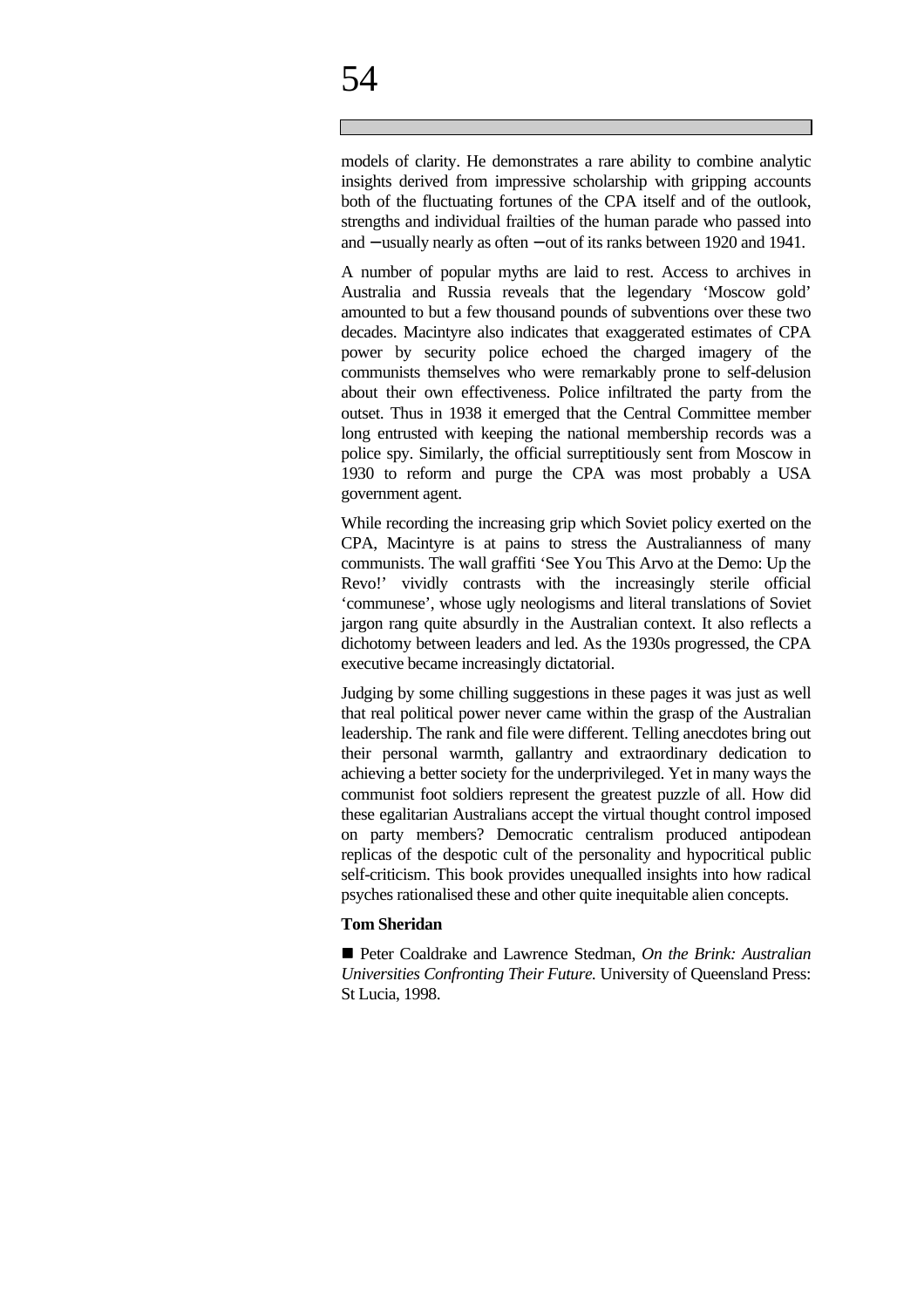The main claims and conclusions of this book are as follows. Our universities, despite the vast changes in their size and role, are attempting the virtually impossible task of maintaining traditional ideals while meeting new demands. There has been a basic shift from concern with knowledge for its own sake to the production and transmission of knowledge that serves Australia's social and economic future. Other public and private institutions are also engaged, in various ways, in

these activities; as students meet more of the cost, they expect better facilities and a wider range of vocationally relevant courses; there are no longer standard levels of salary, and academic areas no longer enjoy equal financial status; as government regulation and funding are being reduced, universities must take a more entrepreneurial role; the level of funding by governments is likely to be directly related to performance; there is a general trend towards a globalised economy; and advanced information technology is having an important influence on the processes by which knowledge is produced and transmitted. In the face of such changes, universities can play a significant role in our evolving society only if they make fundamental changes to their teaching and research, to the ways they promote themselves, and adopt a professional, business-style approach to management.

This analysis of the changing scene in Australian higher education is almost entirely descriptive. There is no reference to the kinds of diversity that might be desirable among our institutions of higher education. The vital question of whether they all should be universities or whether there should be a variety of such institutions serving different purposes (as in, say, Germany) is not addressed. What is lacking throughout is any assessment of the extent to which these movements for change are desirable. It seems to be assumed that, if the changes as described are occurring, universities should simply conform to them.

The authors regard universities mainly as sites for the production of the knowledge on which a modern economy depends, and the training of personnel to meet its rapidly changing needs. There is only one page on liberal (or general) studies appropriate for a university, and how they contribute to the quality of personal life and the exercise of responsibility as a citizen. But, surely, if universities are fulfilling their proper role, some form of liberal education, which provides at least a challenge to the dominance of instrumental values, has a central place in their work of teaching, and there should be elements of liberal education in all undergraduate programs.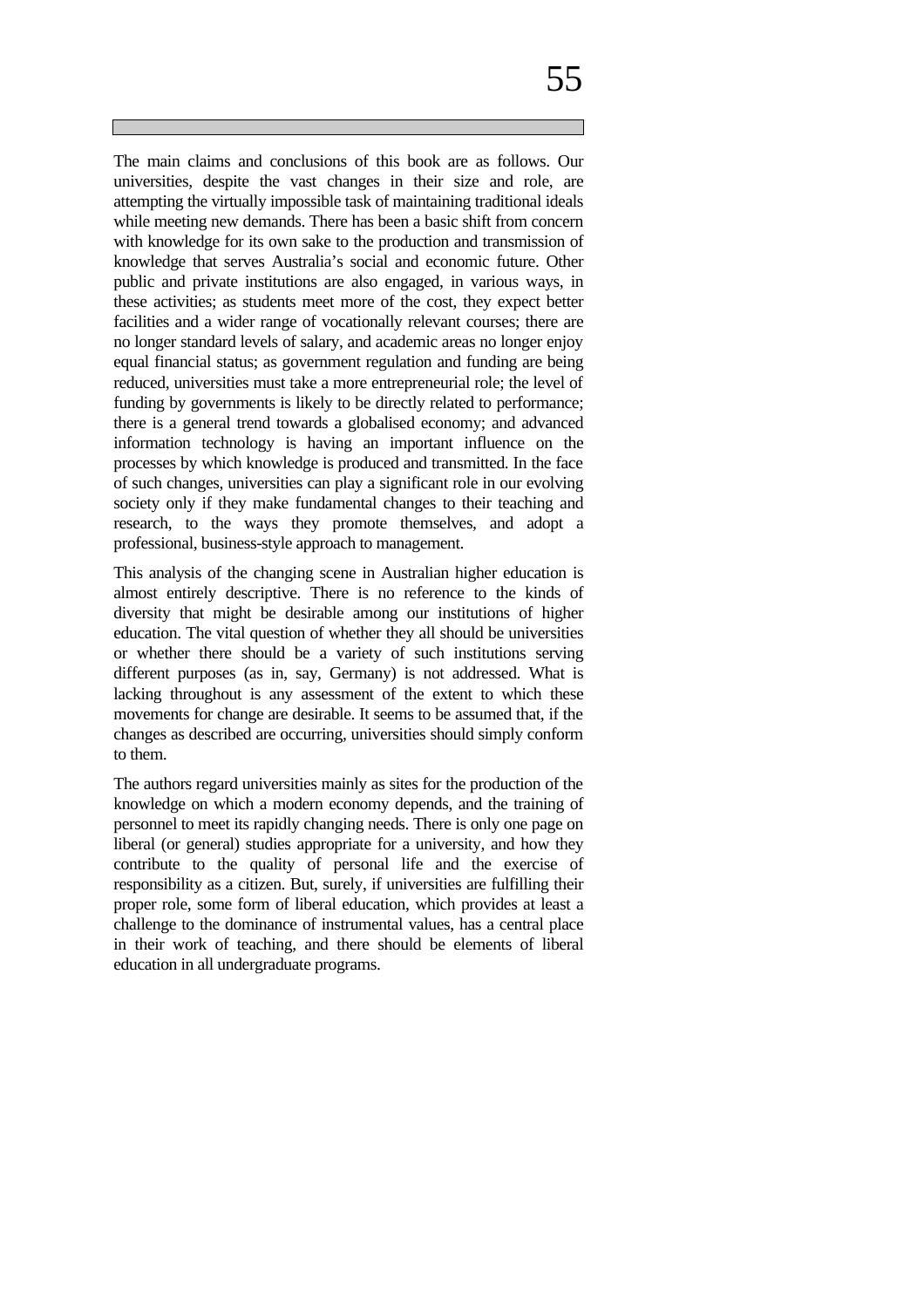# 56

The book is deficient not only on liberal studies, but in its discussion of university teaching. While advances in information technology can facilitate teaching and learning, they do not dispense with the need for a sound conceptual context to guide the work of interpreting, evaluating, and applying information. In fact, the rising flood of information available through advanced technology makes the need for carefully structured knowledge greater. (The distinction between knowledge and information, referred to earlier in the book, might at least have been recalled.) The authors make no comment on how courses should be designed to focus students' attention on basic concepts, theories, methods of inquiry etc; on gaining an understanding of disciplines and fields of knowledge as complex human institutions; and on the issues at stake in the different ways they are interpreted. There is an indispensable philosophical dimension to every area that makes a claim to systematic knowledge.

Although the authors stress the need for integration and teamwork in university teaching, they seem quite nonchalant about the decline of anything like a community of scholars. As in other contemporary business enterprises, university staff (both academic and general) will be treated as 'input' that can be acquired and dispensed with very flexibly. In this environment, outsourcing of work and the use of labour-hiring firms become common practice. The authors may be predicting what is, in fact, the trend. But there are basic reasons for retaining some version of the ideal of a community of scholars in a university. Instead, the authors make the extraordinary claim (pp 69, 99) that this ideal fosters fragmentation and even individualism in the work of academics.

They claim (p109) that university teaching is increasingly being separated from an academic's research, and need not even suppose engagement in any research. The authors seem to find this acceptable. On the contrary, all university teachers should engage in some research (and scholarship) directly related to their area of teaching, and present it in various forms to the critical evaluation of their peers. There can be variations in the mix of teaching and research among both individual academics and universities. However, engagement in teaching and research (and the interaction of the two) should be one of the distinguishing features of institutions we call 'universities'.

Although university administration can always be improved, the authors exaggerate the deficiencies of traditional university management, while reflecting unquestioned confidence in the merits of professional management. (They make no reference to the not infrequent failure of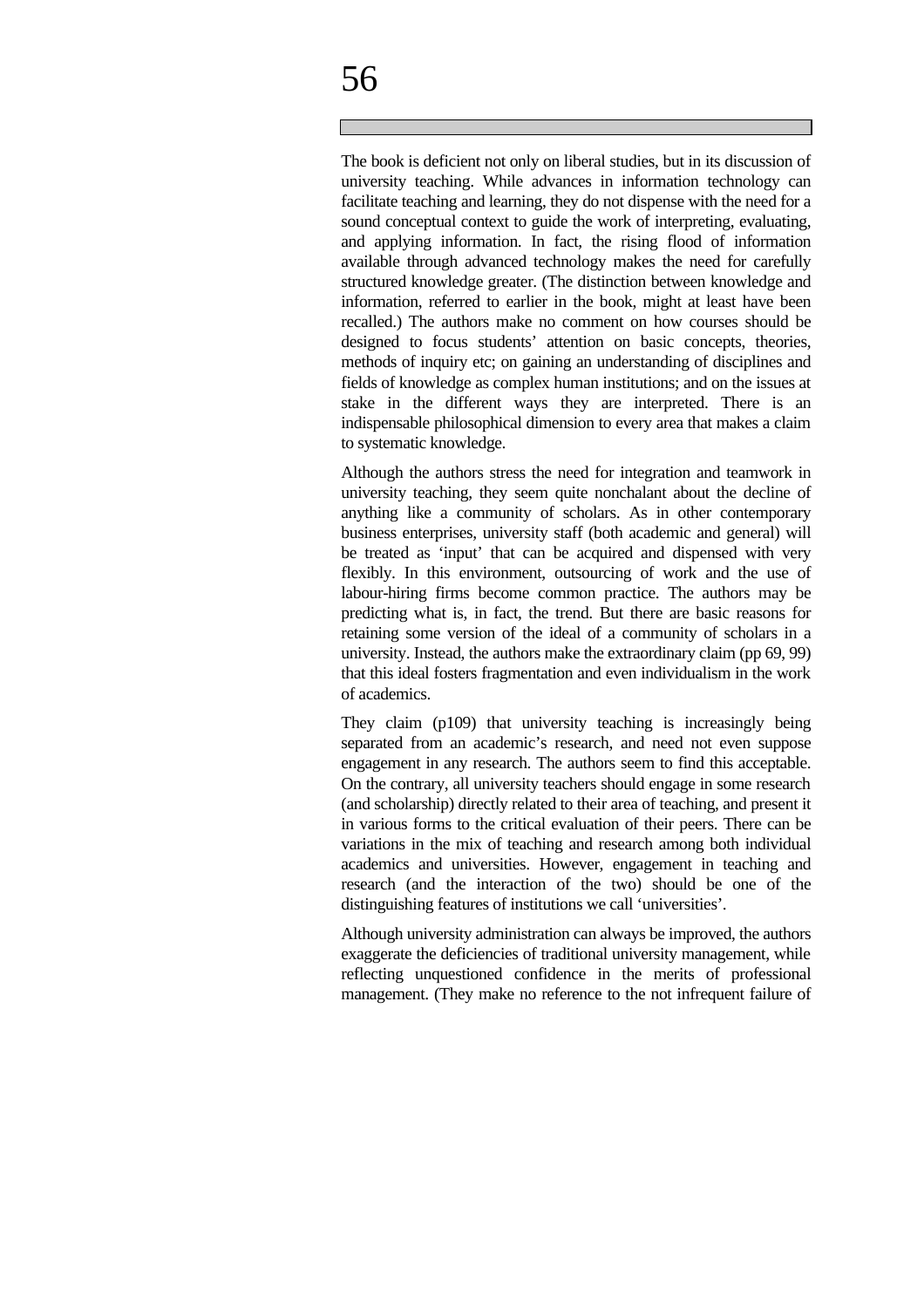senior managers and of whole businesses.) Also, academics have not regarded as anathema any attempt to assess the quality of their work and to assign preferential treatment, as the long-standing annual procedures for promotion show. What academics object to in the management model is top-down decision making that has no place for genuine collegial deliberation.

Where do the authors stand on the question of what, if any, distinctive characteristics and objectives institutions called universities should have? The answer is crucial for any normative argument on the direction that our universities should take. The question is addressed in Chapter Three, 'The Purpose of a University'. Unfortunately, the treatment is very thin (as is the authors' list of references on this crucial topic). A discussion of the distinctive objectives of a university is not simply a matter of describing what, in fact, the objectives of places that bear that name happen to be, but what they should be. For the most part, this book assumes that the purposes to be served by universities are determined by the changing social and economic conditions. Its main focus is on the means that universities should adopt in order most effectively to achieve these changing purposes.

The changes to which attention is drawn certainly do have a significant bearing on the role of universities and how their work is conducted. But what their distinctive role should be in these changing conditions and what kinds of adaptation are appropriate are vital questions that, unfortunately, this book scarcely addresses. Indeed, the logical outcome of many of the changes listed by the authors would be an increasing range of alternative institutions of higher education and research (either in combination or separately). Because of its heavy emphasis on the economic utility of universities, the book blurs the issue of institutional diversity at this level. In so doing, it promotes a serious diluting of the distinctive contribution to education and research that institutions traditionally known as universities can make to the quality of our society and its culture. (I have discussed topics relating to this review in *Minding Their Business: The Proper Role of Universities and Some Suggested Reforms,* Canberra: ASSA, 1997.)

#### **Brian Crittenden**

■ Details of a book mentioned in the last issue of the *Newsletter* are as follows: John Uhr, *Deliberative Democracy in Australia. The Changing Face of Parliament*. Cambridge University Press: Sydney, 1998.

*\_\_\_\_\_\_\_\_\_\_\_\_\_\_\_\_\_\_\_\_\_\_\_\_\_\_*n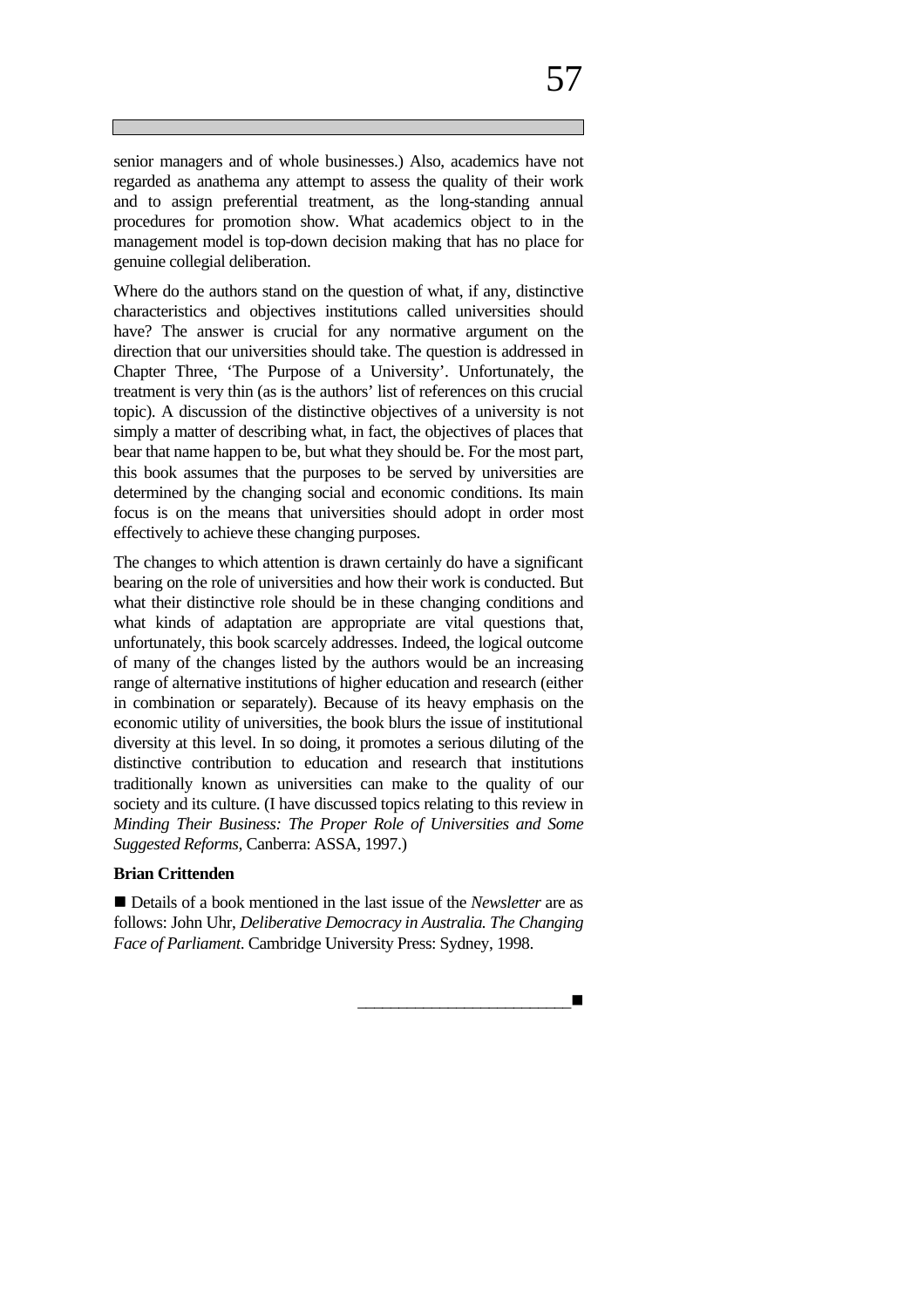#### **PUBLICATIONS**

*Occasional Paper Series* **Confusion Worse Confounded: Australian Education in the 1990s** Edited by Brian Crittenden *Occasional Paper 1/1995* **Global Transformation and Social Development** GJR Linge & DJ Walmsley *Occasional Paper 2/1995* **Australia in its Asian Context** Edited by Gavin Jones *Occasional Paper 1/1996* **Minding Their Business: The Proper Role of Universities and Some Suggested Reforms** Brian Crittenden *Occasional Paper 2/1996* **Cunningham Lecture, 1996: Discipline Boundaries in the Social Sciences** Paul Bourke *Occasional Paper 1/1997* **Wealth, Work, Well-Being Cunningham Lecture and Symposium 1997** *Occasional Paper 1/1998 Arising from Academy workshops* **Women in a Restructuring Australia. Work and Welfare** Edited by Anne Edwards & Susan Magarey (Allen & Unwin) 1995 **Economics and Ethics?** Edited by Peter Groenewegen (Routledge) 1996 **The Paradox of Parties. Australian Political Parties in the 1990s** Edited by Marian Simms (Allen & Unwin) 1996 'Communication Futures in Australia' *Prometheus* 14, 1, June 1996 **No Place for Borders. The HIV/AIDS epidemic and development in Asia and the Pacific** Edited by GJR Linge & DJ Porter (Allen & Unwin), 1997 **The Politics of Retribution** Edited by C Bean, S Bennett, M Simms & J Warhurst (Allen & Unwin) 1997 **China's New Spatial Economy. Heading Towards 2000** Edited by GJR Linge (Oxford University Press) 1997.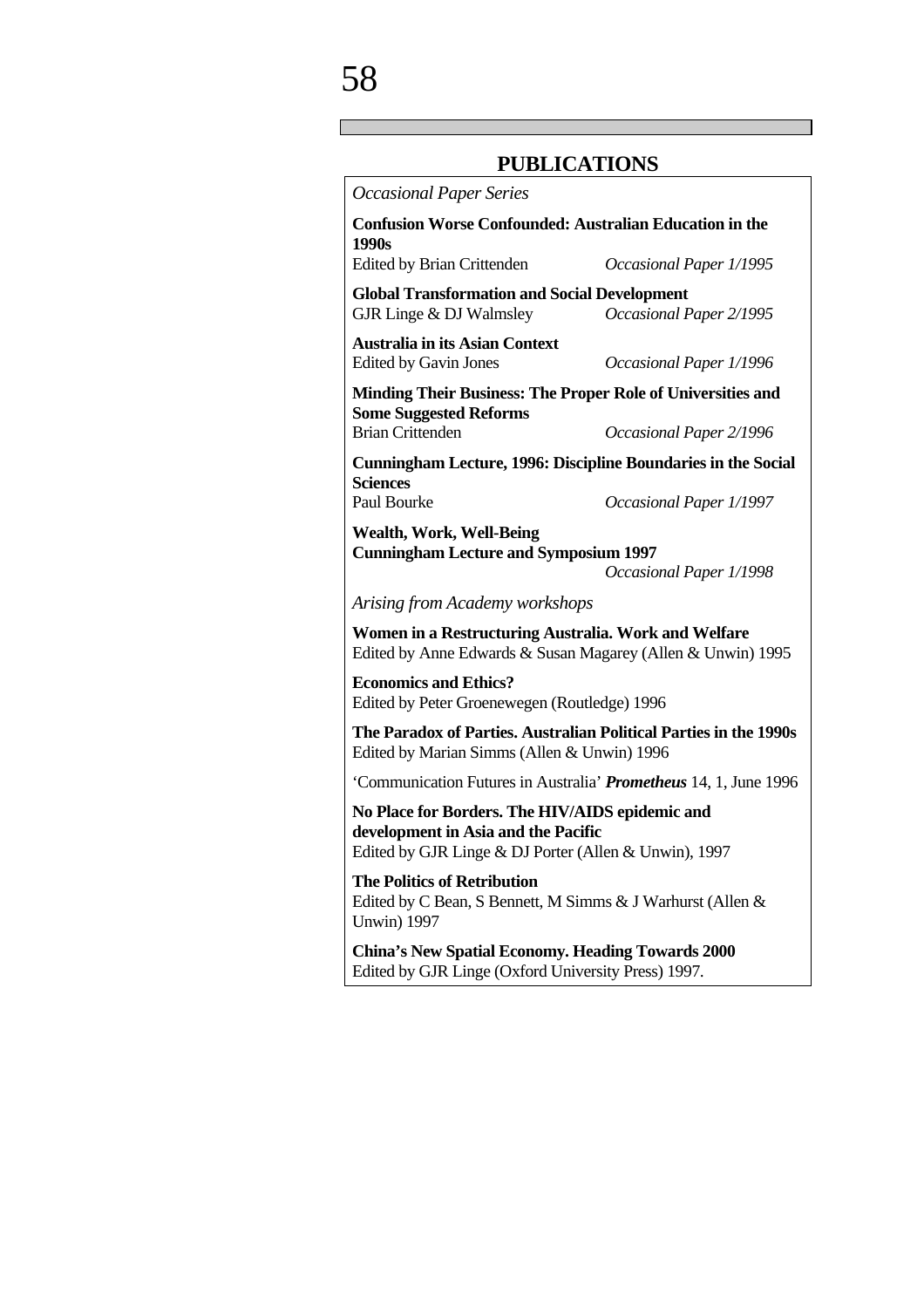#### **Officers and Committees of the Academy of the Social Sciences in Australia**

| <b>President:</b>      | Professor Fay Gale AO |  |  |
|------------------------|-----------------------|--|--|
| Executive              |                       |  |  |
| <b>Director:</b>       | <b>Barry Clissold</b> |  |  |
| <b>Vice President:</b> | Ian Castles AO        |  |  |
| Research               |                       |  |  |
| <b>Director:</b>       | Dr John Robertson     |  |  |
| <b>Treasurer:</b>      | Professor Gavin Jones |  |  |

**Executive Committee:** Professor Fay Gale (Chair), Ian Castles, Professor Gavin Jones (Demography, Australian National Univeristy), Professor Pat Jalland (History, Australian National University), Professor Lenore Manderson (Medical School, The University of Queensland), Professor Leon Mann (Melbourne Business School, The University of Melbourne), Professor John Nevile (Economics, The University of New South Wales), Professor Janice Reid (Vice-Chancellor, The University of Western Sydney), Professor Jill Roe (History, Macquarie University), Professor Paul Bourke (History, The Australian National University).

**Committees:** Standing Committee of the Executive; Finance Committee; Membership Committee; International Relations Committee; Workshop Committee; Publications Committee; Higher Education Committee and Panel Committees.

**Branch Convenors:** Professor Pat Weller (Qld); Professor Peter Groenewegen (NSW); Professor David Andrich (WA) Professor Leon Mann (Vic); and Professor JJ Smolicz (SA)

#### **Panels:**

**A** *Anthropology, demography, geography, linguistics, sociology.* Chair: Professor RG Ward **B** *Accounting, economics, economic history, statistics.* Chair: Associate Professor Sue Richardson **C** *History, law, philosophy, political science.* Chair: Professor Jill Roe **D** *Education, psychology, social medicine.* Chair: Professor Graeme Halford

\_\_\_\_\_\_\_\_\_\_\_\_\_\_\_\_\_\_\_\_\_\_\_\_\_\_\_n